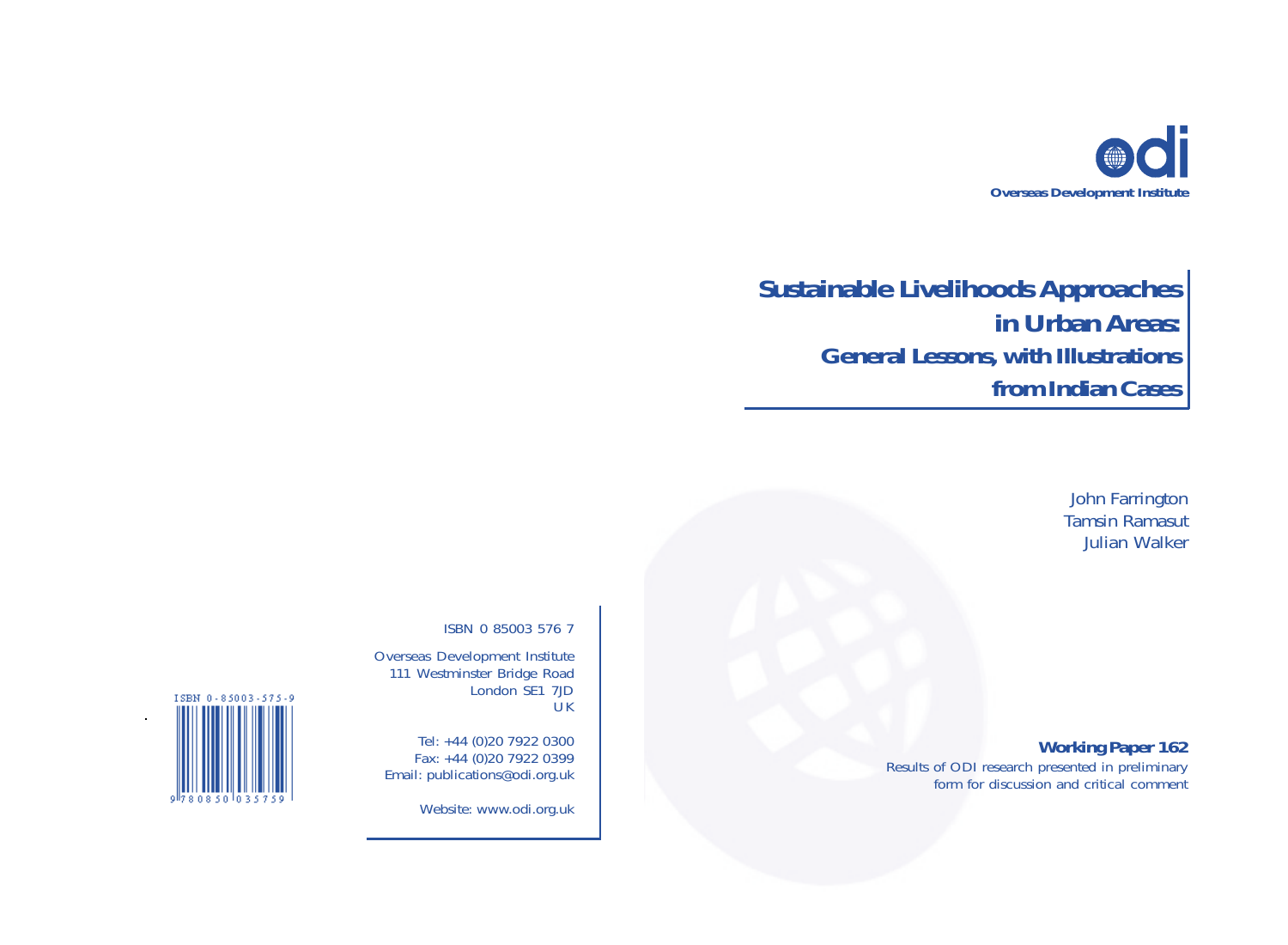**Working Paper 162**

# **Sustainable Livelihoods Approaches in Urban Areas: General Lessons, with Illustrations from Indian Cases**

**John Farrington Tamsin Ramasut Julian Walker**

March 2002

Overseas Development Institute 111 Westminster Bridge Road London SE1 7JD UK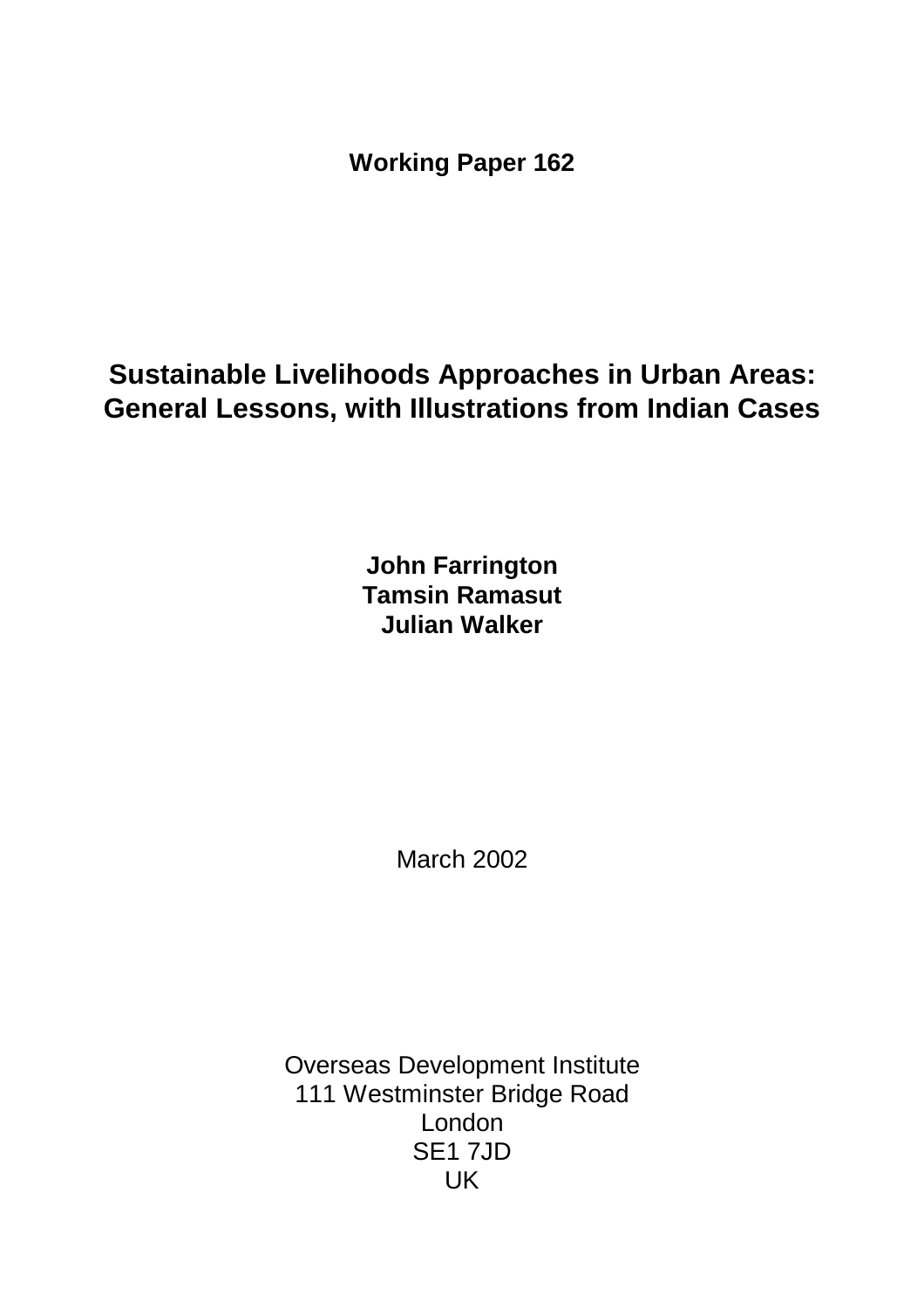# **Preface and Acknowledgements**

This report was written at a time when Sida was preparing new programmes of work in India. The authors were therefore requested to focus their empirical review on S. Asia. Against this background, and given the short overall time available, it proved impossible to make more than passing reference to urban contexts in sub-Saharan Africa or Latin America.

The authors are indebted to Sida's Department of Infrastructure and Urban Development (INEC) for financial support for this study, and for valuable comment on an earlier draft. Responsibility for the interpretation presented here rests with the authors alone.

**John Farrington** is Co-ordinator of the Rural Policy and Environment Group, ODI, London. Email: j.farrington@odi.org.uk

**Tamsin Ramasut** and **Julian Walker** are independent consultants. Email: tamsinramasut@yahoo.com and julian@spindle92.freeserve.co.uk

ISBN: 0 85003 576 7

© Overseas Development Institute 2002

All rights reserved. No part of this publication may be reproduced, stored in a retrieval system, or transmitted in any form or by any means, electronic, mechanical, photocopying, recording or otherwise, without the prior written permission of the publishers.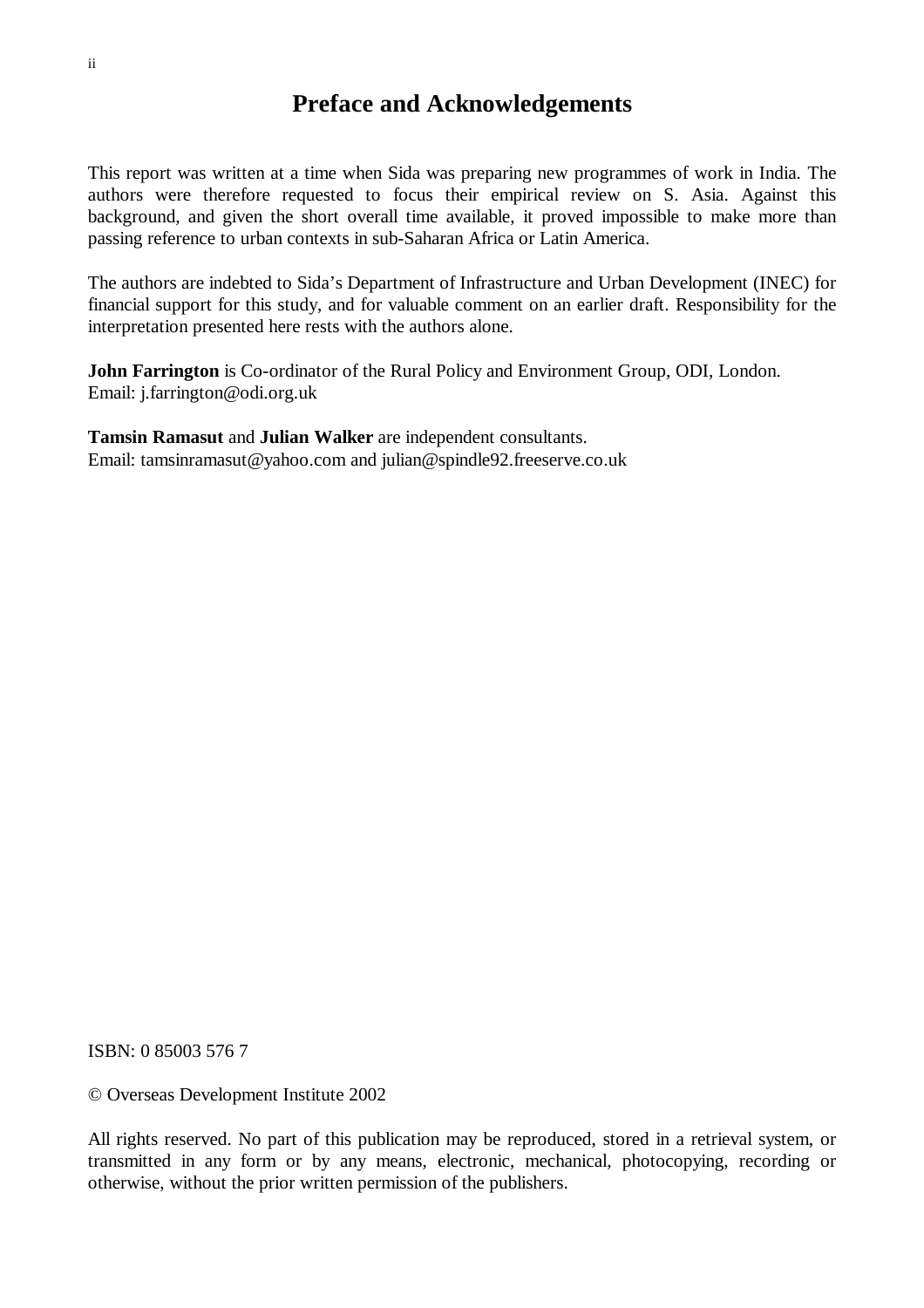# **Contents**

| <b>Preface and Acknowledgements</b>                                                                    | ii             |
|--------------------------------------------------------------------------------------------------------|----------------|
| <b>Acronyms</b>                                                                                        | iv             |
| <b>Summary</b>                                                                                         | $\mathbf{v}$   |
| 1. The Sustainable Livelihoods Approach                                                                | $\mathbf{1}$   |
| 2. Differences between Urban and Rural Contexts                                                        | 4              |
| 3. Sustainable Livelihoods in the Urban Setting                                                        | 9              |
| 3.1 Vulnerability                                                                                      | 9              |
| 3.2 Access to capital assets                                                                           | 17             |
| 3.3 Livelihood strategies                                                                              | 26             |
| 3.4 Policies, Institutions and Processes (PIPs)                                                        | 30             |
| 4. Research Tools for SL Analysis in Urban Areas                                                       | 35             |
| 5. Using Sustainable Livelihoods Approaches in Cities                                                  | 38             |
| 5.1 General implications of SL approaches for practice                                                 | 38             |
| 5.2 Implications of SL approaches for urban interventions                                              | 40             |
| 6. Conclusions                                                                                         | 43             |
| <b>References</b>                                                                                      | 44             |
| <b>Tables</b>                                                                                          |                |
| Table 1 Different criteria of 'urban' in relation to Dhaka, Bangladesh                                 | $\overline{4}$ |
| Table 2 The rural–urban continuum                                                                      | 8              |
| Table 3 Self-defined vulnerability among urban women in Gujarat                                        | 15             |
| Table 4 Tools for assessing vulnerability                                                              | 16             |
| Table 5 Assets categories in different Sustainable Livelihoods models                                  | 17             |
| Table 6 Livelihood strategies often used by poor households                                            | 27             |
| Table 7 PRA techniques in relation to Sustainable Livelihoods                                          | 36             |
| Table 8 Some rural and urban differences regarding PRA tools used<br>Table 9 Generic features of PRSPs | 37<br>49       |
|                                                                                                        |                |
| <b>Figures</b>                                                                                         |                |
| Figure 1 DFID Sustainable Livelihoods Framework, incorporating rights perspectives                     |                |
| and with urban adaptations                                                                             | $\overline{2}$ |
| <b>Boxes</b>                                                                                           |                |
| Box 1 A poor urban household                                                                           | 12             |
| Box 2 Pavement dwellers in Mumbai                                                                      | 14             |
| Box 3 Diversifying livelihood strategies $-$ a case study                                              | 28             |
| Box 4 Urban livelihoods and caste in Cuttack                                                           | 33             |
| <b>Appendices</b>                                                                                      |                |
|                                                                                                        |                |

Appendix 1 What does it mean to work with a SL approach? 48 Appendix 2 Sustainable Livelihoods, rights and poverty reduction strategies 49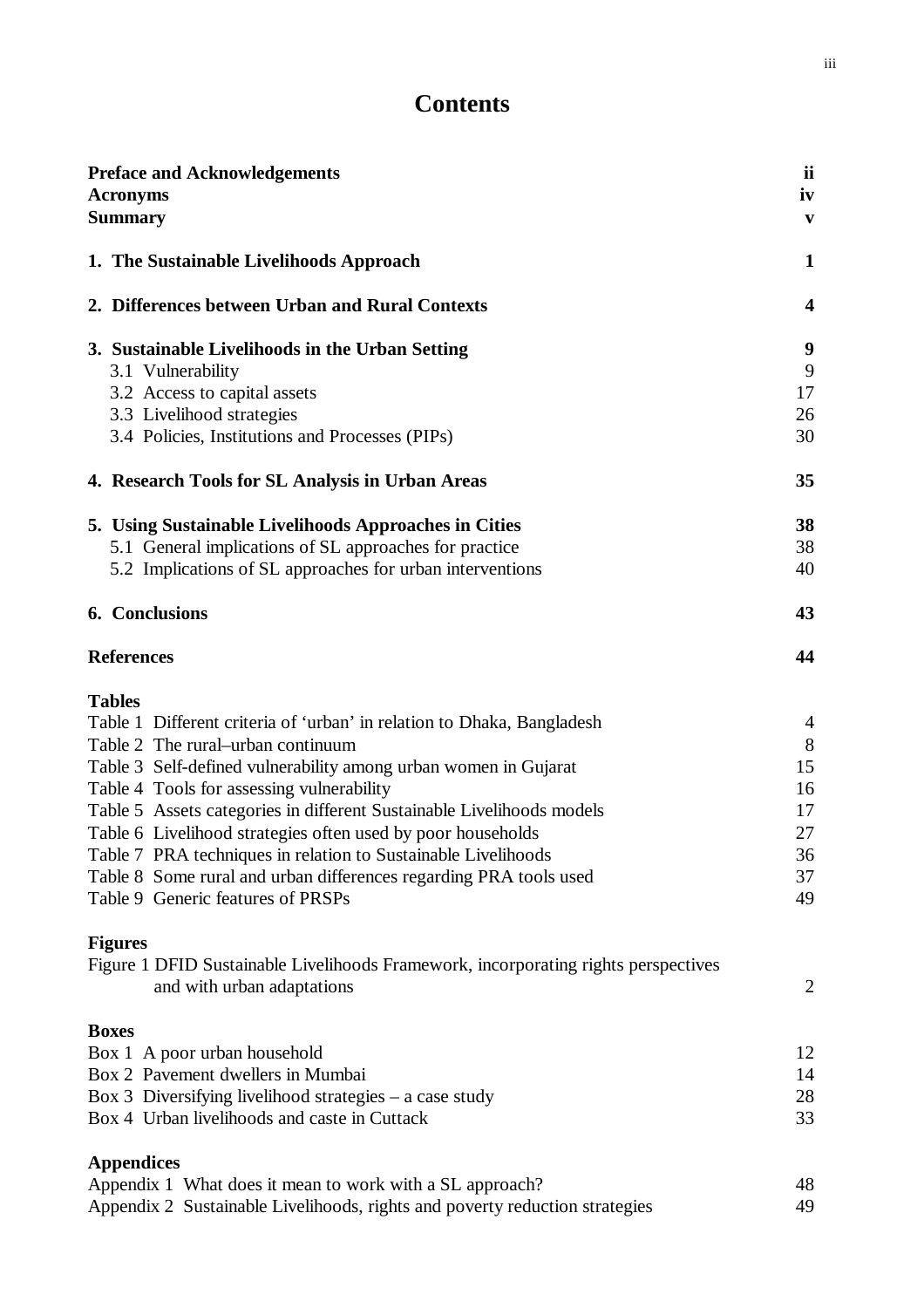# **Acronyms**

| <b>CBO</b>     | Community-Based Organisation                                            |
|----------------|-------------------------------------------------------------------------|
| <b>CDS</b>     | Community Development Society (India)                                   |
| <b>DFID</b>    | Department for International Development (UK)                           |
| <b>GDP</b>     | <b>Gross Domestic Product</b>                                           |
| GoI            | Government of India                                                     |
| <b>NGO</b>     | Non-Governmental Organisation                                           |
| <b>NIUA</b>    | National Institute of Urban Affairs (India)                             |
| <b>NR</b>      | <b>Natural Resources</b>                                                |
| <b>NRY</b>     | Nehru Rozgar Yojana (India)                                             |
| <b>PAPSL</b>   | Participatory Assessment and Planning for Sustainable Livelihoods       |
| <b>PIPs</b>    | Policies, Institutions and Processes                                    |
| <b>PMIUPEP</b> | Prime Minister's Integrated Urban Poverty Eradication Programme (India) |
| <b>PPA</b>     | <b>Participatory Poverty Assessment</b>                                 |
| <b>PRA</b>     | <b>Participatory Rural Appraisal</b>                                    |
| <b>PRSP</b>    | <b>Poverty Reduction Strategy Paper</b>                                 |
| <b>RBA</b>     | <b>Rights-Based Approach</b>                                            |
| SEWA           | Self-Employed Women's Association (India)                               |
| <b>SL</b>      | Sustainable Livelihoods                                                 |
| <b>SPARC</b>   | Society for the Promotion of Areas Resource Centres                     |
| <b>SUME</b>    | Scheme of Micro Enterprises (India)                                     |
| <b>SWAP</b>    | Sector-Wide Approaches                                                  |
| <b>UBSP</b>    | Urban Basic Services for the Poor (India)                               |
| <b>UMP</b>     | Urban Management Programme                                              |
| <b>UNDP</b>    | <b>United Nations Development Programme</b>                             |
| <b>UNICEF</b>  | United Nations Children's Fund                                          |
| <b>WHO</b>     | World Health Organisation                                               |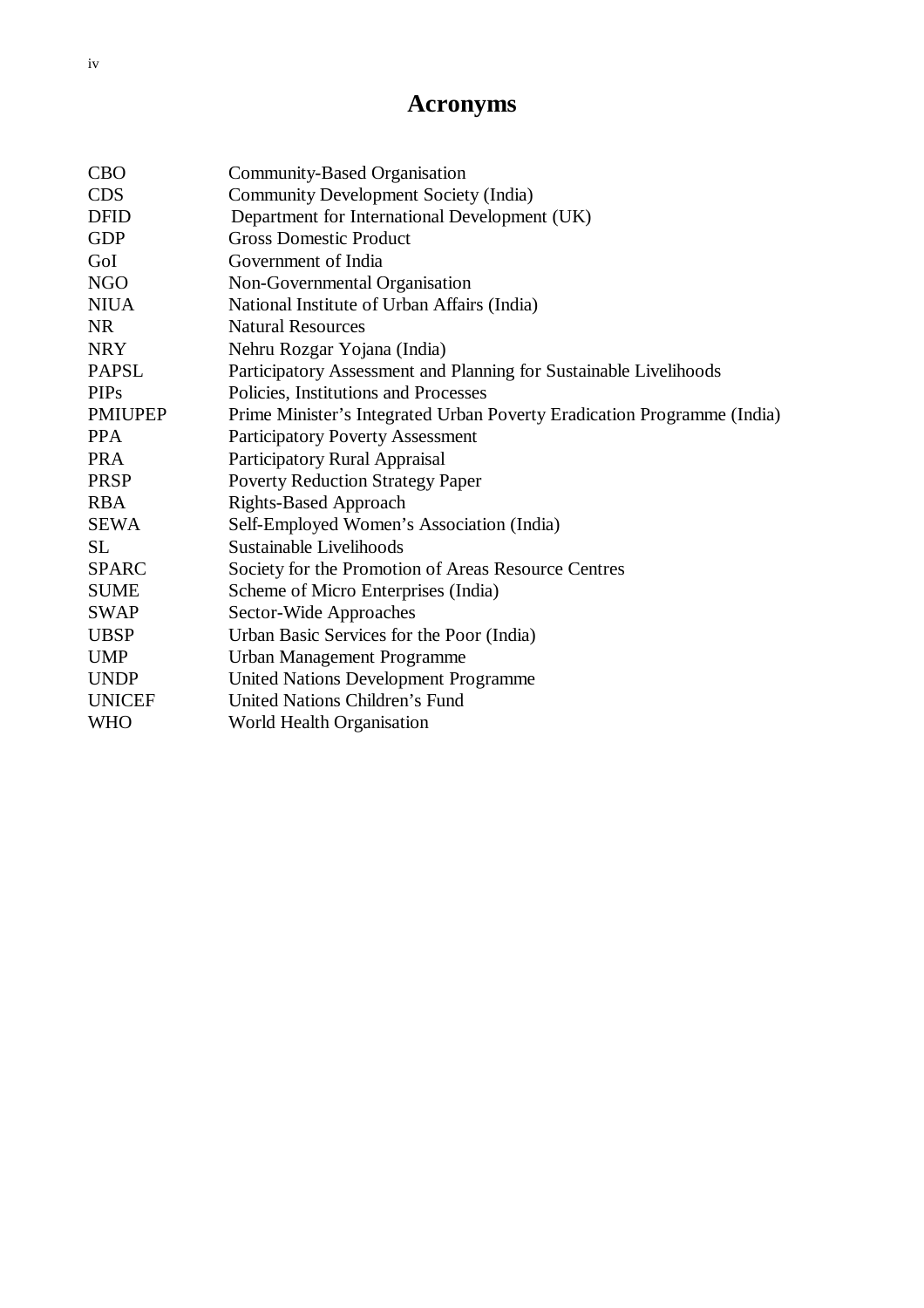# **Summary**

Reducing poverty in urban areas is likely to be a growing task for governments and development agencies in the coming decades. As rural–urban migration continues, the majority of population is to be found in urban areas in an increasing number of countries, and in most contexts, urban areas provide much greater opportunity and fewer social restrictions on the livelihood possibilities open to the poor. But these opportunities will be realised only if urban development is *tailored to* the livelihood aspirations of the poor. This provides a compelling rationale for the use of Sustainable Livelihoods (SL) approaches, which:

- acknowledge the multi-faceted nature of poverty;
- recognise that the poor develop diverse and changing livelihood portfolios addressing their perceptions of their own poverty, but do so within the context of pervasive vulnerability;
- draw on (and replenish) capital assets; and
- have the success of their strategies facilitated or impeded by a range of policies, institutions and processes (PIPs).

There are substantial differences between urban environments and rural (where much early development of SL applications took place). These include:

- differences in vulnerability context (more health, safety, personal harassment in urban; more seasonal in rural);
- differences in capital assets:
	- lower importance of land and NR in urban (but note the importance of 'space')
	- higher importance financial in urban (and possibly also of physical and political)
	- different nature of social and human;
- differences in patterns of access to assets for the poor: more socially and culturally mediated in rural (e.g. influence of caste); more based on 'modern transactions' in urban, but still some castebased occupations;
- differences in patterns of access to entitlements: perhaps stronger exercise of citizenship in urban, but note also the possibility of exclusion of new arrivals;
- different patterns of policies, institutions and processes: in urban, closer presence of public and private agencies; prevalence of municipalities over line departments; greater complexity of formal institutions (e.g. permits to trade; local taxation);
- (probably) different patterns of desired livelihood outcomes perhaps greater emphasis on income-related in urban;
- difficulty of inferring general livelihood patterns more heterogeneity within a given area.

Despite these differences, there appear no inherent reasons why the SL framework cannot be applied equally well to urban as to rural areas:

- it provides a systematic basis for identifying how people manage assets within the context of vulnerability and institutional frameworks;
- it allows identification of how livelihood outcomes feed into consumption, investment in assets or reduction of vulnerability, in successive (dynamic) 'rounds' of activity;
- its application at individual-level allows intra-household differentiation to be detected.

The most important principles (and sets of questions that they suggest) remain the same between rural and urban areas: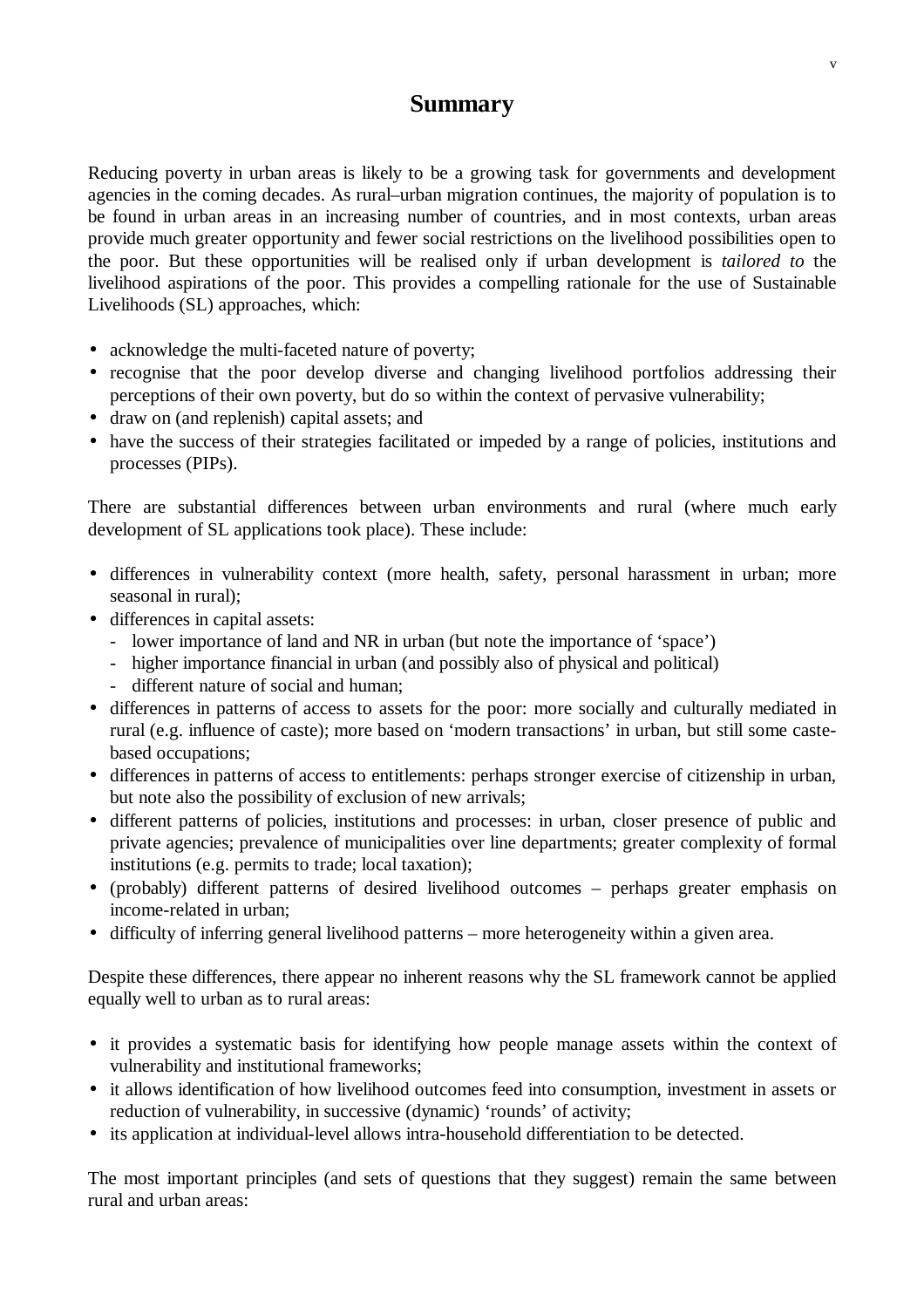- what types of risk and vulnerability do different categories of the poor face?
- how do households (and members of households) vary in their vulnerability to external conditions?
- how do they manage the assets that they own?
- how do they access:
	- assets which they do not own?
	- service- or transfer-related entitlements?
- what are their rights and entitlements? How do they access these? What threats to access do they face, and from whom?
- what types of livelihood outcome do they seek to achieve, how, and against what threats? Why/how do actual outcomes differ from intended? How do intended outcomes change over time?

As in rural areas, SL approaches will have to be complemented by a range of conventional and participatory information collection methods, and the identification of entry points and sequences will be of primary importance. In addition, when combined with SL analysis, rights-based approaches may enhance understanding especially of how poor people access both capital assets and the provisions which government makes available to them. Such approaches can also help in understanding how, why and by whom such entitlements might be denied to the poor. It is worth noting that rights-based approaches are mainly concerned with redistributing the overall 'cake'; SL approaches are mainly concerned with increasing the size of the cake; and both are concerned with the quality of the cake (as far as the poor are concerned). To combine the two approaches enhances our insights into the tradeoffs between growth and equity that commonly have to be faced.

There are powerful arguments for bringing the 'bottom up' insights obtained by SL approaches to bear on macro-level policy change and public investment decisions. In many contexts this might best be done through national Poverty Reduction Strategy processes.

Pragmatic implementation of an SL approach will commonly apply SL perspectives on poverty, vulnerability and access. The SL framework as such need not be slavishly followed at field level. However, it may be a useful tool for assessing dynamics from time to time, since it can identify progress along an upward or downward spiral, based on 'iterations' through the diagram as individual 'rounds' of livelihood outcome are achieved (or not, as the case may be).

Although government is assumed to be the major partner in this paper, this need not always be the case. There is no reason why NGOs or people's organisations could not, for instance, be major partners, especially in areas where government is weak. SL concern with access to resources might also help in indicating potential roles for the private commercial sector – for instance, in domestic water supply.

The challenges and opportunities for Sida if it seeks to implement a livelihoods approach in urban environments include:

- *process*: to place the poor at centre stage offers a prospect of bringing different sectors and disciplines together in a common goal, both within Sida and within host countries (the latter may be easier than in rural areas, since urban tend to be dominated by a single municipality rather than line departments);
- *articulation*: i.e.
	- into adjacent contexts (e.g. the rural hinterland)
	- into public investment decisions
	- into management of change.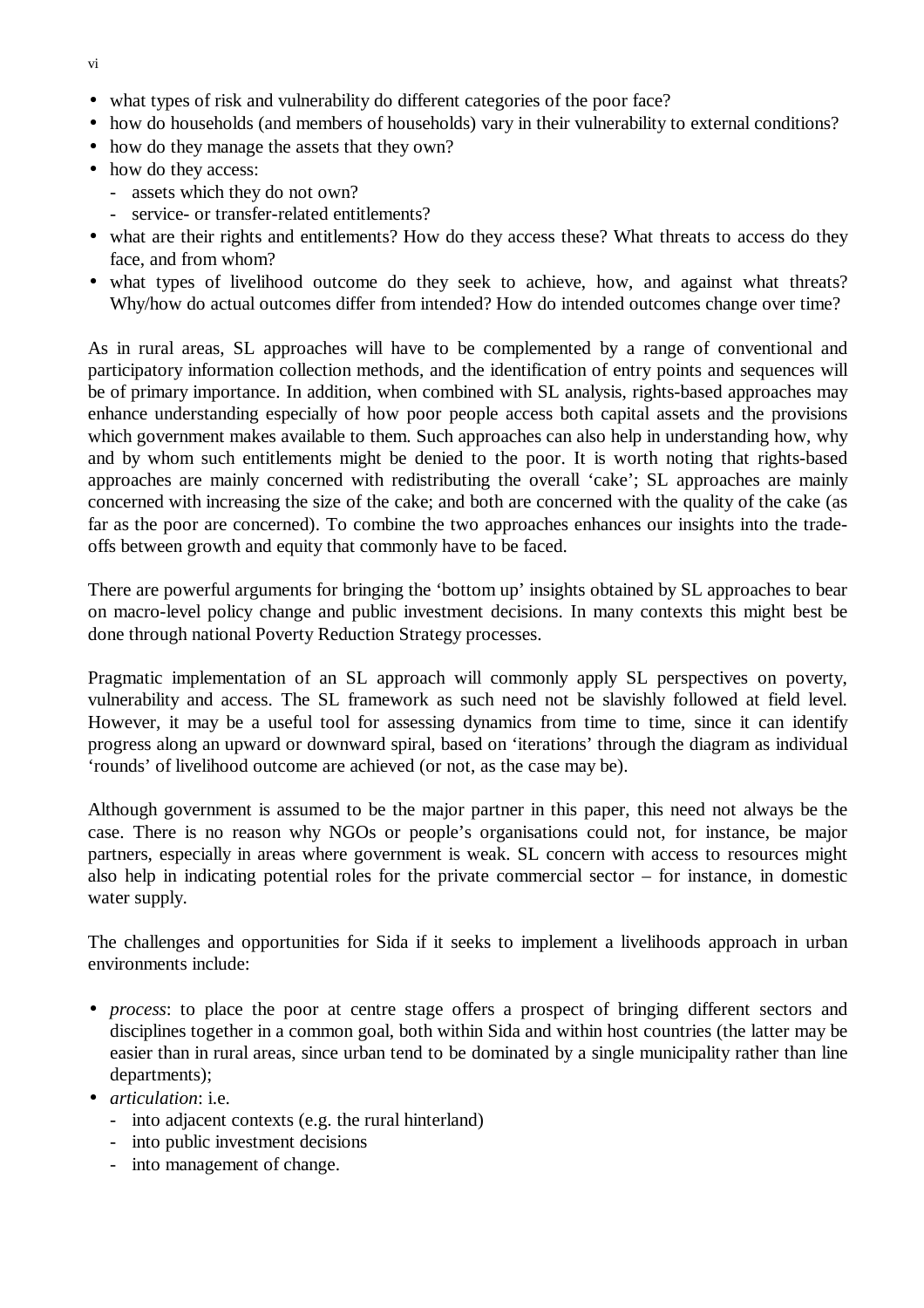# **1. The Sustainable Livelihoods Approach**

The Sustainable Livelihoods (SL) approach centres on ways of understanding the practical realities and priorities of poor men and women – what they actually do to make a living, the assets that they are able to draw on and the problems that they face in doing this. The rationale is that the better this is understood, the better able those designing policies and programmes addressing poverty will be to identify points of intervention and appropriate strategies. Ideally, successful strategies under the SL approach should serve to improve and consolidate poor people's access to and control over assets, thereby improving their livelihoods, and helping to make them less vulnerable to shocks and stresses (such as serious illness, natural disasters or job loss) which could otherwise lead to a downward cycle of indebtedness and impoverishment.

Livelihoods, in the SL approach, refer to more than income, encompassing:

'… the capabilities, assets (stores, resources, claims and access) and activities required for a means of living: a livelihood is sustainable which can cope with and recover from stress and shocks, maintain or enhance its capabilities and assets, and provide Sustainable Livelihood opportunities for the next generation; and which contributes net benefits to other livelihoods at the local and global levels and in the long and short term.' (Chambers and Conway, 1992)

In efforts to apply this rationale, Sustainable Livelihood approaches work at three levels (Farrington, Chapman and Slaymaker, 2001), acting as:

- an overall development **objective**
- a set of underlying development **principles**
- an **analytical framework**

The development **objective** underlying SL approaches is to enhance the sustainability of people's livelihoods, with a particular focus on the livelihoods of poor men, women and households.

The general development **principles** underlying the SL approach are criteria for good practice which are seen as vital if the SL development objective is to be realised – although it is also argued that some of these principles (i.e. the need to work 'in partnership') relate more broadly to good development practice, and are not necessarily core features of SL approaches. These principles state, broadly, that development activities should be:

- *people-centred*: beginning with people's own views of their priorities, opportunities and needs, and thereby responsive and participatory;
- *differentiated*: recognising that poverty, and appropriate policy responses, differ among different groups of poor women and men – and therefore SL approaches must be designed to be contextually specific;
- *multi-level*: fostering approaches which link the local-level perspectives obtained by SL into higher-level processes of designing and implementing policies which impinge on the poor – i.e. building micro-macro linkages;
- *conducted in partnership* between public, private and community sectors;
- *sustainable*: in several dimensions economic, institutional, social and environmental;
- *dynamic*: in response to the fact that the poor manage complex 'portfolios' of a number of activities, changing the balance among them with changes in the opportunities and constraints they face;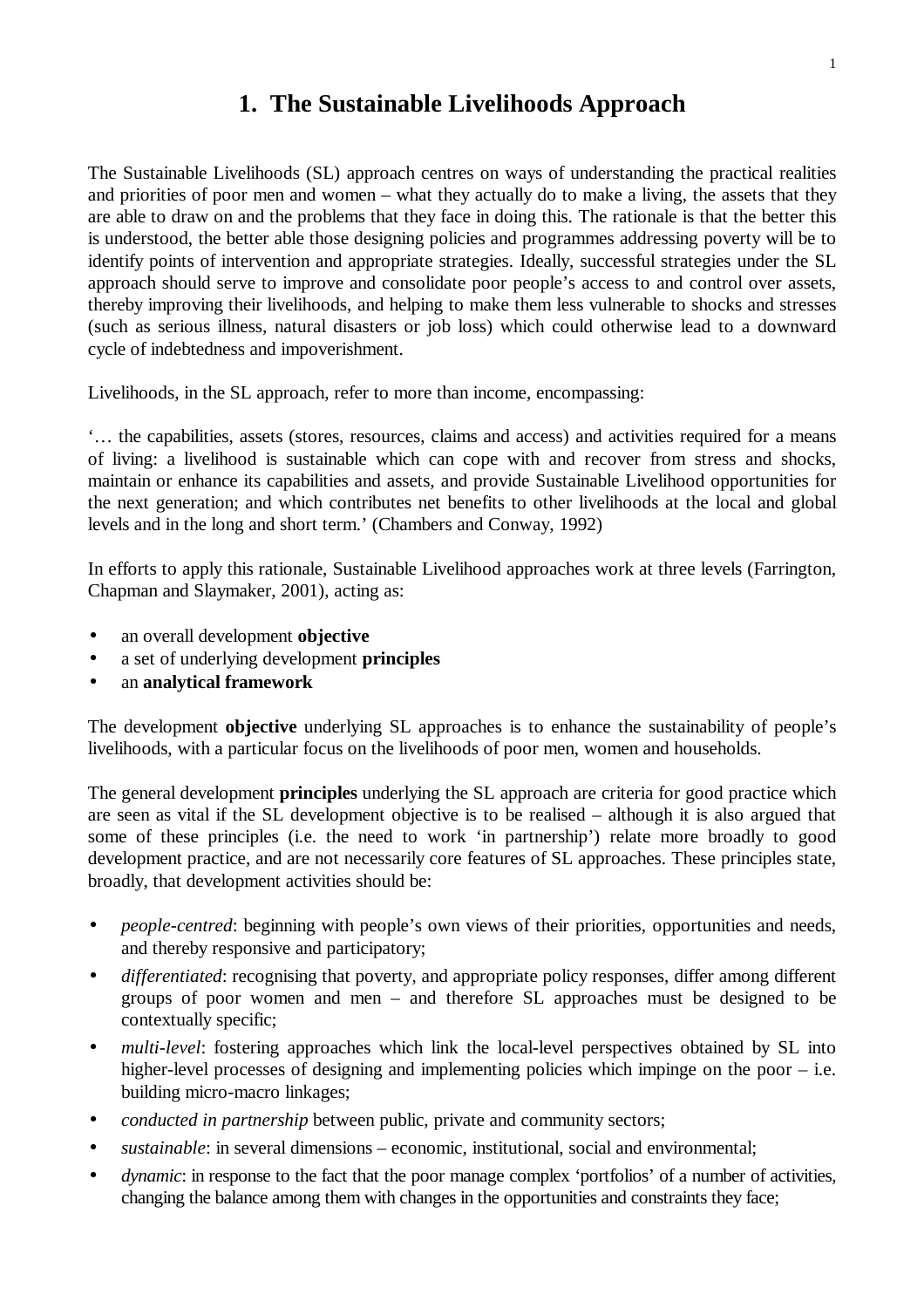- 2
- *holistic*: on the basis that livelihood strategies are diverse and depend on a wide range of assets, meaning that they require integrated multi-sectoral responses.

(Carney, 1998; Meikle et al., 2001)

However, the core of the SL approach is the **analytical framework**. This focuses attention on the assets that poor men and women use and the strategies that they employ to make a living – rather than focusing on their needs, in the vein of previous development approaches such as 'basic needs'. A variety of detailed frameworks have been developed by the agencies using SL approaches. However these generally overlap in the way that they relate the core SL concepts as a virtuous or vicious cycle of increased sustainability of livelihoods or increased vulnerability, along the lines below:

#### **Figure 1 DFID Sustainable Livelihoods Framework, incorporating rights perspectives and with urban adaptations**



*Source*: Adapted from Carney et al. (1999)

*Vulnerability*: This means 'the insecurity or well being of individuals or communities in the face of changing environments (ecological/social/economic/political) in the form of sudden shocks, long term trends or seasonal cycles' (Moser, 1996). The extent of vulnerability relates both to the level of external threats to a household's, individual's or community's welfare and to their resilience resisting and recovering from these external threats (UNDP, 1997).

*Assets*: These are the resources on which people draw in order to carry out their livelihood strategies. These resources include a broad range of financial, human, social, physical, natural and political capital. Assets are not always owned by the men and women who use them in their livelihood strategies – rather, they may have varying extents of access to and control over these assets. Issues relating to access to assets and how the access of poor men and women can be improved is key to the SL model.

*PIPs*: These refer to Policies, Institutions and Processes. PIPs cover a broad range of social, political, economic and environmental factors that determine peoples choices and so help to shape livelihoods, such as institutions (established ways of doing things, such as social norms and belief systems), organisations, policies or legislation. They are relevant at all levels, from households to global processes. They are key in determining *access* to the various types of capital asset that women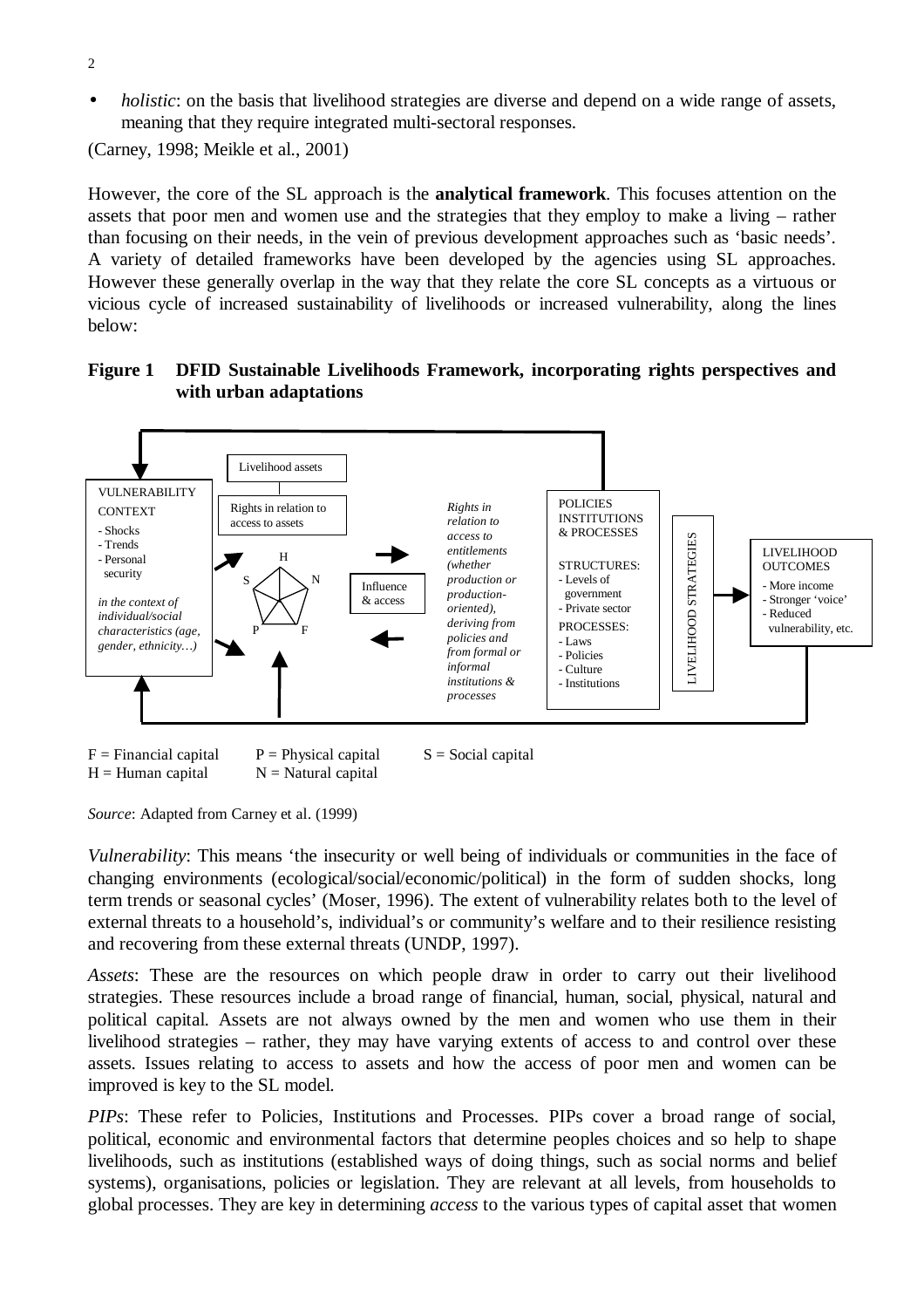and men use in pursuing their livelihood strategies either through acting as conduits to make assets available to them, or as barriers to their access.

*Livelihood strategies*: These are the planned activities that men and women undertake to build their livelihoods. They usually include a range of activities designed to build asset bases and access to goods and services for consumption. Livelihood strategies include coping strategies designed to respond to shocks in the short term, and adaptive strategies designed to improve circumstances in the long term. Livelihood strategies are determined by the assets and opportunities available to men and women (which are in turn affected by PIPs and changes in the vulnerability context) as well as by the choices and preferences of men and women.

*Livelihood outcomes*: These are the results of women and men's livelihood strategies and feed back into the vulnerability context and asset bases, with successful strategies allowing them to build asset bases as a buffer against shocks and stresses, as opposed to poor livelihood outcomes which deplete asset bases, thereby increasing vulnerability. Livelihood outcomes may therefore lead into either virtuous or vicious cycles.

While broadly overlapping in terms of these core principals and this framework, the SL models adopted by different organisations vary in their details. One of the principal differences is that the majority of the initial SL models had a rural focus, including those developed by the UNDP on the basis of the 1987 UN Environment Summit, and that developed by the IDS (Chambers and Conway, 1992) and subsequently taken up by the UK DFID, which have a concern with the relationship between rural poverty and the environment, and have their roots in Integrated Rural Development (Tacoli, 1999) and the international NGO CARE's Household Livelihoods Security Framework, developed initially in 1994 by CARE USA to address rural food security. In contrast, only the 'Assets Vulnerability Framework' developed by Moser (1998) was explicitly designed to look at livelihoods and vulnerability in urban areas.

The rural or urban origin of the models has implications for the emphasis of these models (for example the stress of the rural models on natural assets and environmental sustainability, as opposed to the stress of the urban models on households and housing and financial assets, as will be discussed in more detail below). However, because the models are conceptually broad enough, and because of the SL focus on contextual specificity, these models can be applied to both urban and rural settings. Furthermore, the need for SL models which can be used to understand local realities in both urban and rural settings is reinforced by the commonalities and lack of clear distinction between 'rural' and 'urban' conditions and populations, as is discussed in the next section.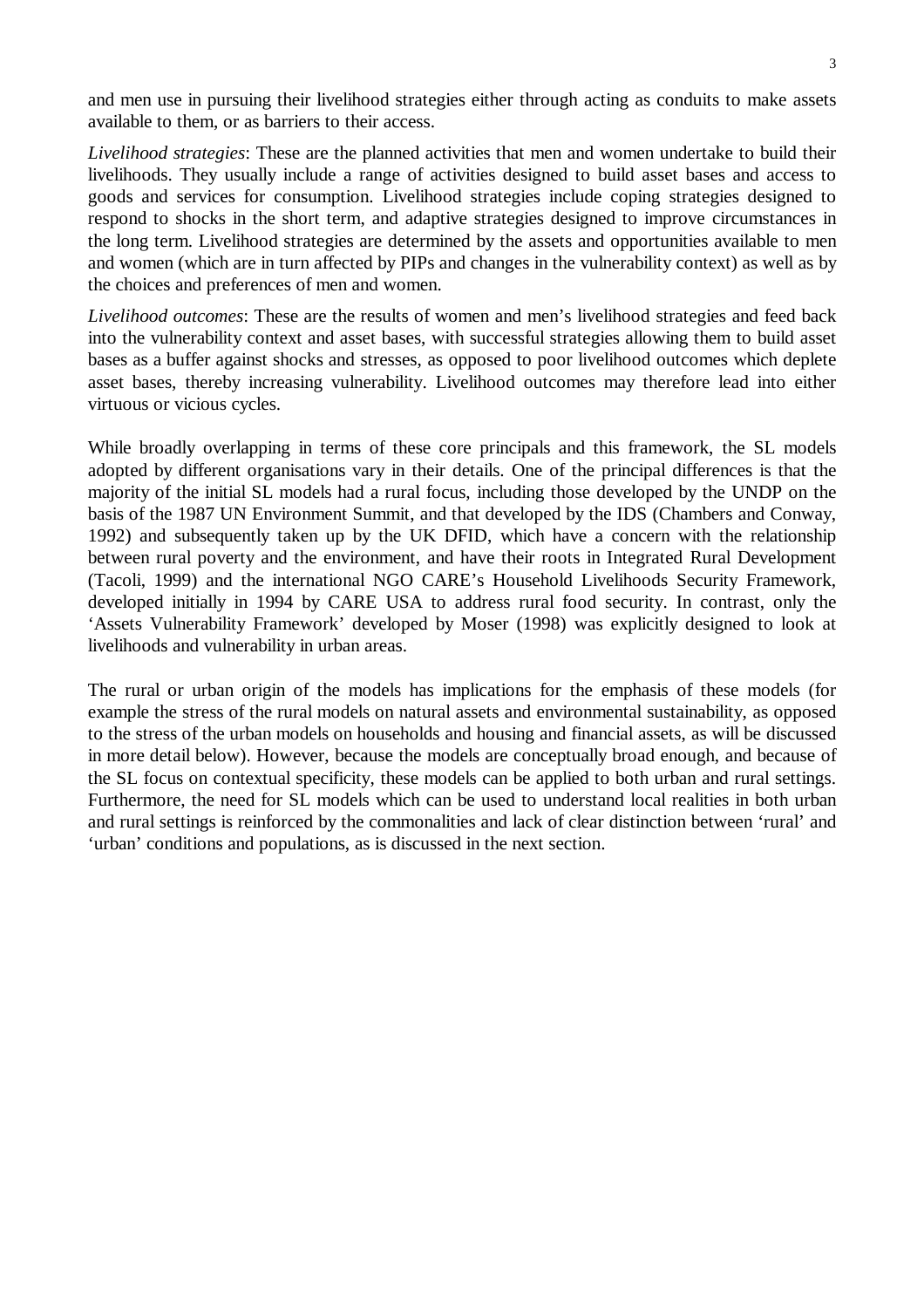# **2. Differences between Urban and Rural Contexts**

In order to understand the implications of using SL approaches in urban areas, it is first important to understand the features that distinguish urban areas from rural and peri-urban areas – a distinction that seems simple but in practice is often hazy, complex and poorly defined.

There is a range of accepted ways of defining and measuring urban areas. In fact, depending on how 'urban centre' is defined, the global urban population ranges from 40–55% of the total world population, and the population of specific cities can be defined to cover enormously different areas and populations – the population of Tokyo, for example, ranges between 8 million and 40 million inhabitants, according to different definitions (UNCHS, 1996). Clearly these ways of defining the city have different implications for the populations and local environments covered and therefore the types of assets and livelihood strategies available to and pursued by these populations. Satterthwaite (2000) notes that 'the scale of urban poverty worldwide would be much increased and the scale of rural poverty much reduced if India and China adopted the Swedish or the Peruvian definition of what constitutes an urban area, since most of India's and China's rural population live in settlements that would be defined as urban'*.* 1

The most commonly used ways of defining and measuring urban populations include population thresholds (i.e. any settlement over a certain size), population density, the percentage of population engaged primarily in agricultural or non-agricultural activities, or the administrative/political status of a settlement. Most nations that are using population thresholds set these at between 1,000 and 10,000 inhabitants with 2,000, 2,500, 5,000 and 10,000 being the most commonly used thresholds, though some use thresholds are low as 200 or as high as 20,000 (Satterthwaite, 2000).

The implications of the range of measures for urban areas can be seen in the range of populations and areas attributed to Dhaka according to different measures:

| <b>Population</b> | Area $(km2)$ | <b>Urban area: Categories</b>                    |
|-------------------|--------------|--------------------------------------------------|
| 4,000,000         | 363          | Dhaka metropolitan area                          |
| 6,400,000         | 780          | Dhaka statistical metropolitan area              |
| 8,000,000         | .530         | Jurisdiction area for Dhaka's planning authority |
| $<$ 250,000 $\,$  |              | Historic city of Dhaka                           |

|  | Table 1 Different criteria of 'urban' in relation to Dhaka, Bangladesh |  |  |  |  |
|--|------------------------------------------------------------------------|--|--|--|--|
|--|------------------------------------------------------------------------|--|--|--|--|

*Source*: Dhaka 1991, UNCHS (1996)

Most commonly, urban indicators are taken for the area of the 'urban agglomeration', which is defined as 'the built-up or densely populated area containing the city proper, suburbs and continuously settled areas', though some indicators may be taken for the metropolitan area, which comprises the 'formal local government area as a whole and its primary commuter areas'. Because municipal areas tend to include rural hinterlands, metropolitan areas tend to be much larger than urban agglomerations (UNCHS, 2001a). In terms of livelihood activities therefore, their range and the reliance on natural capital assets and agricultural activities is likely to be more significant in metropolitan areas than in urban agglomerations.

 $1$  Sweden defines urban areas as built up areas with at least 200 inhabitants and usually not more than 200 metres between houses; Peru defines urban areas as populated centres with 100 or more dwellings grouped contiguously and administrative centres of districts, according to the UN (1998).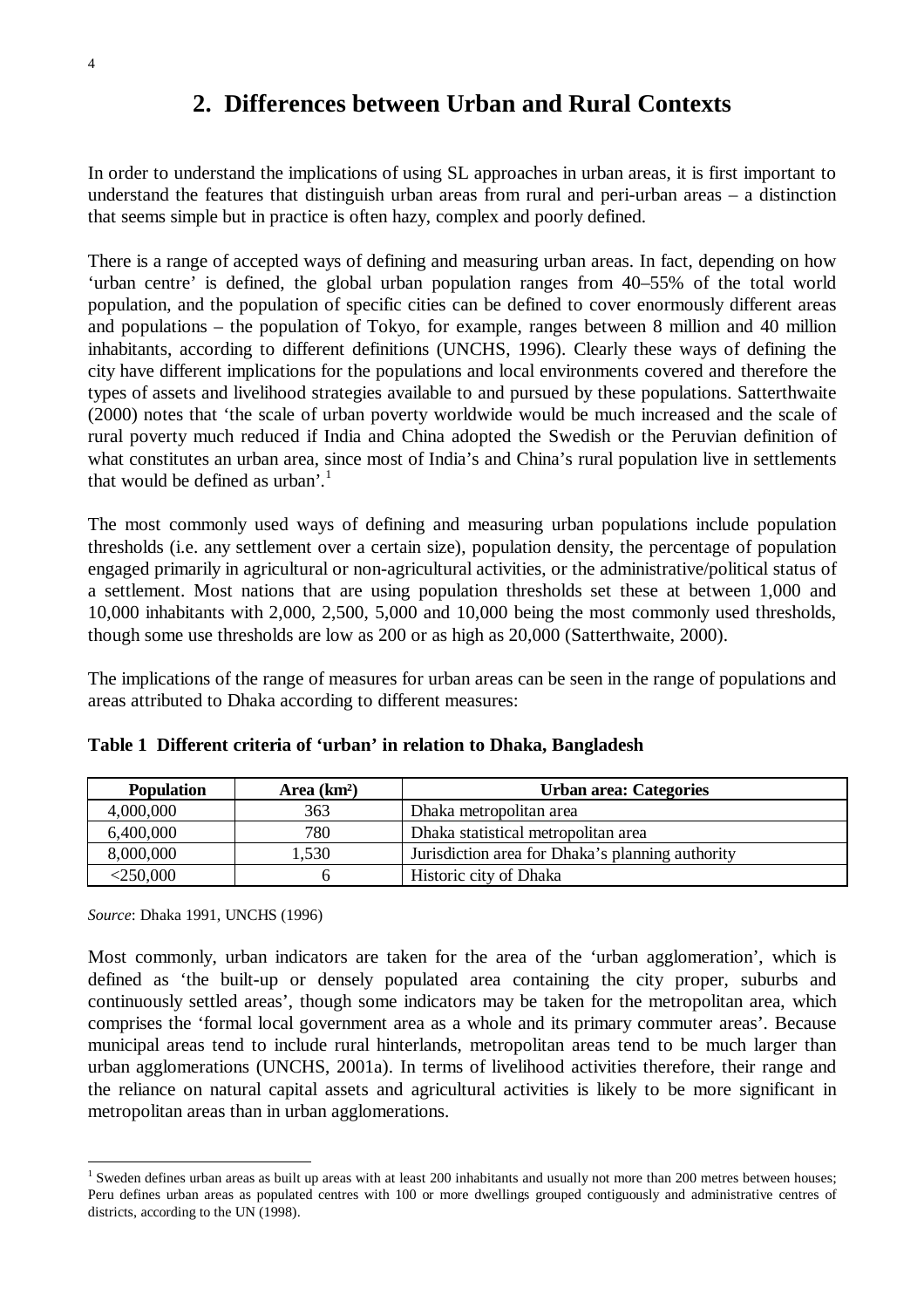In India the urban population is generally counted according to city's administrative boundaries. Administrative boundaries are determined through political decision-making and may therefore be relatively arbitrary in terms, for instance, of population densities covered – thus for example the enormous increase in Mumbai's population during the 1980s was augmented by significant changes in its administrative boundaries between the 1980 and 1990s censuses, misrepresenting the actual population growth of the contiguously built up area.

In addition to the fact that the definition of 'urban' is open to debate, it is also important to be aware that while the urban/rural distinction means that 'cities' are treated as a homogenous category, urban areas actually include a wide range of widely differing environments, with different implications for the asset base and livelihood strategies employed by poor women and men in these areas.

Within cities very different conditions are likely to be found in distinct areas, with spatial distinction bases such as income, ethnicity and social mix of residents, land-use (retail, residential, industrial, mixed), formality or informality of neighbourhoods (Wratten, 1995). Thus looking at characteristics of 'urban sustainable livelihoods' may be misleading as many urban areas and populations may have more in common with rural areas than with other parts of their city.

For example, one area that often falls within the overarching category of 'urban' is the 'peri-urban interface' – the area defined as the meeting place of rural and urban activities (DPU, 2001a). This is often an area of particular concern for Sustainable Livelihoods and development interventions, as government institutions tend to be rural or urban in focus and special authorities working with related urban and rural areas rarely exist, with the result that the special needs of peri-urban areas may fall between the cracks. In addition, urban growth generally means that peri-urban areas are subject to environmental and social changes that represent both livelihood opportunities and shocks and stresses to local populations.

As well as differences of conditions within cities, there may be striking differences between different scales and types of city, such as large metropolises and smaller cities. In India, for example, according to poverty lines based on calorie intake, poverty in metropolitan and class I cities is much lower than in smaller class II cities (with a population of between 50,000 and 99,999), and furthermore 'when one looks at access to amenities instead of calorie intake, then the difference between large cities and small and medium towns becomes even more glaring' (Kundu, 1999). Furthermore there are striking regional disparities in levels of urban poverty with cities in some states exhibiting far higher levels. For example, 48% of the urban population in Madhya Pradesh was living below the poverty line in 1993–4, as opposed to the north-eastern hill states, which have levels averaging around 9% of urban residents below the poverty line, or Delhi, with 11.35% below the poverty line. High levels of urban poverty exist both in the poorest states in India, which also exhibit high levels of rural poverty (Madhya Pradesh, Bihar, Orissa), and strikingly in some of the more developed states (such as Maharashtra, Tamil Nadu and Karnataka) (Srinivas, 1999).

Finally, it is important to note that the strict distinctions between 'rural' and 'urban' livelihoods systems are, in many ways, reductionist and therefore unhelpful. Linkages between urban, rural and peri-urban areas are in fact important parts of poor men and women's livelihood strategies. In addition many of the underlying causes of poverty (such as lack of access to productive assets and political influence) are the same in urban and rural areas. Urban and rural livelihoods systems may be interdependent in a variety of ways (Tacoli, 1998; Satterthwaite, 2000) – for example, in terms of:

• Flows of assets between individuals and households in rural and urban areas, such as remittances or food. Sharma's study of families in Himachal Pradesh showed a typical pattern of rural households sending whichever family members are currently most employable to work for wages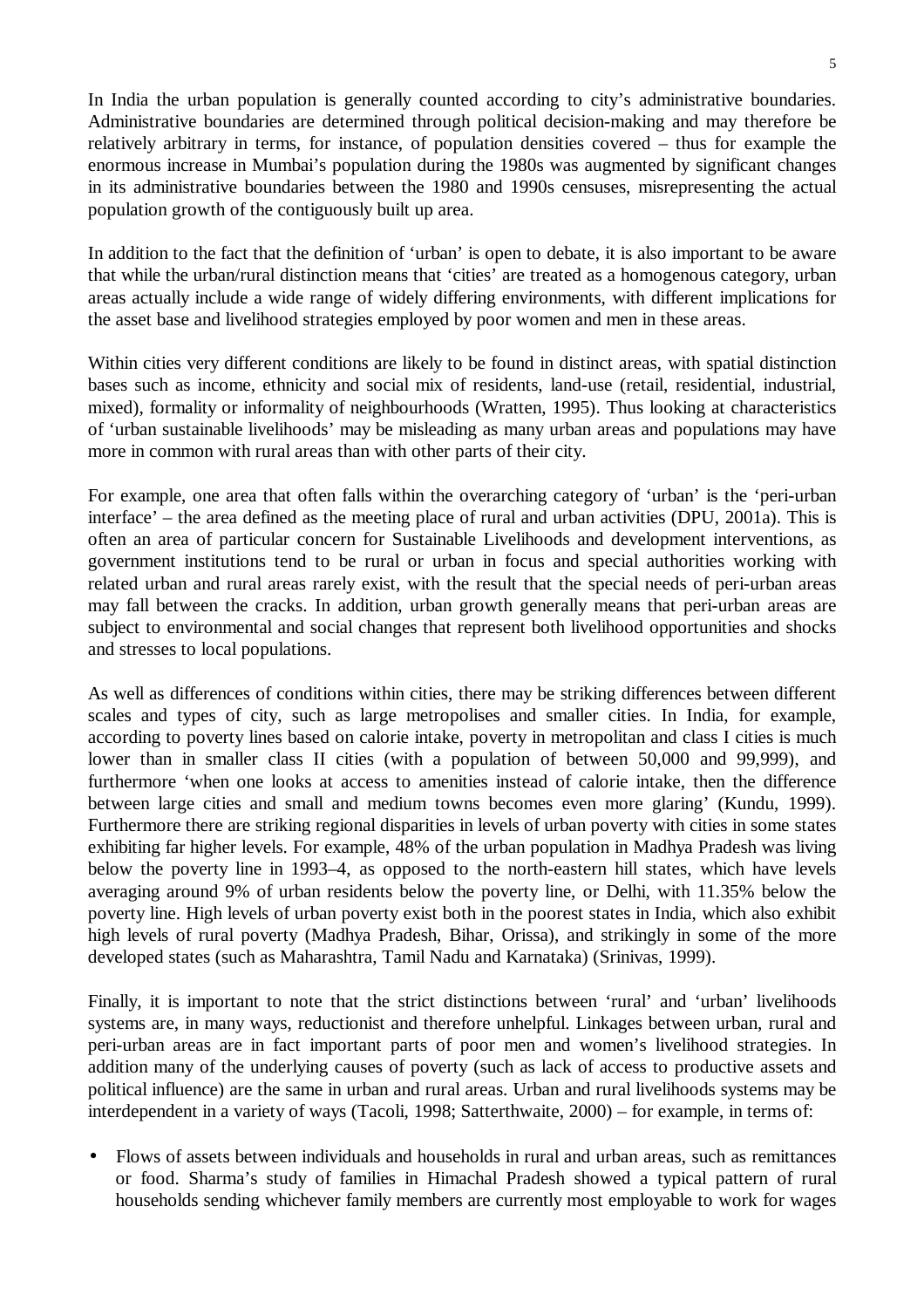in the army or industry and sending back money which is used for investment in assets such as jewellery or wedding expenses, or to increase family land holdings (Sharma, 1986).

- Seasonal labour and short-term migration for work between urban and rural areas. In the instance of Sharma's study, women normally remained in the village to care for children and farm land, and migrants did not typically come from the poorest households – dominant land owning castes were the earliest and most successful migrants. In addition, migrants might not retire to their source villages but generally continued to hold some stake such as 'social credit' and maybe land holdings (Sharma, 1986). Other studies of migration in India show different patterns, with increased female migration to cities for wage labour, and some instances of rural ultra-poor migrating to cities (Barret and Beardmor, 2000). Despite the stereotype of migration as rural people coming to cities to work, the process is in practice two-way. The urban poor, especially in peri-urban areas, are often involved in agricultural work, especially in smaller cities and in areas or states where the rural economy dominates and they may migrate seasonally to work in agriculture or commute daily to rural areas. For example, 25% of the female urban labour force and 13.8% of the male urban labour force in Karnataka state rely on agricultural activities for income (Brook and Davila, 2000). Furthermore, a study of three districts in South India in the early 1980s found that of the 12 urban centres with between 20,000 and 100,000 inhabitants, five had more than a fifth of their workforce in agriculture – while most had a considerable proportion working in industries and services linked to local agricultural production (Bhooshan, 1986, cited in Satterthwaite, 2000).
- Short term migration for education.
- Daily commuting for work or to visit urban markets to buy and sell rural produce or to use urban facilities such as hospitals and government institutions. Satterthwaite (2000) stresses the interdependence of urban centres and rural surroundings for marketing and processing agricultural produce. He cites the example of the multiple interconnections between rural silk cocoon production in areas close to Bangalore in India and the employment generated in Bangalore and in many nearby towns and villages in a great range of activities relating to collecting and processing the cocoons, making the silk and then using the silk – to make saris, for instance. This has a knock-on effect on whole range of activities, such as the manufacturing of presentation boxes for saris, sari designing, and also for the dyers and specialist carpenters who manufacture and refurbish looms. Similarly, studies in sub-Saharan Africa show that many urban enterprises rely on demand from rural consumers, while access to urban markets and services is crucial for many agricultural producers (Beall et al., 1999).
- Sharing of caring responsibilities for extended family members.

Furthermore, the distinction between urban and rural is not only blurred by the ties between the two types of area – blurring between the two categories also stems from the fact that the spatial relationship between cities and rural areas is not a static one. Urbanisation as a *process* can have profound effects on people's livelihoods, particularly, as noted above, in peri-urban areas, which tend to be most affected by urban growth. The effects of urbanisation on people's livelihoods are often unequally felt, benefiting some and increasing the vulnerability of others. A study on the urban fringes of Hubli Dharwad in Karnataka show that while employment opportunities in this area have expanded over the last fifteen years due to urban encroachment, opportunities have not been equally distributed, for example in terms of gender. While many men have found non-farm employment, the majority of the female labour force remains in agricultural production, which is the lowest paid sector in the area. This inequality is compounded as, because women are responsible for many domestic and communal tasks such as the management of dump sites and the collection of firewood

6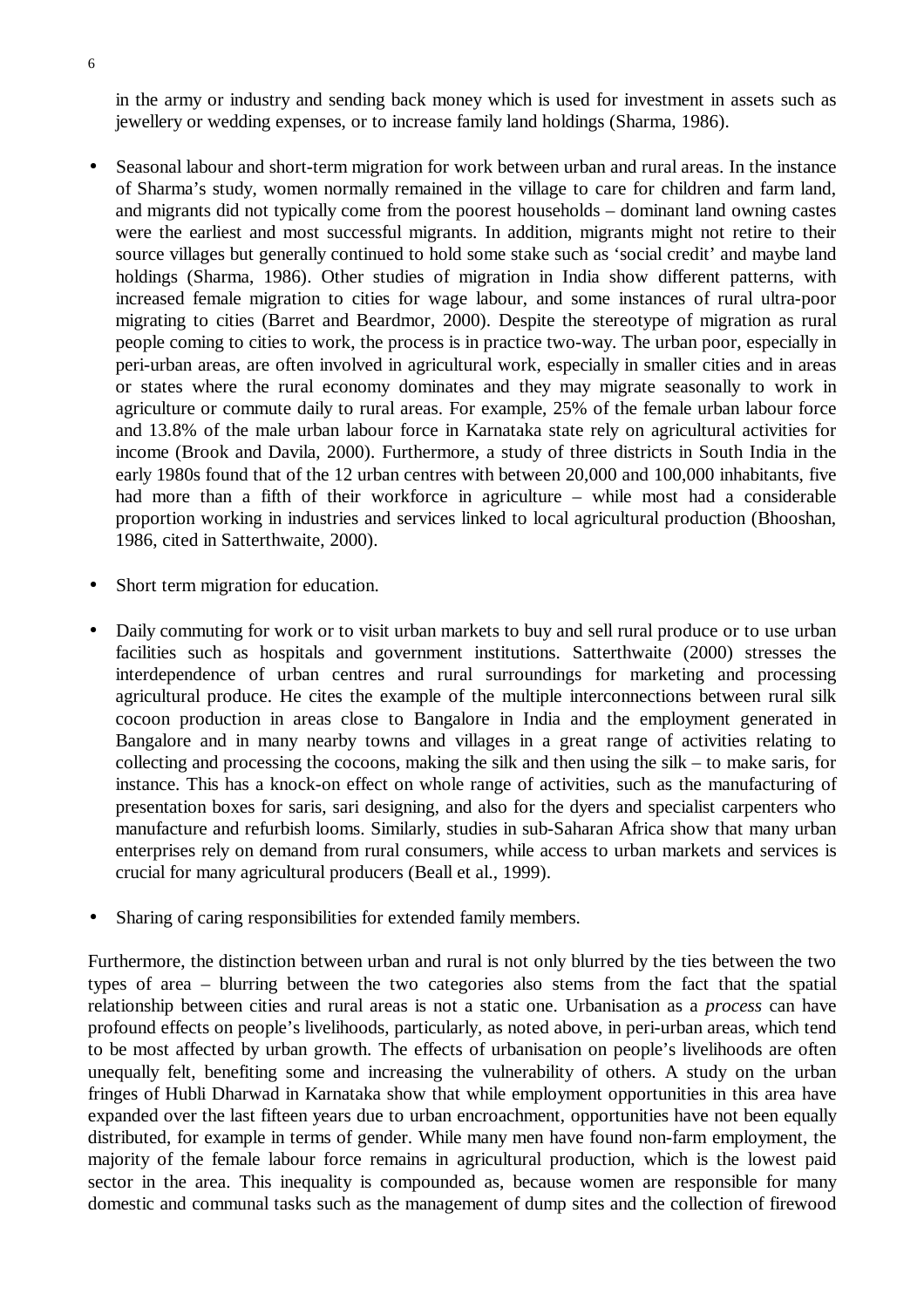(which is increasingly scarce locally as a result of urban expansion), they disproportionately bear the health burdens and increase time demands resulting from urban expansion and its impacts on the local environment (DPU, 2001a).

Finally, it should not be assumed that cities or the process of urbanisation are the same across different regions. While this paper focuses on how SL approaches can be applicable to the urban context in India, this may differ from that in other countries or regions. Thus, for example, while Indian cities exist in the context of high national population density (3409 persons per 1000 ha in 2000, according to UNCHS (2001a), which means that urban style activities and settlements are found in many areas referred to as rural) the average population density in Sub-Saharan African countries are much lower, with an average of well under 1000 people per 1000 ha, meaning that 'urban' activities and settlement types tend to be restricted to larger cities and towns, and that in many smaller settlements urban and rural activities are intimately interwoven.

Furthermore, the importance of urban areas and activities for the economy varies across regions and countries – thus for example the share of GDP represented by agriculture in India is only 27% (with the balance made up by manufacturing, industry and services – activities more generally regarded as 'urban'), as opposed to 45% in Nigeria or 48% in Tanzania, while many Latin American countries have even lower shares of agriculture than India (World Bank, 1999). These factors are important in determining the types of livelihood that poor women and men rely on in different regions or countries, and it is therefore important to avoid making generalisations about urban conditions with reference to livelihoods.

### *Rural–urban differences*: *Conclusions*

The range of definitions of urban areas, the blurred distinction and pervasive linkages between urban and rural areas, and the diversity of conditions found within urban areas means that attempts to use 'urban sustainable livelihoods' as a distinctive category should only be undertaken with great caution. The strongly rural character of small/medium towns especially in sub-Saharan Africa adds a further difference. In addition, the emphasis of the SL approach in focusing on the realities of poor men and women's livelihoods on the ground, and recognising local contextual specificity means that any thorough SL analysis should take account of these issues, rather than seeing cities as simply a homogeneous category. Nonetheless, while caution should be exercised in making generalisations about rural and urban conditions, some broad patterns have been deduced through research into rural and urban poverty, from which urban and rural 'ideal types' can be derived as a yardstick, as outlined in Table 2.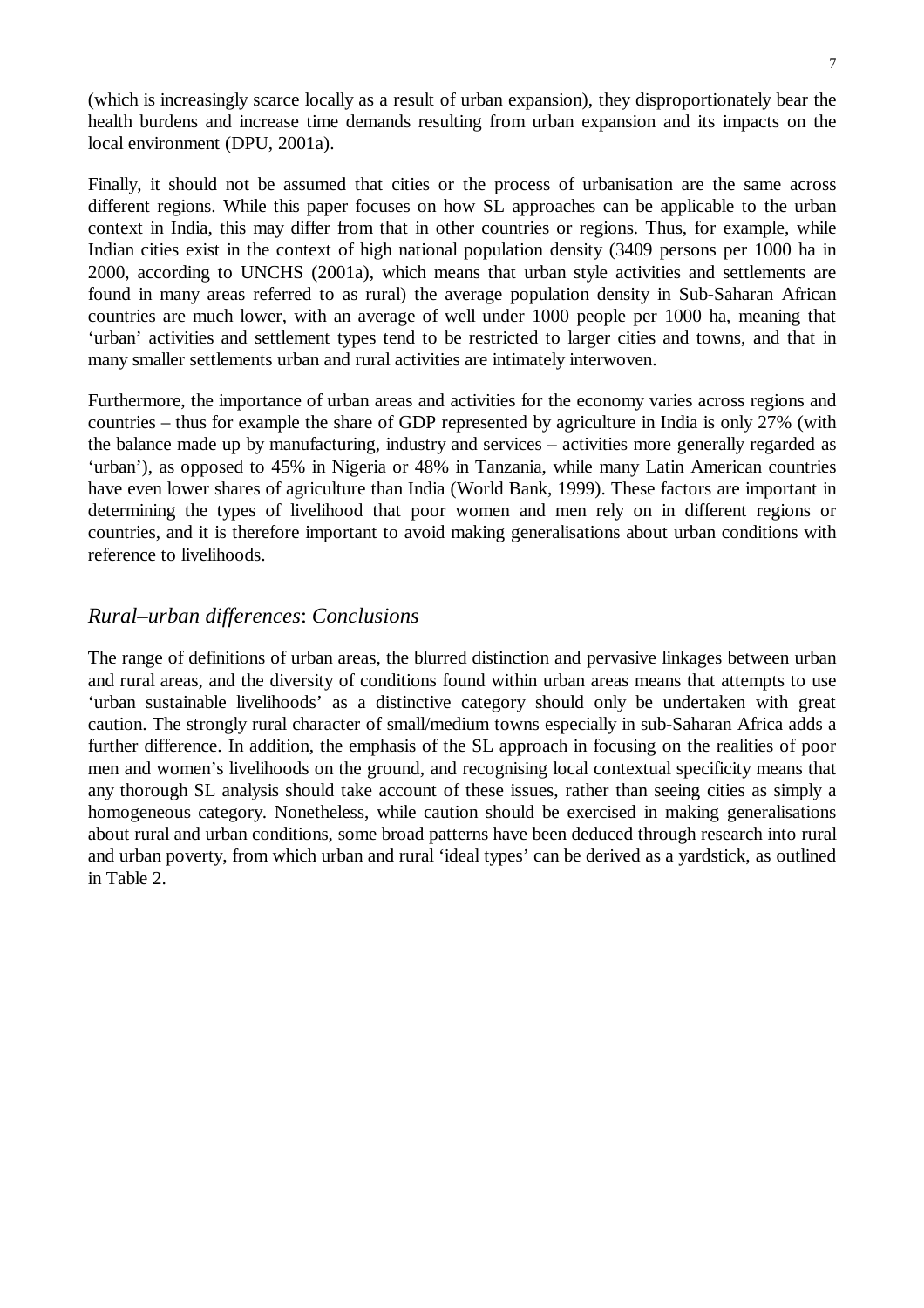| <b>Rural</b>                                                                                                                                                                                                                                     | <b>Urban</b>                                                                                                                                                                                     |
|--------------------------------------------------------------------------------------------------------------------------------------------------------------------------------------------------------------------------------------------------|--------------------------------------------------------------------------------------------------------------------------------------------------------------------------------------------------|
| Livelihoods drawn from crop cultivation, livestock,<br>forestry or fishing (i.e. key for livelihood is access to<br>natural capital)                                                                                                             | Livelihoods drawn from labour markets within non-<br>agricultural production or making/selling goods or<br>services                                                                              |
| Access to land for housing and building materials not Access to land for housing very difficult; housing<br>generally a problem                                                                                                                  | and land markets highly commercialised                                                                                                                                                           |
| More distant from government as regulator and<br>provider of services                                                                                                                                                                            | More vulnerable to 'bad' governance                                                                                                                                                              |
| Access to infrastructure and services limited (largely<br>because of distance, low density and limited capacity<br>to pay?)                                                                                                                      | Access to infrastructure and services difficult for<br>low-income groups because of high prices, illegal<br>nature of their homes (for many) and poor<br>governance                              |
| Fewer opportunities for earning cash; more for self-<br>provisioning. Greater reliance on favourable weather<br>conditions                                                                                                                       | Greater reliance on cash for access to food, water,<br>sanitation, employment, garbage disposal                                                                                                  |
| Access to natural capital as the key asset and basis<br>for livelihood                                                                                                                                                                           | Greater reliance on house as an economic resource<br>(space for production, access to income-earning<br>opportunities; asset and income-earner for owners -<br>including <i>de facto</i> owners) |
| Urban characteristics in rural locations (e.g.<br>prosperous tourist areas, mining areas, areas with<br>high value crops and many local multiplier links,<br>rural areas with diverse non-agricultural production<br>and strong links to cities) | Rural characteristics in urban location (urban<br>agriculture, 'village' enclaves, access to land for<br>housing through non-monetary traditional forms)                                         |

*Source*: Satterthwaite (2000)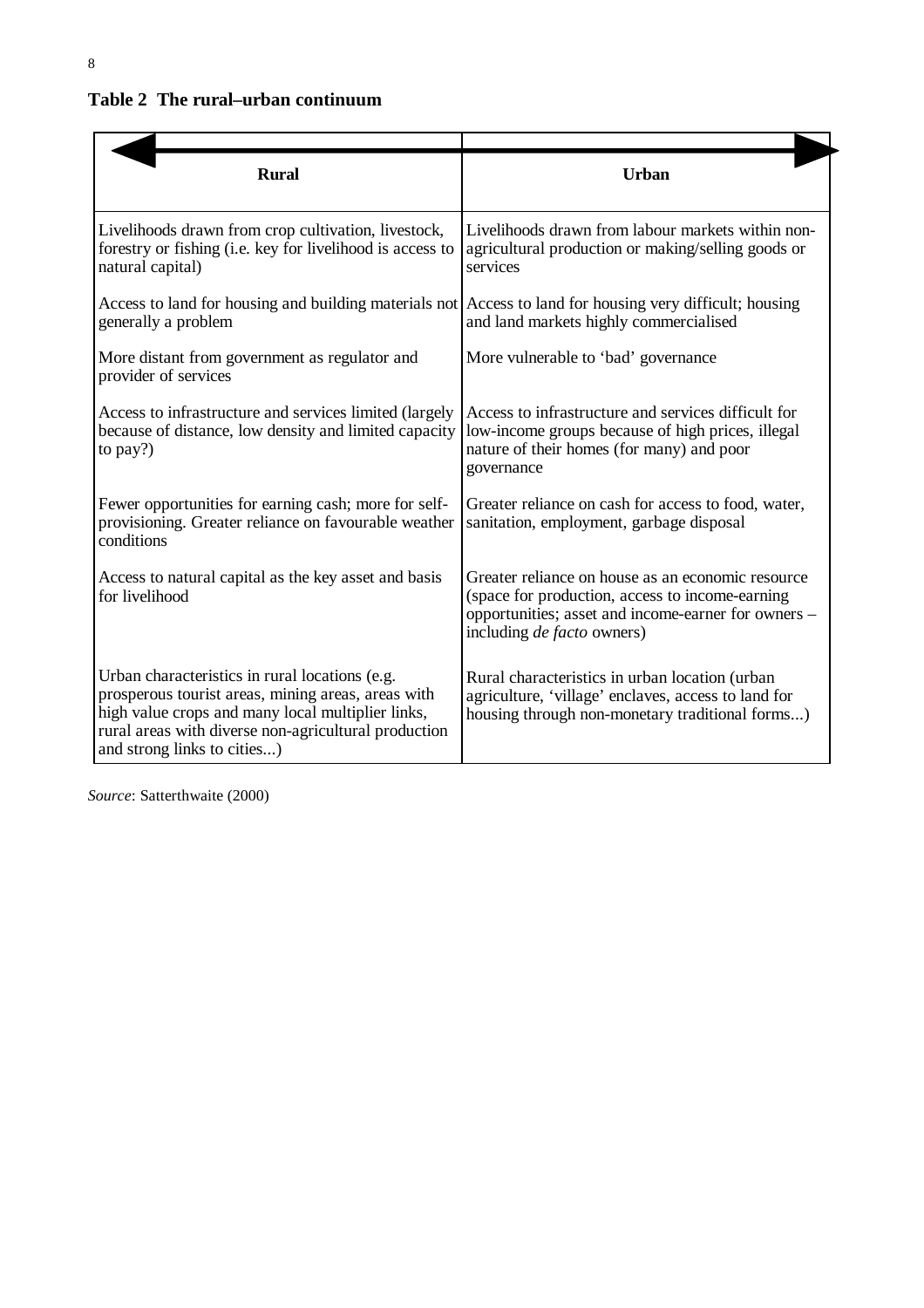# **3. Sustainable Livelihoods in the Urban Setting**

Although, as outlined above, the complexity of cities and their relationship with rural areas means that it is not possible to define a simple set of characteristics for the livelihood strategies of the poor in urban areas, practical experience and field research does suggest that some common themes emerge around the conditions faced and livelihood practices adopted by many of the urban poor. This section will look at these urban patterns in some detail, according to the core elements of the SL model.

# **3.1 Vulnerability**

Vulnerability means 'the insecurity or well being of individuals or communities in the face of changing environments (ecological/social/economic/political) in the form of sudden shocks, long term trends or seasonal cycles' (Moser, 1996). The extent of vulnerability relates both to the level of external threats to a household's, individual's or community's welfare and to their resilience resisting and recovering from these external threats. The focus of SL research into vulnerability therefore examines both:

- the exposure of different groups to particular trends/shocks/seasonality; and
- the sensitivity of their livelihoods to these factors.

Standard analysis of urban poverty involves the use of poverty lines based on income or, as is the case in India, based on the cost of minimum *per capita* nutritional intake. Using poverty lines it is estimated that, in India, 40–50% of slum households live just below the poverty line, and 11% just above it. However only 40–60% of the urban poor in India actually live in squatter settlements – the rest live on pavement dwellings, in tenements, or commute daily from rural areas. This means that the conditions and sources of vulnerability faced by these various groups of poor people vary widely, so that even as a broad means of targeting the poor, poverty lines are weak (Barret and Beardmor, 2000).

An analysis of vulnerability offers scope for addressing the one-dimensional understanding of poverty resulting from the use of the use of poverty lines. However, the complexity of the factors determining vulnerability is such that it is impossible to measure using simple quantitative tools. It is suggested, however, that vulnerability can be understood through an assessment of tangible and nontangible assets: labour, human capital, productive assets, household relations and social capital (Moser and Holland, 1997).

A review of literature on urban poverty suggests that while the shocks and stresses that people are vulnerable to relate to specific events and circumstances, poor men and women in cities frequently face a similar set of sources of vulnerability. These can broadly be grouped into sources of vulnerability accruing to the social context of cities, the nature of the urban economy, the urban environment and urban systems of governance, as outlined below.

# *Social context of cities*

In most cases, cities are more culturally diverse, more socially fragmented, and less likely to be safe than rural areas. Furthermore, urban neighbourhoods contain a diversity of household types, which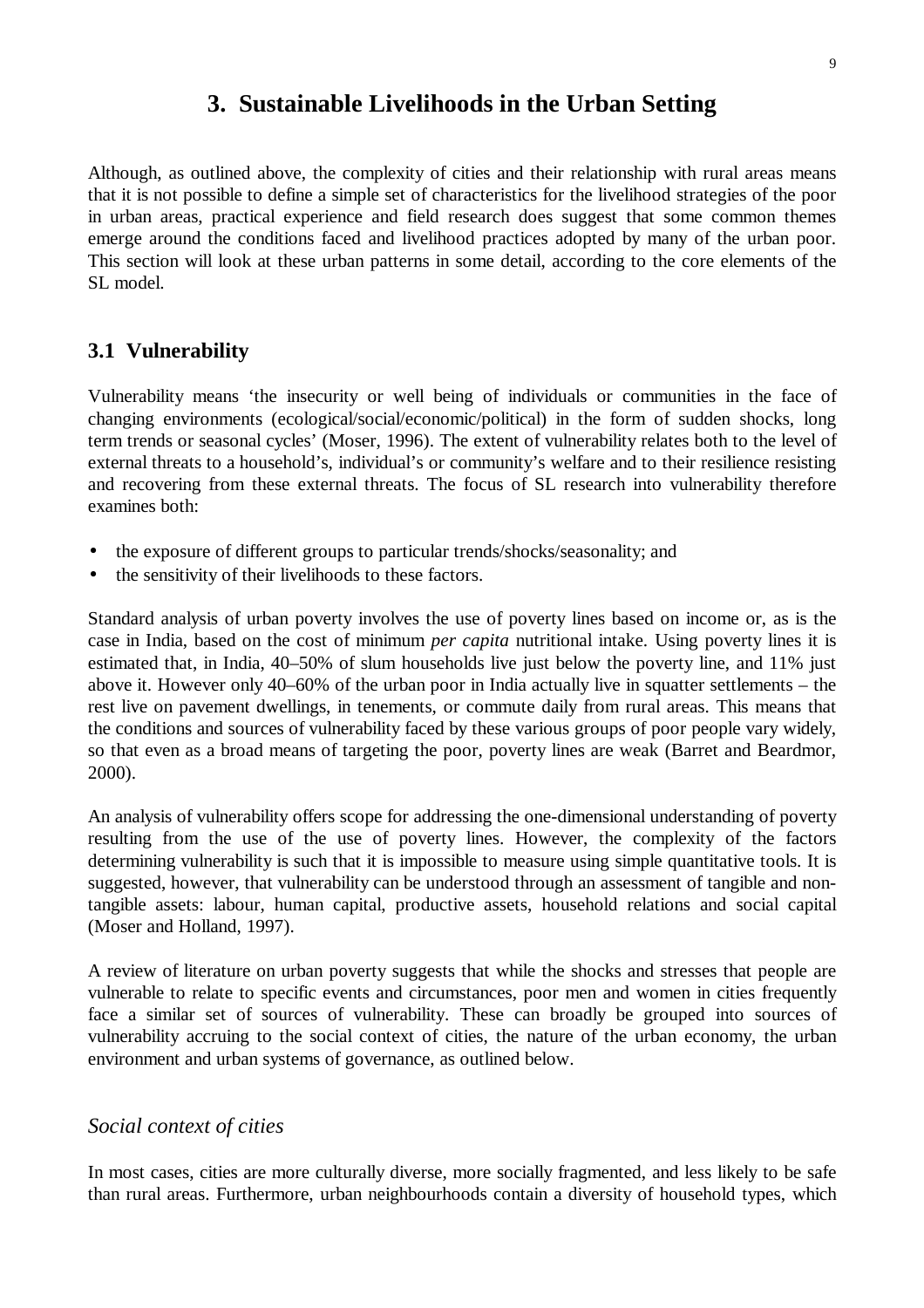are often fluid in their structure, and income inequality is often at its most striking in cities. This social diversity is likely to create tensions and the need for different livelihood strategies from those practised in rural areas (Wratten, 1995; Rakodi, 1993; Moser, 1996).

It should be noted that many of these stereotypes need to be assessed against the realities in different areas – for example the idea that cities are less safe than rural areas is belied by some specific cases, including countries such as Angola, where civil war has resulted in an exodus from the countryside, or cases such as Upper Egypt or rural Bangladesh where, due to specific local circumstance rural areas are characterised by high levels of violence.

One ongoing debate has been whether the social diversity and fluidity of cities mean that the urban poor suffer from conditions of social disintegration and the erosions of community, or whether they rely on strong networks of solidarity between groups and individuals (see social capital, below).

On the one hand it is argued that poor areas of cities are characterised by 'urban blight', linked to family break up, drug use, crime and social disintegration – processes often highlighted in studies of the 'inner city' in developed countries (Wratten, 1995). These are attributed to various causes, but one of the underlying roots that is frequently suggested is the social fluidity of cities, with many recent migrants without strong social ties, and frequent movements of households and communities in response to economic shocks and the vagaries of urban development.

'(C)ommunity and inter-household mechanism of trust and collaboration can be weakened by greater social and economic heterogeneity… This contrasts with the 'moral economy' of rural areas, where the right to make claims on others and the obligation to transfer a good or service is embedded in the social and moral fabric of communities.' (Moser, 1998; p.4)

However, social breakdown and 'urban blight' are not uniform amongst the urban poor, and many studies actually point to the strong social networks and solidarity amongst communities and households who use this social capital as a bulwark against shocks and stresses (Douglass, 1998; Dersham and Gzirishvili, 1998).

What needs to be understood in specific cases, therefore, is whether, and why, specific communities or households suffer from high levels of social fragmentation. Some characteristics have been highlighted as sources of increased social fragmentation in urban areas – for example, recent migrant groups may be more socially isolated, while longer established neighbourhoods, or 'urban villages', may be more socially cohesive (Satterthwaite, 2000), or neighbourhoods may be fragmented due to specific social problems, such as a prevalence of criminal activities and drug or alcohol dependency or ethnic, religious or communal tensions.

The assumption that it is a lack of social networks and tradition that causes vulnerability in cities is one that should not always be accepted unquestioningly, however. Social networks and traditions can be a two edged sword, and at times can themselves be a source of vulnerability through the obligations that they impose. In India, for example, one of the chief set of shocks that forces women into the labour market as a result of financial crises, are ritual celebrations, the most expensive of which are marriages requiring dowries (Barret and Beardmor, 2000).

#### *The urban economy*

Urban economies are characterised by a greater degree of commercialisation, and most basic goods such as food and accommodation must be bought or rented through the market. Poor urban men and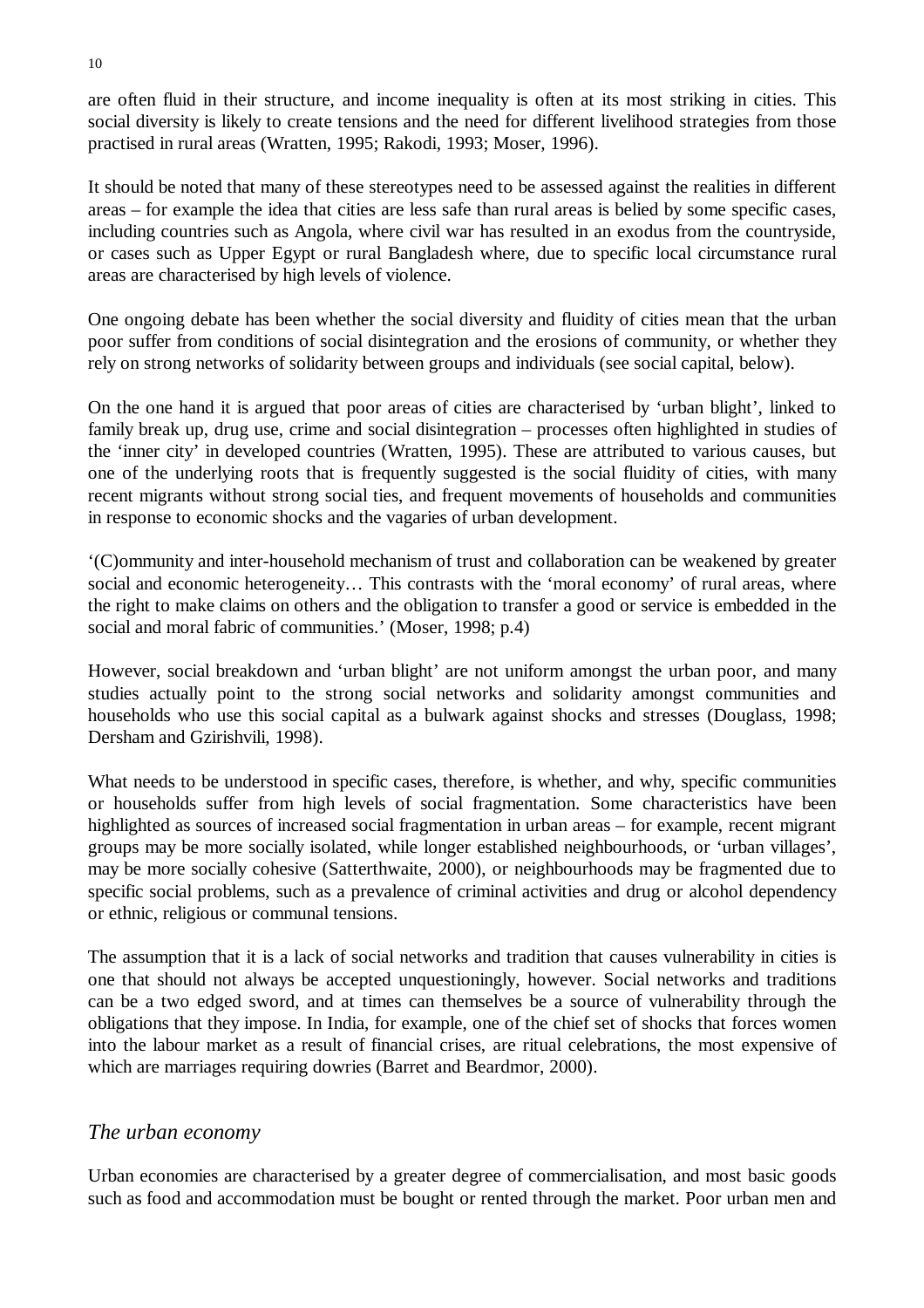women therefore need higher cash incomes to survive, unlike their rural counterparts who may rely more heavily on subsistence agriculture or payment in kind and who are more likely to have access to free or common property resources (Wratten, 1995; Satterthwaite 1997).

Dependence on income means that one of the most calamitous events faced by poor households is the loss or illness of a major income earner. In India the response to illness of an earner 'often requires women to join the labour force or take on a second job. Where this is impossible, the most common non-labour response is through disposal of household assets or credit, the latter creating a household debt which further strains the resources of the family. A negative circular pattern of ill health leading to indebtedness leading to the loss of assets and further impoverishment can have a devastating impact on households.' (Barret and Beardmor, 2000).

The urban poor must therefore survive through undertaking a variety of income-generating activities. In most developing cities, the main part of these income-generating activities take place in the informal sector – it is estimated, for example, that 63% of total employment in Delhi is through the informal sector (Dhar Chakrabarti, 2001).

Informal sector activities generally provide poor men and women with low cash incomes and insecure conditions. Those in informal employment tend to lack labour rights. They are therefore susceptible to sudden unemployment and the dangers accruing to unprotected working conditions, such as long hours, poor pay and insanitary or unsafe conditions (Potter and Lloyd-Evans, 1998).

Another source of vulnerability for the urban poor relates to the linkages between specific cities and the global economy. Urban economies are part of a wider economic system and are affected by national and international macro policy (Douglass, 1998). Such policies and global forces frequently have mixed impacts on poor households and in particular on employment conditions (Elson, 1995 cited in Katepa-Kalala, 1997; Beall and Kanji, 1999; Moser, 1998). Previously, under policies of modernisation, formal employment was increased as a result of growth in the manufacturing industry in many countries. However, since the 1980s, policies of liberalisation and structural adjustment have affected employment in some areas. Losses of formal manufacturing jobs in some countries and sectors, as well as 'down-sizing' in the public sector have resulted in a large number of men and women looking for jobs in other areas such as part time services sector employment or the informal sector (Potter and Lloyd-Evans, 1998 UNCHS 1996). This has increased the vulnerability of many poor men and women through loss of secure employment and its replacement with irregular or informal sources of income.

#### *Environment and health*

The urban poor are commonly concentrated at high densities in areas where they can afford to live – either areas with low rent or on urban land which is lying vacant and can be squatted upon, both of which generally reflect the poverty of the environments and the consequent low demand for such locations (Elliot, 1994). Poor urban men and women make a trade off between the quality and the location of their living spaces – living in areas with poor, insanitary environments in order to be in a preferred location with access to livelihood-generating assets. These areas are frequently located on polluted land close to industrial facilities or where waste dumps are sited and water courses are contaminated, or on hillsides and river plains which are susceptible to landslides and flooding.

In addition, as noted above, men, women and children working in informal sector enterprises normally work without protection and are vulnerable to accidents in the workplace and the health hazards associated with unsafe working environments and practices. A health survey of Calcutta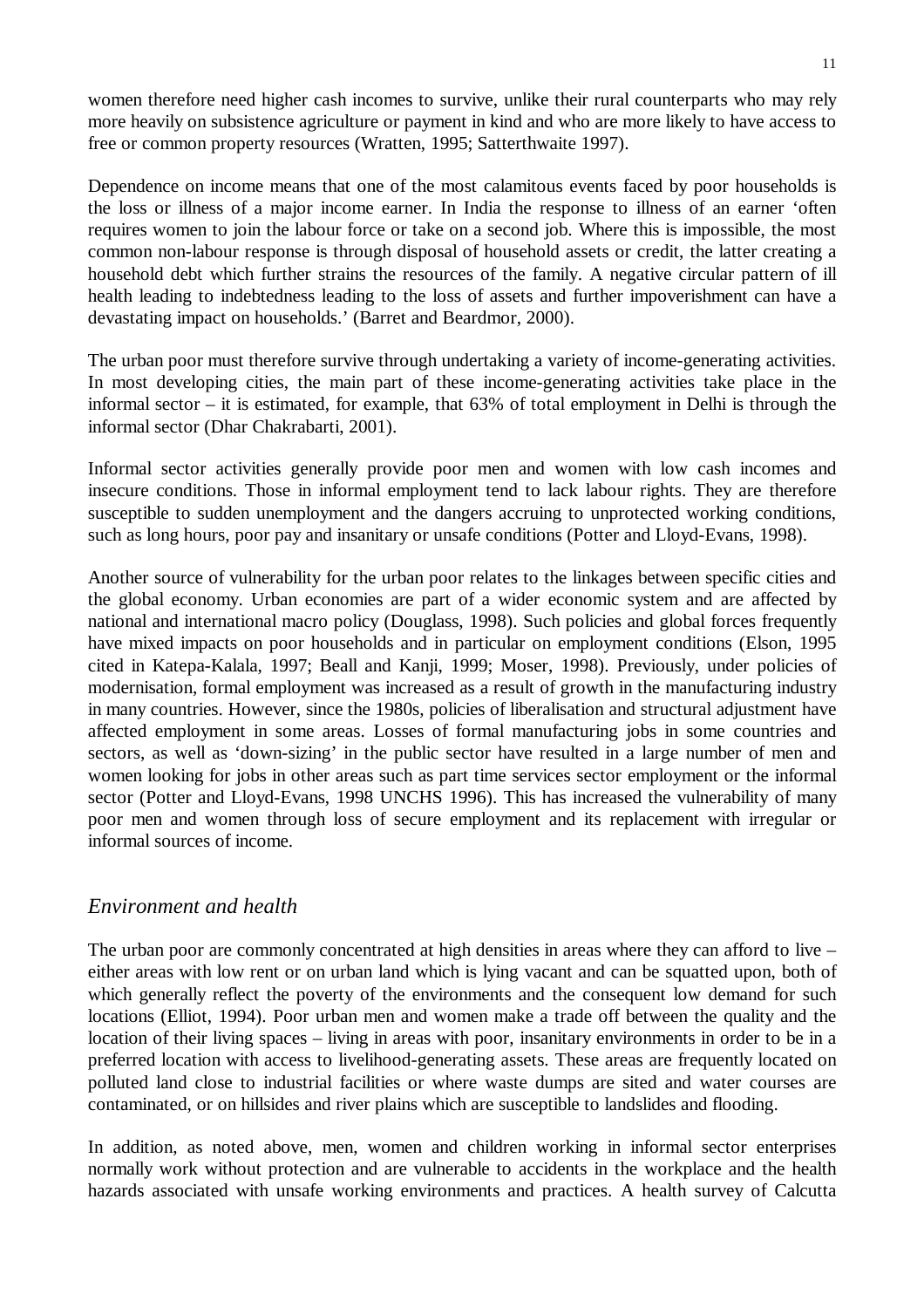revealed that many slum areas covered had small scale economic activities which seriously threatened the health of residents and workers, for example, factories producing sulphuric acid vapour in Biplabikhudirampally slum, producing metal dust in Auxilium or the use of heavily polluted water in spoon production in Salt Lake slum (Guha Sapir, 1996).

The result is that the urban poor are frequently vulnerable to significant environmental and health hazards (Wratten, 1995). The urban poor suffer from disease and injuries resulting from proximity to toxic and hazardous wastes, lack of clean water and sanitation and water, air and noise pollution (Satterthwaite, 1997). They are particularly vulnerable to typhoid, diahorreal diseases, cholera and intestinal worms from contaminated water and food as well as diseases associated with poor drainage and garbage collection such as malaria (Wratten, 1995; Werna et al., 1998).

As well as being a source of vulnerability in themselves, these environmental hazards feed into other areas – for example, the high cost of treatment for illness is a major cause of indebtedness for the urban poor in India, and income loss through illness can be a major shock to the household economy.

Furthermore, as well as threatening men and women's health and security, poor urban environments may directly affect their ability to undertake livelihoods activities by occupying time which could be otherwise be used for productive tasks. For example, 'simply getting daily supplies of potable water or fuel may absorb the energies of several family members (in particular women and children) who are compelled to allocate their time to these tasks at the expense of seeking income generation work' (Douglass, 1998 p.213). Such tasks may have a particular impact on certain groups – for example, as noted earlier, water and fuel collection in India is generally seen as women's work and the strain on urban environments, particularly in peri-urban areas, can make these tasks time consuming, putting pressure on women's working days and threatening their health through forcing them to walk long distances with heavy loads of wood or water (Brook and Davila, 2000).

The account in Box 1 illustrates how health problems can typically lead to a downward spiral of increasing vulnerability and deprivation.

#### **Box 1 A poor urban household**

'A family living in temporary accommodation – bamboo partitions and tar-coated asbestos for the roof… originally they pay nothing (so face the possibility of being evicted at any time)… the husband has TB and a heart condition, he started to be ill 10 years ago... he cannot stand or sit alone, he is mainly in the hospital... she has to stay with him… so the children have been sent to an orphanage… his brother is the main breadwinner of the family (6 people in total)… he takes coolie work in fisheries harbours nearby… he earns 20–30 rupees a day but is likely to have only 15–16 days work a month… whatever they earn goes on the husband's treatment before they buy any food. They have a ration card but do not buy rice because they can't afford it… sometimes a neighbour will buy some rice for them.'

*Source*: Cochin Corporation and DFID (1996) 'Cochin Poverty Profile Study. Project Design Report' in *Meeting the Challenge of poverty in Urban Areas*, DFID Strategy Paper (2001).

#### *Governance*

The relationship of the urban poor to systems of city governance usually depends on their legal status, which is often ambiguous. As noted above, the high cost of shelter in cities frequently forces them to illegally occupy marginal land and many poor men and women work in informal or unregistered activities. They therefore lack the tenure rights that are normally linked to the right to register and vote. Migrant workers also generally lack formal registration or rights, even where they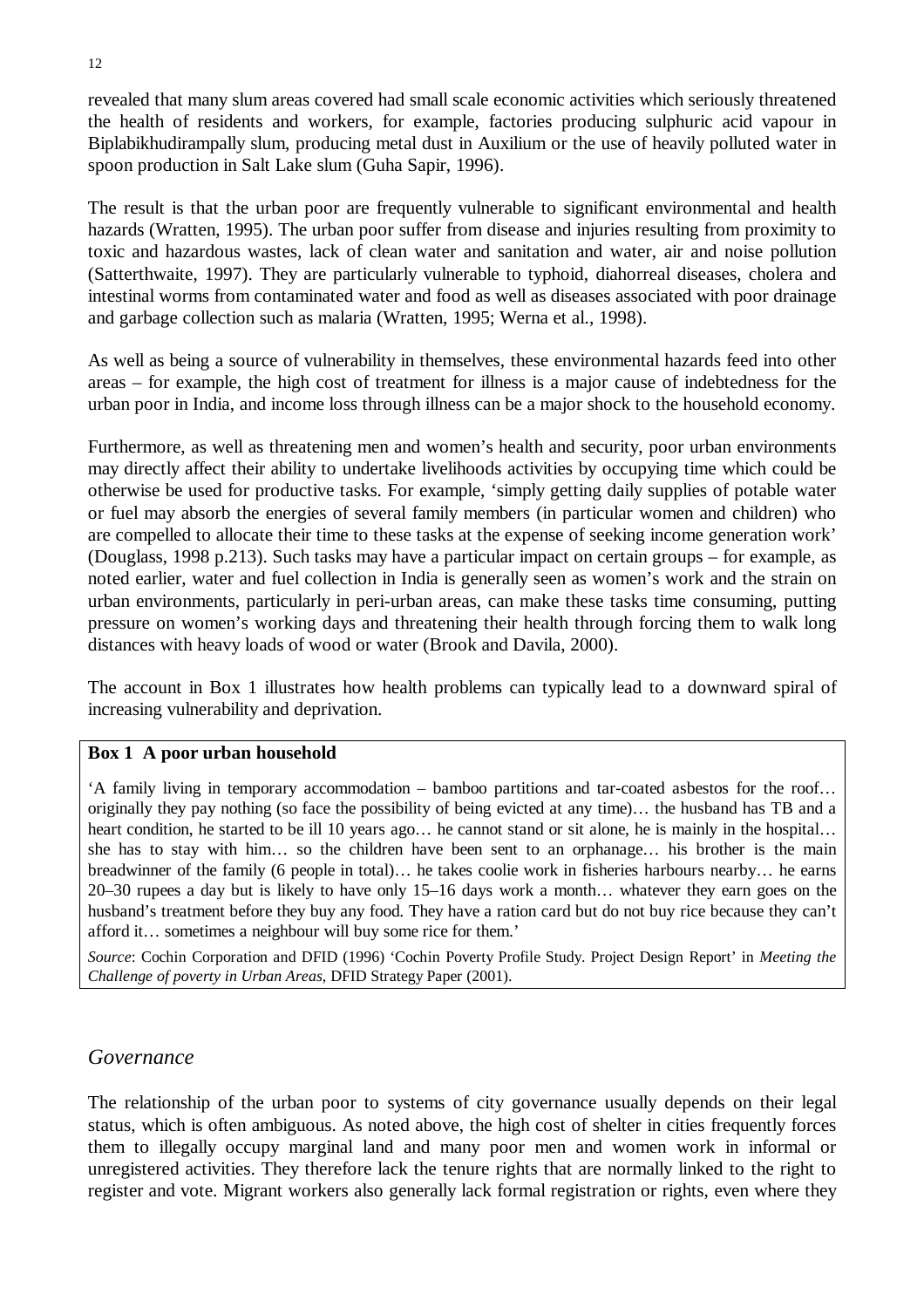spend long periods resident in cities. Informal residents lacking legal registration may be disenfranchised and excluded from political decision-making and, in addition, may suffer from police harassment and bureaucracy (Wratten, 1995).

Lack of legal status may also limit the access of informal residents to basic social services (health and education), or financial services (e.g. bank loans). In addition, the prevalence of illegal connection to infrastructure means these services may be summarily withdrawn and households with illegal connections may be fined or otherwise punished.

# *Specific patterns of vulnerability*

The generic sources of vulnerability for the urban poor outlined above represent patterns that have been observed in the course of urban research, but should not be seen as universal truths. Sources of vulnerability are contextually specific to particular cities or neighbourhoods and, moreover, are differently experienced by the various groups of people living in any city or neighbourhood. Some groups, defined along lines such as gender, occupation, caste or ethnicity, may be particularly vulnerable to specific shocks and stresses.

In India, for example, women are substantially over-represented amongst the poorest (women and children account for 73% of those below the poverty line), and it has been asserted that gender differences within the incidence of poverty in urban areas are more intense than those in the rural areas (Barret and Beardmor, 2000).

Another example of a particularly vulnerable group of urban poor in India are pavement dwellers. Pavement dwellers, who erect temporary homes along city streets, are a phenomenon particular to the largest Indian metropolises, and are radically different from what is usually understood by a slum. Predictably, pavement dwellers are amongst the very poorest income groups in urban India. In 1998, it was estimated that there were more than 20 thousand households living on the pavements in greater Mumbai, and research undertaken in that year found that over one third of pavement dwelling households have four to five members (Burra and Riley, 1999). Box 2 describes the particular vulnerability faced by a typical pavement dwelling community.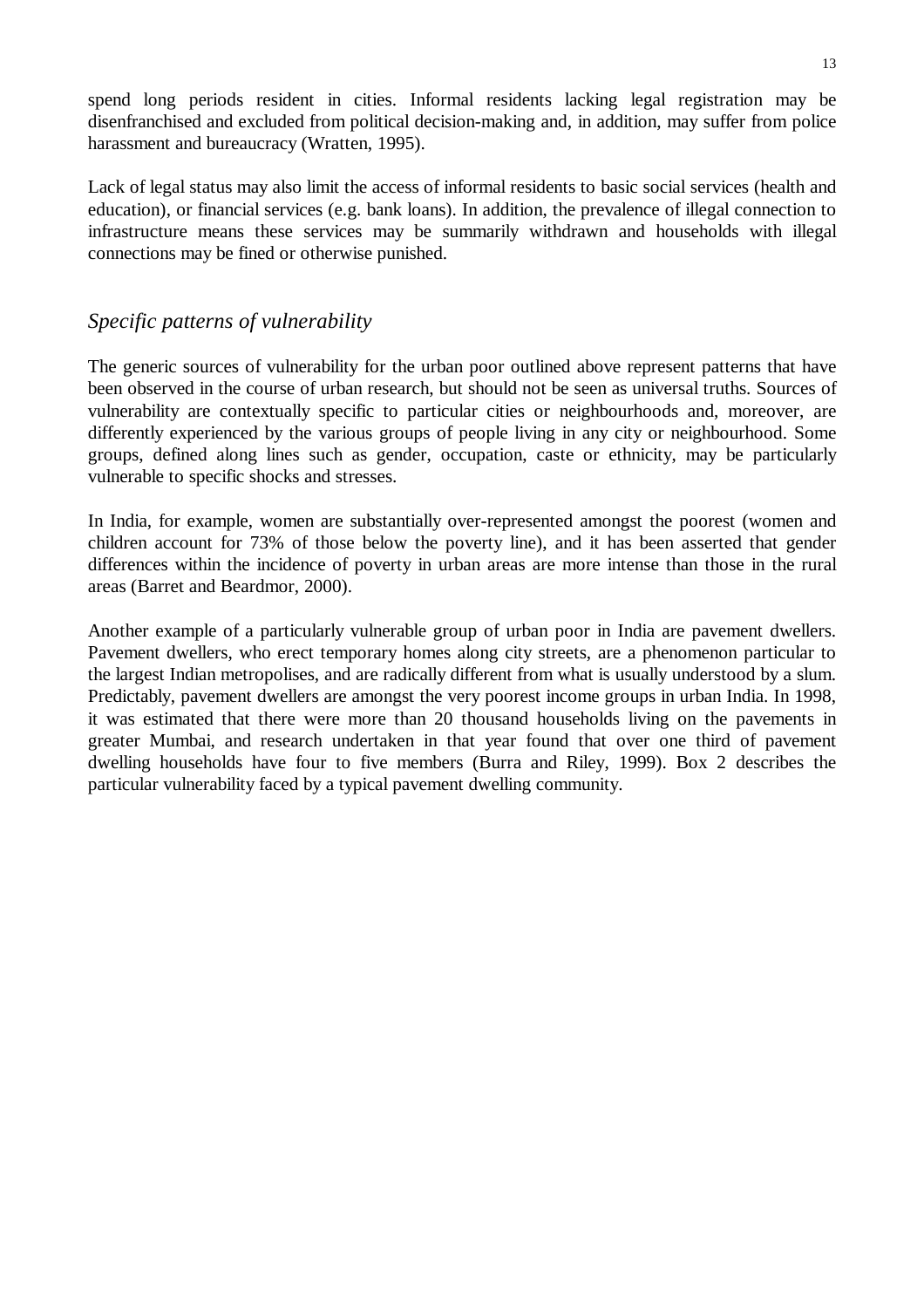#### **Box 2 Pavement dwellers in Mumbai**

There is a link between the places of residence and the places of work of pavement dwellers, with most too poor to afford the costs of transportation and hence live within walking distance of their work. In particular, the women of these pavement families have to juggle their roles as mothers and as breadwinners, with most women pavement dwellers working in the informal sector in roles such as maids, vegetable vendors, recyclers of carpets, rag-pickers and so on.

Money is always short for them, especially in the event of illness or the death of a working male in the household, which causes a precipitous fall in income. Moneylenders are always on hand, but even though they charge extortionate rates of interest, the seasonality and uncertainty of employment for the urban poor increases their dependence upon these informal sources of credit. Formal banking institutions close their doors to these illiterate people with virtually no assets or security of employment, yet the need for lumpsum payments frequently arises in response to illness, school expenses of children, the purchase of rations or the need to repair flimsy pavement-dwellings. Another key problem are the demolition squads of the Municipal Corporation of Greater Mumbai. Until 1996, pavement dwellers had no rights at all with respect to their house, which were considered to be both illegal and an eyesore by civic authorities. The cycle of demolition and rebuilding would involve an enormous expenditure that these families could ill afford. What is more, since the men in these families would usually be away at work during the day when municipal staff would visit, it was invariably the women who would have to bear the brunt and the trauma of demolitions.

*Source*: Burra (1999) ' SPARC Housing Exhibitions' *DPU Working Paper* 104

While some general patterns of vulnerability for the urban poor can be observed, the SL approach stresses that an understanding of livelihoods and the vulnerabilities that they work to protect against must draw on poor people's own priorities and interpretations. In view of this, a true understanding of urban vulnerability can only accrue from in depth consultation with particular groups of urban poor men and women.

One example of such a self-defined understanding of vulnerability comes from a research project drawing on a participatory evaluation writing method with rural women from different regions in Gujarat and women from various *chawls* (tenements) and slum localities in Ahmedabad (Twigg and Bhat, 1998). The urban women involved in the study are victims of floods, fire, health emergencies and riots in the large city of Ahmedabad and smaller towns such as Rahandapur or Anand. The rural women are victims of droughts and floods or both, or fire or health emergencies. Key man-made hazards faced by the women include regular industrial disasters (in India's most industrialised area) and occasional caste and religious riots. The chief sources of vulnerability as outlined by these women can be seen below in Table 3.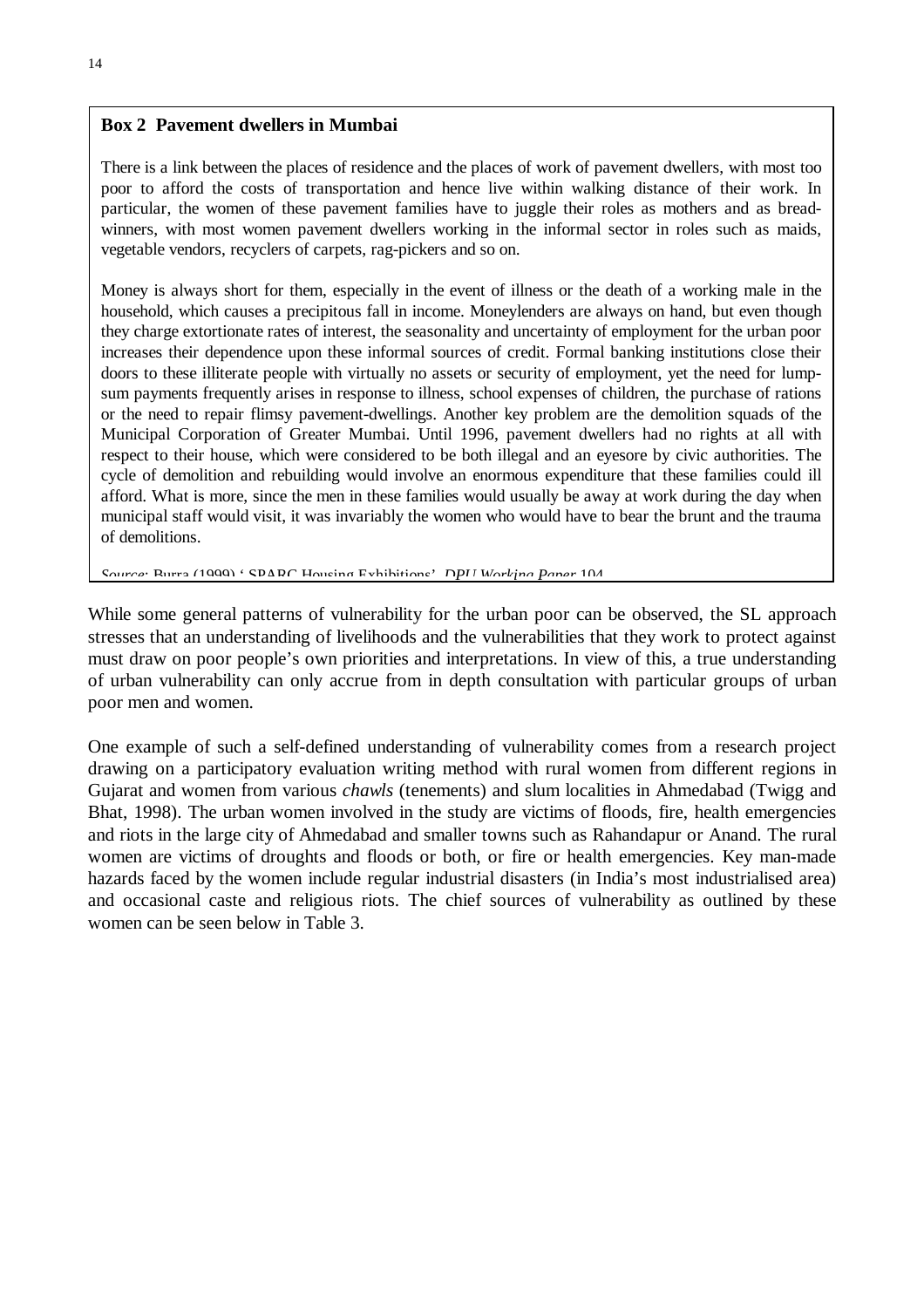#### **Rural women**  $\qquad$  Urban women • poor resource base (no or little agricultural land or water) • poor resource quality (less productive/unirrigated land or barren trees) • lack of productive assets (e.g. wells, bullocks and poultry) • lack of access to better seeds, fertilisers and channels of marketing • near absence of activities in the non-farm sector • high degree of indebtedness due to borrowing to meet various relief, consumption and social needs • irregular and seasonal availability of wage labour before and after disaster • low wages received The situation is further compounded by: • illiteracy, lack of education and information on disasters (beyond their direct experience) • lack of awareness of different government schemes and programmes of relief or vulnerability reduction • rigidities of relief distribution under government programmes • incapability of raising and absorbing loans as victims from formal sector credit institutions • a not-so-sensitive bureaucracy leakages to their groups of benefits meant for victims • prevalent malpractice in support institutions such as relief agencies and the civil supply department that runs the Government of India's Public (food) distribution Scheme • the role of middlemen in the rehabilitation efforts, and individual or government income-generating activities • economic exploitation by non victims the patriarchy prevalent within the relief-torehabilitation cycle • lack of employment • irregularity of jobs • lack of employment protection • low wages • high indebtedness lack of sufficient and timely credit support for their petty trade and micro enterprises The situation is further compounded by: • constant fear of eviction in certain slum pockets fear of police and municipal authorities • lack of relatives as well as community support at times of emergencies or crisis • no (or meagre) family support for the old, widows and the deserted • loss of productive assets and the killing of family members during the riots • the frequent ill health of earning members of the family expensive health services lack of education extremely congested and hazardous living spaces • near absence of essential services in the localities • prevalent alcoholism and drug addiction • a situation of despair caused by the loss of a more or less regular job of the husband or any other member in the family in a 'normal' or emergency situation

#### **Table 3 Self-defined vulnerability among urban women in Gujarat**

The study highlighted various points of importance to understanding vulnerability in an SL approach:

- The women participating in the research were well aware that some of them were more vulnerable than others were, and were able to identify the factors leading to this. This indicates that while it is difficult to use clear quantitative measures to 'objectively' assess the extent of vulnerability, people can, and do, use qualitative assessments to rank vulnerability in practice.
- Some easily identifiable groups were particularly vulnerable, e.g. Muslim women who had lost their productive assets like rickshaws, handcarts, sewing machines and lathes in communal riots and were forced to move into less profitable areas of work that did not require this equipment.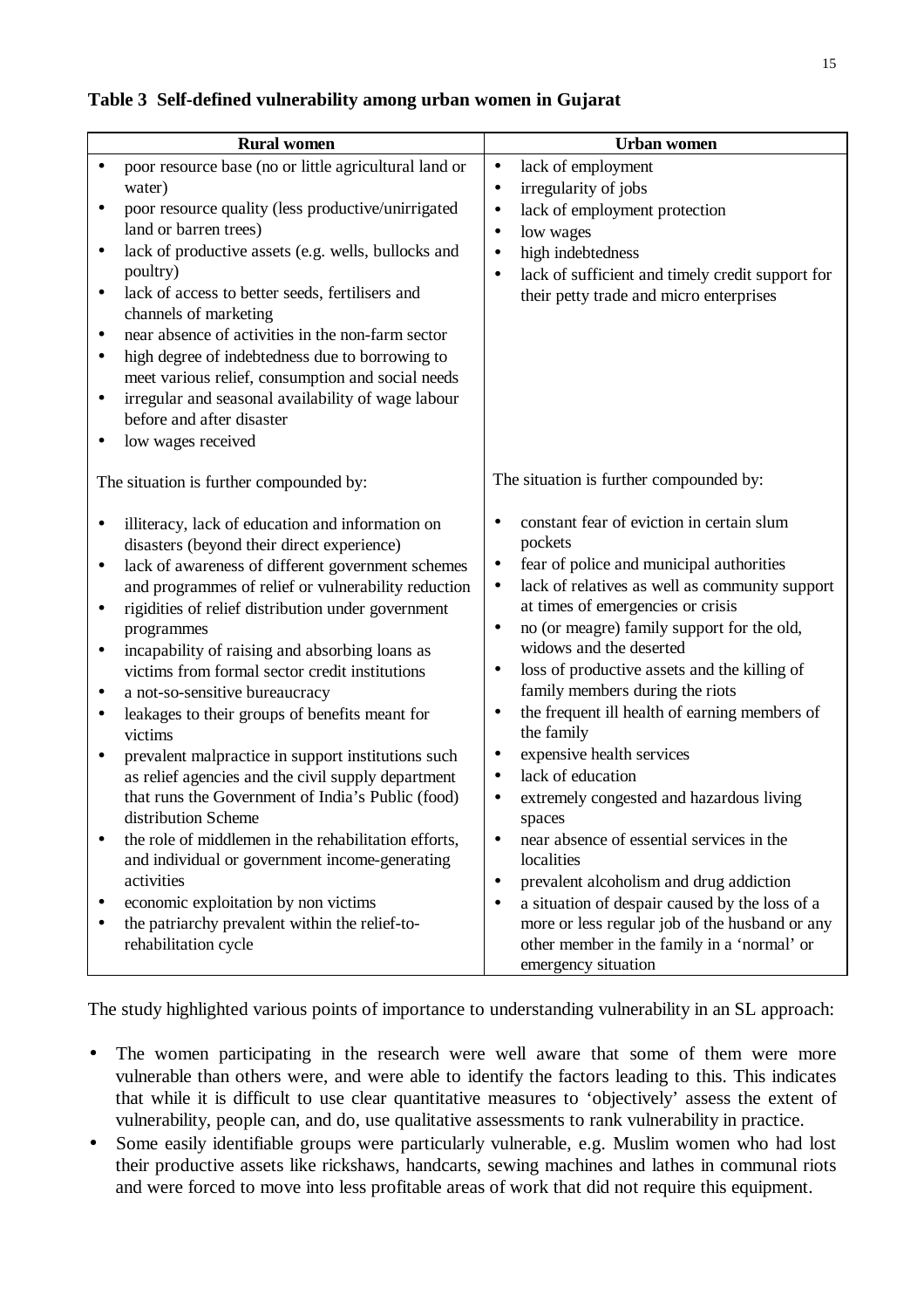- The study highlighted the importance of specific events for the vulnerability of large groups of households, for example the closure of the textile mills in Ahmedabad, which had pushed many households into near-destitution.
- Many coping strategies employed by vulnerable households in response to debt, such as withdrawing children from school and marrying off daughters early, help assuage the crisis in the short term, but increase vulnerability in the longer term.

The research illustrates many of the generic ideas about livelihoods and vulnerability in urban areas. It shows the vicious cycle of debt and poverty that can result from an initial shock, such as illness, marriage expenses or unemployment. Irregular incomes force vulnerable households to use credit and build up debt with friends, peers, petty-shopkeepers, small-time moneylenders and employers in order to buy basic foodstuffs. Lack of access to formal credit often makes them more vulnerable and keeps them entrapped in raising loans and trying to earn and repay the same. Some groups of the unemployed or destitute cannot even raise money from such 'informal' sources. Households forced to pawn or sell their assets and reduce their costs reach the lowest ebb. Coping strategies to reduce costs not only marginalise the whole household; they are also often disproportionately borne by women and female children. Finally, this downward spiral also puts excessive pressure on, and breaks down, community and family support systems – the research highlights that this breakdown of social support networks is more common in urban areas, which are characterised by migrant groups who are already distant from family, etc.

As this case illustrates, *vulnerability* is a difficult area to quantify, and the factors causing vulnerability in a given location are best researched through qualitative consultation. Some tools that may be used to do this in urban areas are outlined in Table 4.

| For finding out about                                                                                                                                                                                  | <b>Method</b>                                                                                             |
|--------------------------------------------------------------------------------------------------------------------------------------------------------------------------------------------------------|-----------------------------------------------------------------------------------------------------------|
| Events and trends that cause stress (either regularly or intermittently). The<br>existence of trends and sudden changes in such trends                                                                 | Key informants<br>(including external experts)                                                            |
| Historical occurrence of shocks (e.g. industry closure, earthquakes, major<br>economic reforms, group conflicts)                                                                                       | <b>Timelines</b>                                                                                          |
| Access to livelihood activities throughout the year (seasonal production activities<br>such as construction, processing of rural produce or migration for agricultural<br>work)                        | Seasonal diagrams, sample<br>surveys                                                                      |
| Relative importance of vulnerability factors to different groups                                                                                                                                       | Preference ranking                                                                                        |
| Trends<br>- rainfall, temperatures (link to participatory data)<br>- producer and consumer prices across the year<br>- population density<br>- degradation/renewal situation<br>- morbidity, mortality | Secondary data<br>- meteorological<br>- price, economic<br>- demographic<br>- resource stocks<br>- health |

#### **Table 4 Tools for assessing vulnerability**

*Source*: Adapted from DFID Sustainable Livelihoods Guidance Sheets, posted at http://www.livelihoods.org

#### *Vulnerability*: *Conclusions*

Vulnerability in urban areas differs substantially from that prevalent in rural areas, and is no less significant. Livelihoods analysis offers insights into the nature of vulnerability and into the opportunities that exist in urban areas for addressing it, ranging from insurance of various kinds, to

16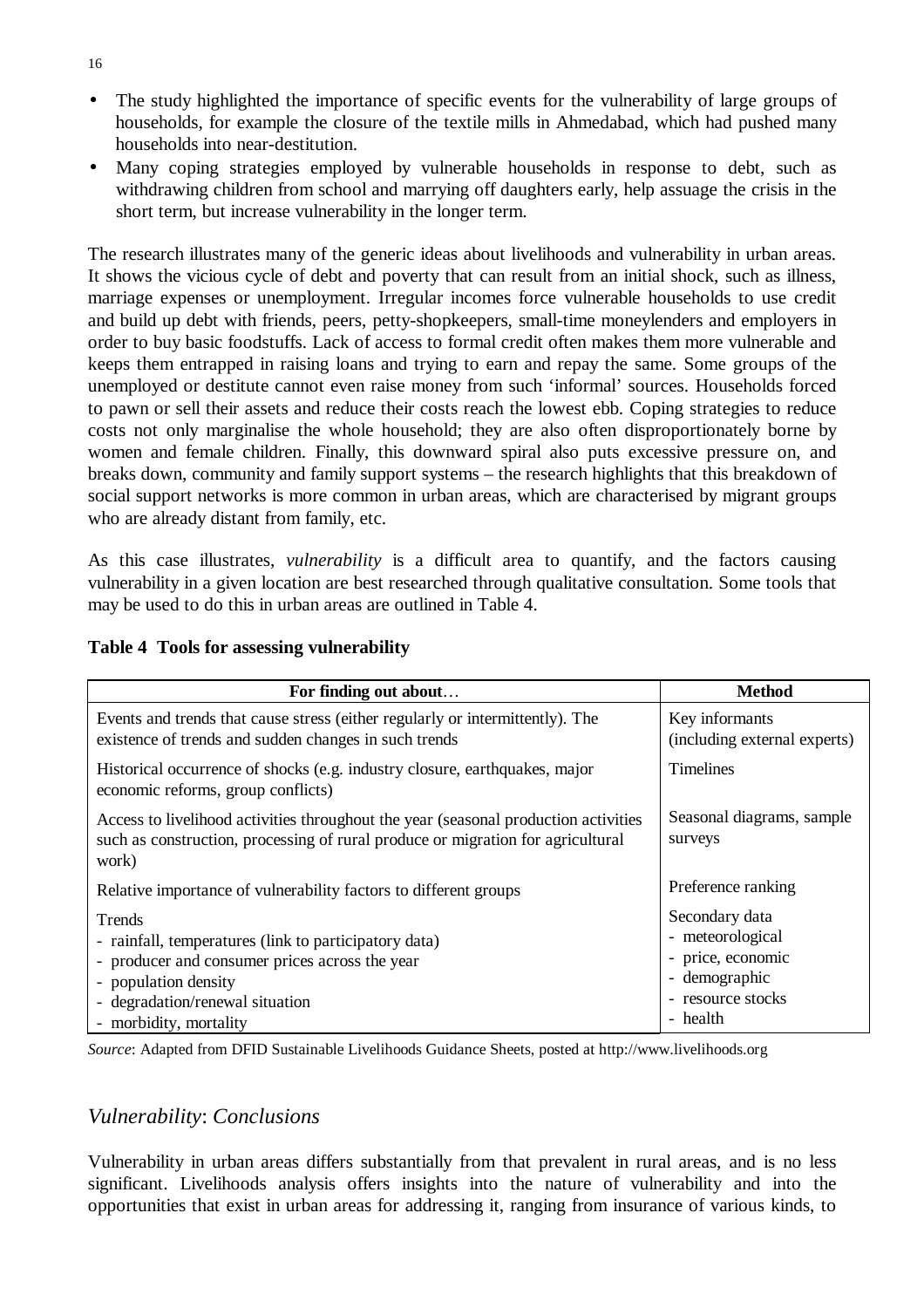the creation of safety net entitlements through political lobbying, to income enhancement from the wider range of employment opportunities available to the poor than in rural areas. An important insight is that whilst vulnerability tends to be covariate in rural areas (i.e. many activities depend on the weather, and if unfavourable to one, it is generally unfavourable to most), such covariance rarely exists in urban areas, so that even if one area of livelihoods is affected by vulnerability, others may remain open.

# **3.2 Access to capital assets**

As noted above, Sustainable Livelihood approaches place a heavy stress on the *assets* of poor men and women, rather than, as with previous development approaches, focusing on their needs or deficiencies. This stress applies equally to urban areas, and the categories of assets outlined in the various SL models (Table 5) are sufficiently generic that they apply equally to urban and rural areas.

| <b>Chambers</b>                       | <b>UNDP</b> | <b>OXFAM, DFID</b> | <b>CARE</b> | <b>Moser</b>                          |
|---------------------------------------|-------------|--------------------|-------------|---------------------------------------|
| tangible (stores,<br>resources)       | human       | human              | human       | labour                                |
| intangible                            | social      | social             | social      | economic and social<br>infrastructure |
| - claims for<br>material, moral or    | natural     | natural            | economic    | housing                               |
| practical support<br>- opportunity to | physical    | physical           |             | household relations                   |
| access resources                      | economic    | economic           |             | social capital                        |
|                                       | political   |                    |             |                                       |

**Table 5 Assets categories in different Sustainable Livelihoods models**

However, many of the patterns and conditions that tend to characterise urban areas mean that the emphasis on different types of assets used by the urban poor and the factors affecting the accessibility of these assets, tend to be different from those of the rural poor.

In practice, not all assets are owned by, or fully in the control of, men and women who are attempting to use them in their livelihoods strategies – in fact some, like common property resources, cannot by definition be owned by individuals or even households, and others, such as 'social capital', cannot be owned, but imply a negotiated relationship. Similarly, services supplied through targeted state programmes are officially accessible to the poor, but in practice institutional and practical barriers may limit the access of the poor to the benefits of such programmes.

It is therefore important to assess and distinguish between *access to* and *control over* assets. Men and women may have access to resources, either within or outside the household, in that they are able to use them in some ways. They may not, however, always have control over these resources. Control over resources means more than use, as it implies power and a control over decision-making about how and when the resource should be used or distributed. The different access to and control over resources by the various men, women and children both within households and more widely within urban communities is a key area of concern. Furthermore, it should never be assumed that households or community groups are consensual units and that decision-making is undertaken by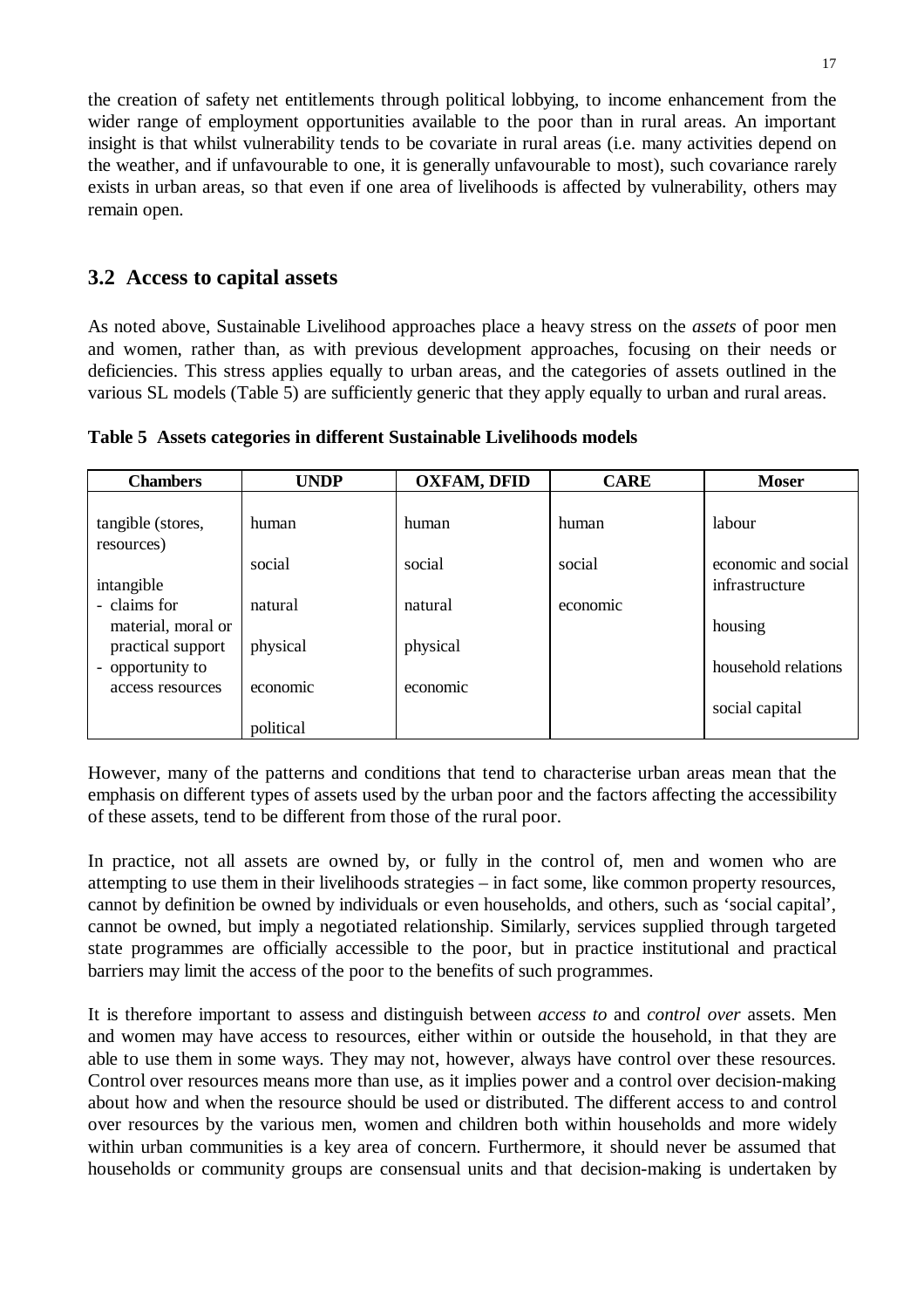leaders on behalf of all – rather, this is an area where individuals and groups exercise their power to ensure control over resources.

Sen's concept of 'entitlement' can be helpful in understanding the extent of people's access to and control over resources (Sen, 1981). 'Entitlement' is the ability to command access to different forms of capital assets through the use of financial resources, formal and informal relationships with other groups and individuals or legal rights. An analysis of people's entitlements helps to highlight the power that they can draw on to gain control over and use resources.

The importance of access or entitlement to assets, and the factors determining them, are generally dealt with by SL models through an analysis of Policies, Institutions and Processes (PIPs – see below) and/or of the wider context within which livelihood strategies are pursued. PIPs focus on policies and institutions as well as the processes in reality, which work with or against them. Thus in India, for example, the laws ensuring universal primary education suggest that this is a human capital asset to which all are entitled, while in practice a range of processes and institutions (e.g. the reliance of households on child labour earnings, fiscal poverty of many states/municipalities, informality of urban households such as pavement dwellers precluding access to state benefits) mean that this asset is in fact not accessible to all households and many poor children lose out.

Conceptually, there is some overlap in SL models between PIPs as the determinant of access to the various categories of assets, and some of the assets themselves. Thus, for example, 'social capital' is largely significant as a means of ensuring access to other assets – people mobilise their friendships and family and community networks (i.e. their social capital) to get access to loans, information, accommodation and so on. Similarly, human capital (health, education and skills) is important in determining access to paid work – i.e. financial capital.

Chambers's distinction between tangible and intangible assets (Chambers, 1995) is another way of looking at the difference between access to and control over resources. Thus tangible assets are those physical assets which are owned, while intangible assets such as social capital or legal frameworks help men and women to ensure their access to assets which they do not directly own or have control over.

In addition, Baumann and Sinha (2001) suggest that the ability to influence political processes which determine decision-making and access is something which men and women can build up and draw on – and thus that, in addition to the five capital assets outlined in most SL models, political capital should be considered as a sixth capital asset.

'Political capital is defined broadly… as the ability to use power in support of political or economic positions and so enhance livelihoods; it refers to both the legitimate distribution of rights and power as well as the illicit operation of power which generally frustrates efforts by the poor to access and defend entitlements and use them to build up capital assets.' (Baumann and Sinha, 2001)

Defined in this way, political capital is both an asset and a liability – it represents both a potential source of capital for the poor which can help them to build on their other asset bases, and a source of vulnerability as other non-poor groups use their political capital to influence PIPs (in Baumann and Sinha's case study local officials, agencies and contractors in a village in Orissa who abuse their political capital to take natural resource project benefits away from targeted poor groups).

One important point in the analysis of the assets being used by households or individuals is that it should not be assumed that assets are all attributed the same value. It is important to distinguish between those assets which are being used out of necessity, because they are readily available (e.g. the use of waste or refuse for income generation), and those assets which are seen as particularly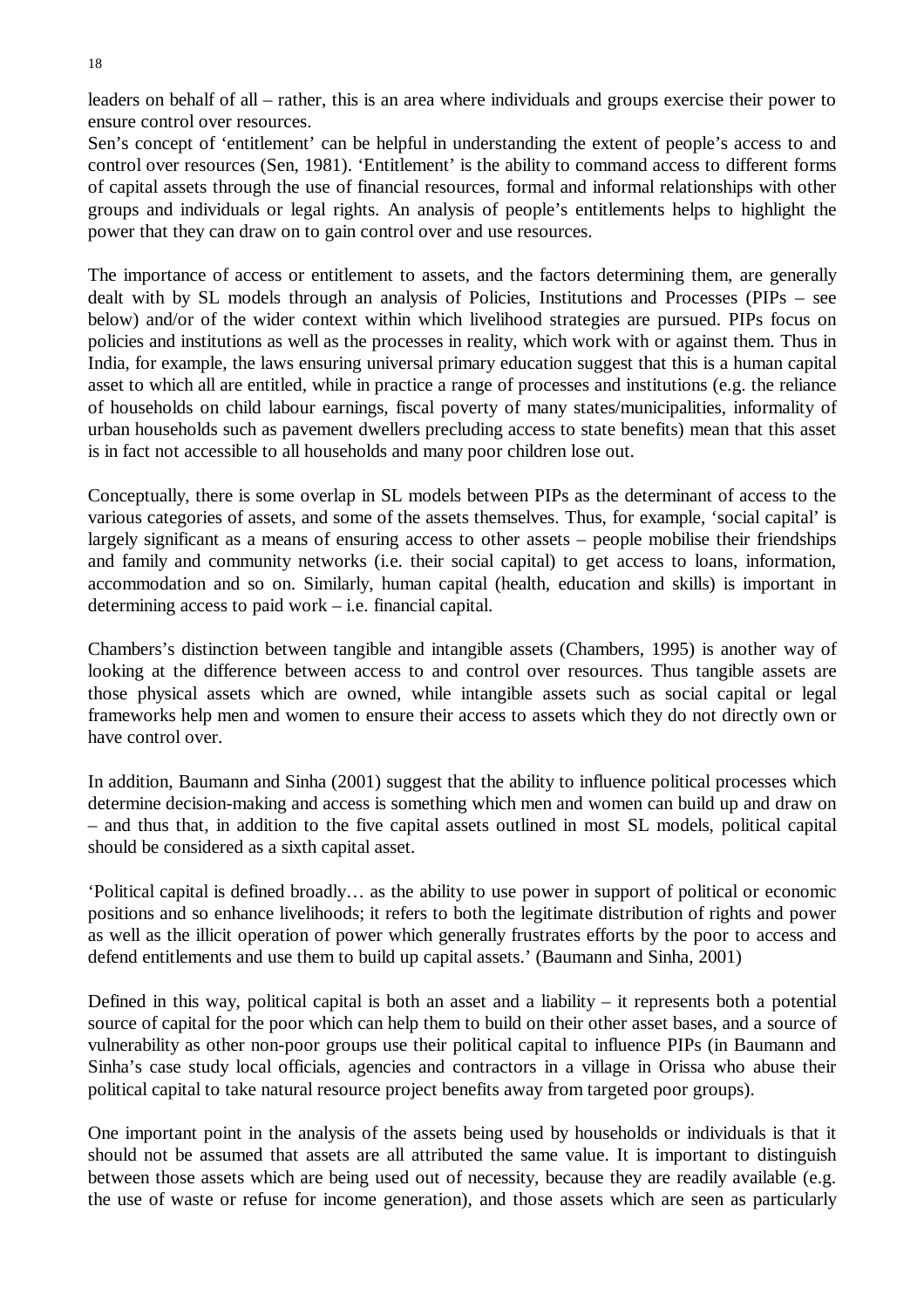valuable and which may be specially sought out or obtained at some cost (for example in urban areas housing is often a highly valued asset, Moser, 1998; Rakodi, 1999).

As noted above, while capital assets are broad and therefore relevant to both urban and rural settings, the importance of the different categories of capital asset in urban and rural settings is likely to be different. The urban setting means that men and women in poor households are likely to draw more heavily on certain types of asset.

#### *Financial capital*

Income from the sale of labour is often one of the most important assets for the urban poor and one which they tend to prioritise – a pattern borne out by the study of vulnerability in cities in Gujarat described above (Twigg and Bhat, 1998). The importance of income for the urban poor relates to the highly 'commoditised' nature of cities, leading to a higher dependence on cash income compared to rural residents who usually have better access to land for subsistence agriculture, to common property or 'free' natural resources (e.g. fisheries, fuelwood, hunting grounds), and who may be paid in kind for their labour (e.g. agricultural labourers may be paid in rice in some areas of India).

City-dwellers' dependence on income as their key asset often means that urban poverty is undercounted – the fact that almost all their assets must be converted into cash in order to be used for consumption may make the urban poor seem less poor in terms of income. However, national and international poverty lines based on income (such as the World Bank's \$1 a day *per capita* global poverty line) rarely reflect the fact that urban dwellers are heavily dependent on cash income and ignore non-market assets that rural dwellers tend to have better access to.

The Government of India,<sup>2</sup> through the National Sample Survey Organisation, measures poverty with income-based poverty lines weighted to the cost of buying a shopping basket which meets a minimum *per diem* calorific *per capita* intake, based on state-specific rural and urban price indices. This takes account of the higher cost of living in urban areas to some extent through price index weighting, and attempts to look at calorific intake as a common denominator of poverty. According to this measure the ratio of urban to rural poor in India is 1:3.5 (Srinivas, 1999). However, because calorific intake is measured according to a food shopping basket that a household would be able to afford with its *income*, food and other basic goods and services that are not accessed through the market in rural areas may not be accounted for (i.e. subsistence agriculture, etc). In addition, income-based poverty lines based on the cost of an adequate diet tend to underestimate the higher proportion of expenditure that the urban poor have to make on non-food items, e.g. secure accommodation with provision for waste, water and fuel, transport costs, health care, and the cost of keeping children in school (UNCHS, 2001a; Satterthwaite, 2000).

However, while the urban poor may be more heavily dependent on cash income than the rural poor (and thus urban poverty may be frequently under-represented), it is generally the case that the urban poor have better access to income through the employment and market opportunities that cities offer.

While cities do offer better opportunities to earn income, it should be noted that not all the poor have equal access to income or employment. Access to employment in the informal sector in India is often strongly related to caste or religion, as different communities have established economic niches in areas of employment, production or markets (Benjamin and Amis, 1999).

 $2$  GoI (1997) Ninth Five Year plan (1998–2002) Vol. II. New Delhi: Planning Commission.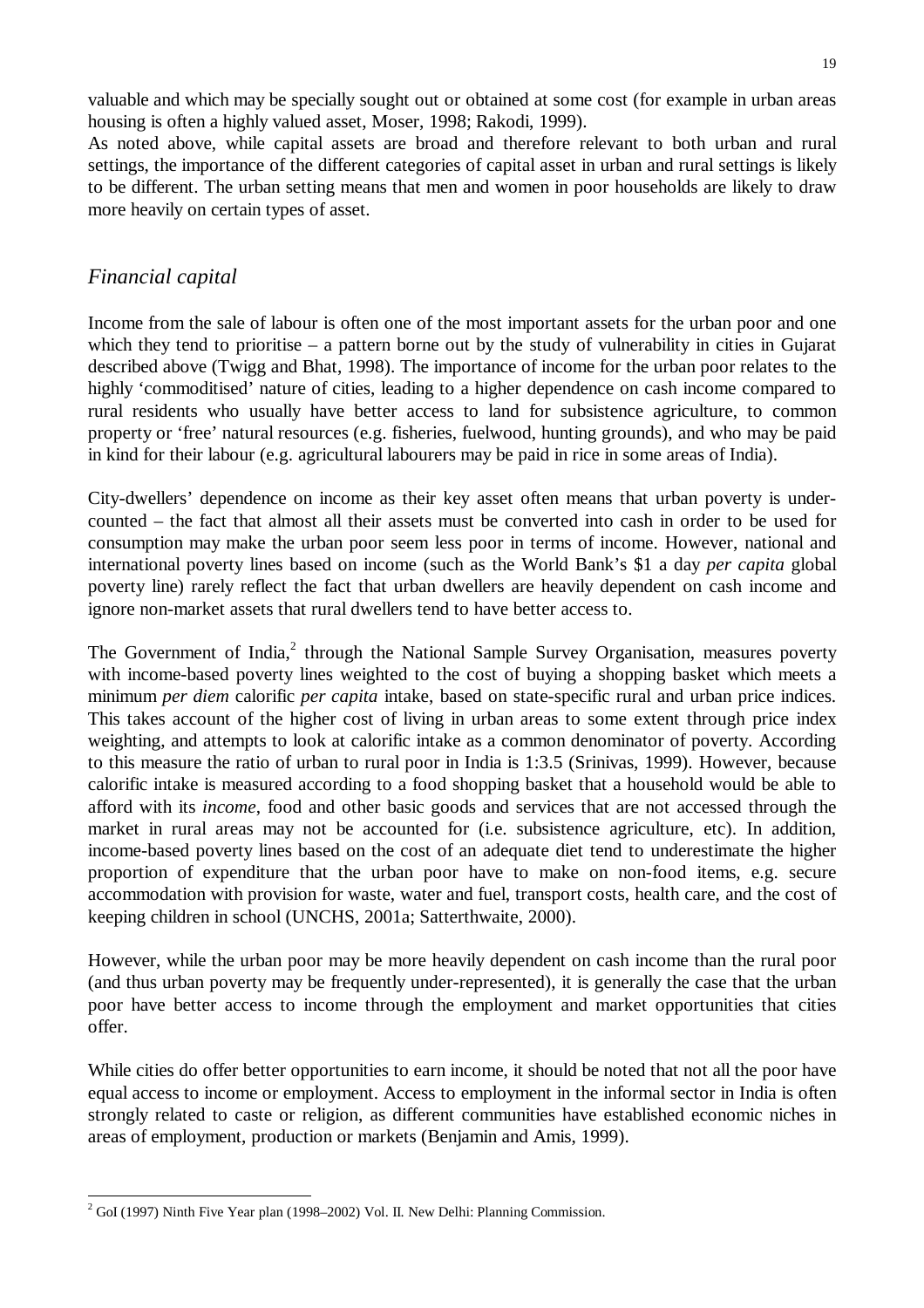As well as income from the sale of labour, another key financial asset for the urban poor is access to credit, either public credit, through the formal market, or through informal credit sources or government poverty focused schemes.

However, while credit may be a key asset for the urban poor, many households and individuals are unable to access credit through the formal market, or even through more expensive informal markets. Studies in Latin America and South Asia show how some urban slum dwellers are charged interest of up to 30% per annum (Rutherford, 1999). This is compounded by difficulties for poorer households in accessing public credit schemes, despite the fact that these schemes are ostensibly targeted to the poor. An evaluation of SUME (Scheme of Micro Enterprises), component of the government Nehru Rozgar Yojana programme which has operated in India since 1989, undertaken by the National Institute of Urban Affairs  $(NIUA)^3$  clearly illustrates this. Findings from interviews with 522 beneficiaries in four states indicated that loans were far more accessible to better-off and better-educated groups. Specifically:

- 80% of loanees under the scheme were literate (the scheme was mainly advertised through posters and pamphlets);
- only around half the loanees were below the poverty line at the time of the loan;
- the target groups (poorest women, scheduled castes and youths) were not effectively reached. Women represented only one fifth of beneficiaries.

Thus, while financial capital is normally one of the most important asset groups for the urban poor, it is also one of the most problematic as features of poverty reinforce barriers blocking access to employment and credit.

#### *Human capital*

Human capital refers to the skills, knowledge and ability to work. Clearly financial capital, in terms of access to employment and earnings, is strongly dependent on adequate human capital. In turn, human capital is highly dependent on adequate nutrition, health care, safe environmental conditions, and education.

Poor people living in urban areas normally have better access to health services than their counterparts in rural areas. In India, 'the availability of allopathic drug therapy has increased enormously over the last quarter century: every urban slum dweller can have quick recourse to a local chemist or clinic. It is true that the poorest have to make serious sacrifices to afford such treatment, but health being so important they are likely to do so' (Crook, 1996; p.150).

Furthermore, government health programmes tend to have a better coverage in urban areas. A survey of slum households undertaken during the 1990s in Calcutta, for example, showed that over 70% of children in slum dwellings had been immunised as part of a government programme (Guha Sapir, 1996).

However, studies indicate that a disproportionate share of health and education programmes are used by the non-poor, often because the facilities are located closer to their households and because they can better afford services. In addition, government social service subsidies are not well targeted and, consequently, are not efficient at redistributing income (Barret and Beardmor, 2000).

<sup>&</sup>lt;sup>3</sup> Survey undertaken by Dr Renu Khosla, NIUA, New Delhi, currently in draft form.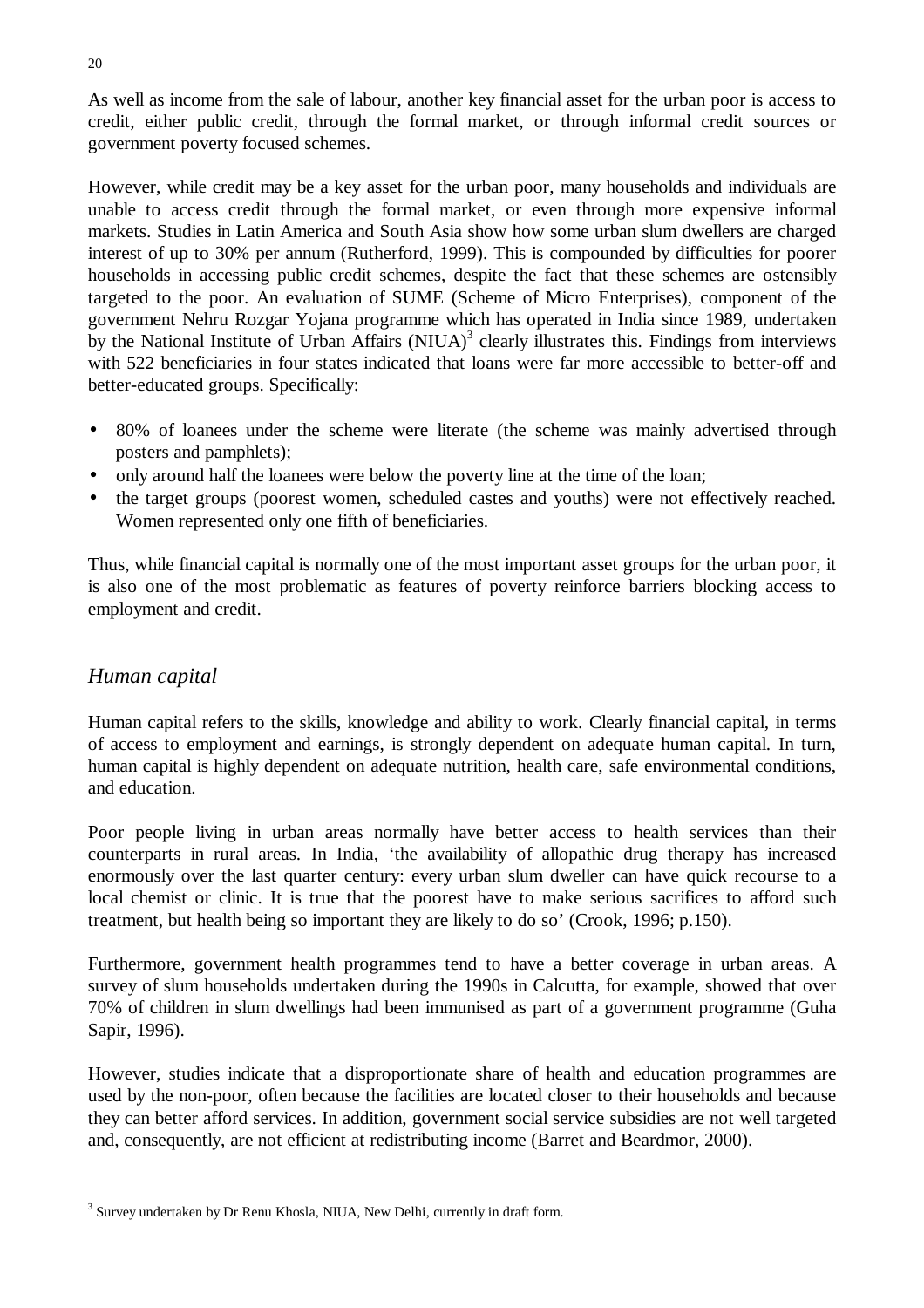On balance, however, India's urban mortality rates, particularly infant mortality, are consistently lower than those in rural areas. However, while cities tend to have better health care services, it is frequently pointed out that local environments and working conditions in poor urban areas are insanitary and unsafe and residents and workers are therefore exposed to greater health risks (see above section on environment and vulnerability).

In India this may be reflected by the fact that the health advantages of urban living are reduced for older generations – from about 40 onwards tuberculosis is a major killer and young adults are highly prone to accidental injury – environmental hazards offset to some extent the advantage of better availability of treatment (Guha Sapir, 1996).

Furthermore, while healthcare is relatively available, it is generally at a cost (as noted above in the section on vulnerability, large health expenditures are often the initial cause of household indebtedness). The cost of treatment means that access to health services will differ for household members, depending on control over household budgets. A result in South Asian cities is that there tends to be less health expenditure on women and female children, as was documented in the case of a cholera epidemic in Bangladesh where female fatalities were three times higher than male because women tend to be taken to hospital only when the disease is far more advanced (Guha Sapir, 1996).

Urban areas also have advantages in terms of access to education – another key determinant of human capital. According to the 1991 census, rural literacy in India was 36% while urban literacy was as 62% (although it should be noted that this gap is diminishing, as the growth rates of rural literacy have been 2.5% and 2.2% during 1971–81 and 1981–91 respectively, compared to 1.0% and 0.7% respectively for urban areas). Rural areas also have very low levels of female literacy, rooted in society's attitude toward females, so that there are considerable rural–urban differentials, with noticeably low ratios of primary school enrolment among girls in rural areas – attributed to long distances to walk to schools in rural areas.

# *Natural capital*

Natural capital refers to environmental assets such as land, and common property resources (with communal management and traditional systems determining access and types of use) or 'free' (open access) natural resources such as water forests or grazing land.

Natural resources are generally less used in the livelihood strategies of the urban poor, as they tend to be less available, especially in large urban centres. However, they should not be counted out, especially in peri-urban areas where traditionally rural communities are being progressively absorbed into the urban fabric and are dependent both on agricultural and non-agricultural activities. Furthermore some specific groups of urban dweller are dependent on access to natural resources – for example, fishing communities in coastal cities such as Cochin or Mumbai. In addition, some natural resources are routinely used by poor urban residents, e.g. rivers that may be used for washing and even drinking.

# *Physical capital*

Physical capital includes assets such as housing, tools and equipment that people own, rent or use and public infrastructure that they have access to.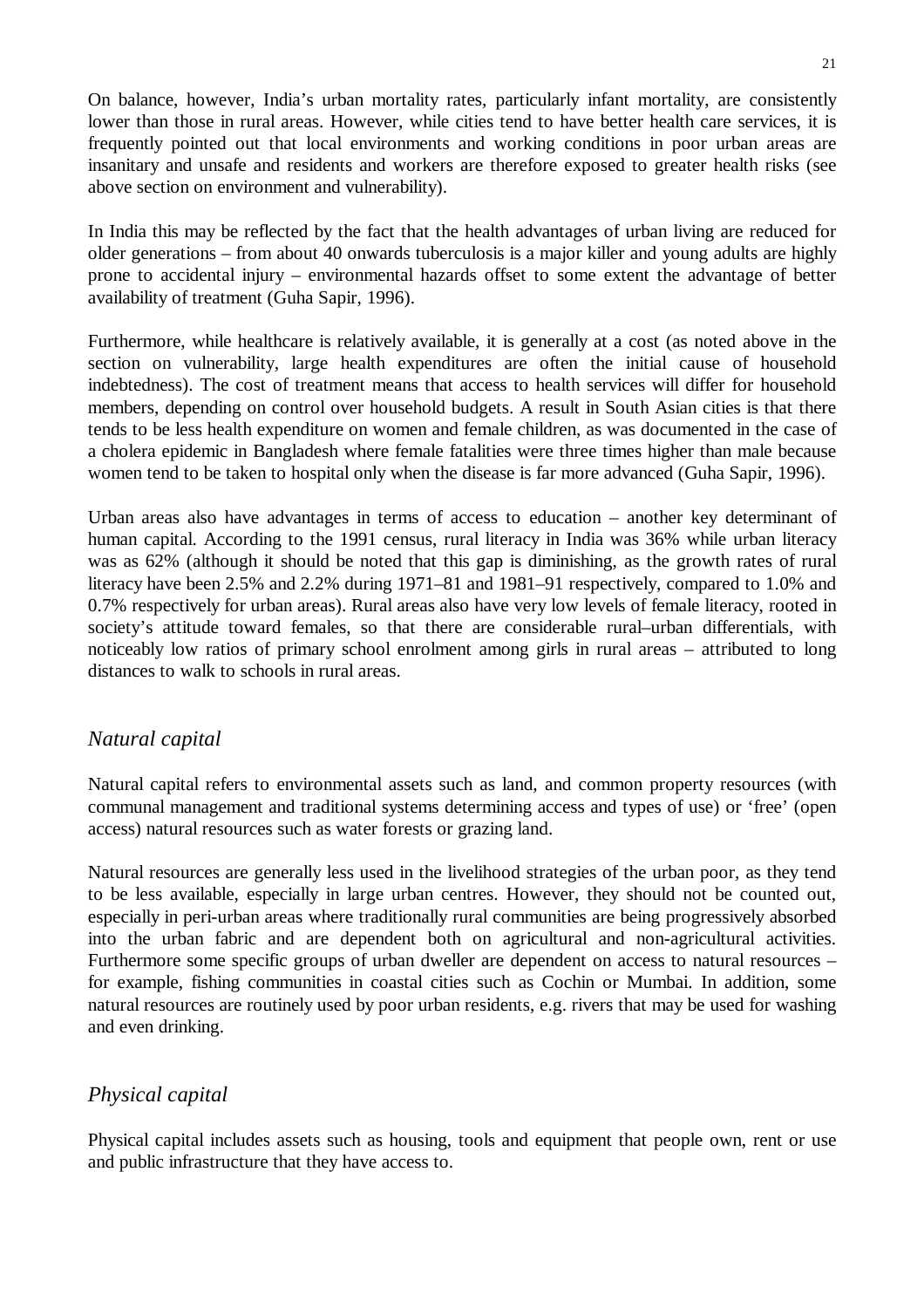Housing is normally one of the most important assets for poor urban households as it is used both for shelter and reproductive purposes and for productive or income-generating purposes (renting out rooms or using the space as a workshop area) (Moser, 1998). The importance attributed to housing is evidenced by the major investments that poor households make in this asset – estimates indicate that a finished house in an informal settlement in India, for example, requires an investment of 20,000–30,000 rupees in current prices, and an unfinished house at least 5,000 rupees (UNCHS, 2001b).

Access to housing includes ownership and various other formal and informal tenure types. In India the range of different types of tenure is wide. Thus, for example, in Delhi the informal settlements of the urban poor can be divided into six categories: (a) *Jhuggi Jhompri* (slum) clusters, illegally built on public or private land, but often provided with some services through the mediation of a powerful informal landlord, which accommodate about 2.5 million people; (b) resettlement colonies, built as part of state initiatives to relocate about 1 million slum dwellers; (c) legally notified slum areas, mainly in dilapidated housing in the medieval walled city; (d) unauthorised colonies built on private land in contravention to planning zones; (e) peri-urban villages, which have been urbanised outside the jurisdiction of the Municipal Corporation and are therefore unplanned; and (f) pavement dwellers, estimated at as many as 70,000 people in the city proper (Dhar Chakrabarti, 2001). Within the various categories of dwelling area, furthermore, householders may be owners, illegal occupants, state-registered occupants, or renters. This wide range of types of access to housing has different implications for the value of housing as an asset to particular households and also to the extent of their insecurity.

Ownership of, or secure access to, housing can be key in ensuring access to other resources. For example, even housing in informal settlements, if registered, can be used as collateral for credit. Households may need a fixed address to qualify for government schemes or to find employment. In India, pavement dwellers, who do not have secure access to housing cannot access subsidised government hospitals or fair price shops because they lack an address to register under (Guha Sapir, 1996).

Where housing is used to access credit it is important to distinguish between those who own their own housing (even where this is in illegal settlements) and those who rent. Squatter settlements include large rental populations who find it harder to access credit. One study of Rajaeshwair Nager, a squatter settlement in Bangalore, notes that informal moneylenders from outside the settlement will only lend money to those who own their own houses – so renters in the settlement rely on pawnbrokers for credit with the result of high levels of indebtedness (Benjamin and Amis, 1999).

As well as being an asset in itself, housing is often a key determinant of other assets (Schilderman, 2001), such as human capital (through the important link between quality of housing and health) and social capital, as mutual support networks of work through neighbourhood relations and Community-Based Organisations (CBOs), membership of which generally rely on secure access to housing and to the locality of housing.

Another key issue determining the value of housing as an asset is its location. Housing which is close to employment opportunities or markets will improve residents' access to income-generating work and will reduce transport costs, which can be a significant expenditure and time-drain for the urban poor. Furthermore, local communities of informal workers often make up specialist districts and attract employers to specific areas – for example, the squatter settlement of Abedkarnager in North Bangalore houses a community of workers with skills in road construction, which attracts road contractors to the area when hiring labour (Benjamin and Amis, 1999). In view of the importance of the location of housing, forced relocation of informal or squatter households, even where this includes benefits of secure tenure and improved services in the resettlement site, can have disastrous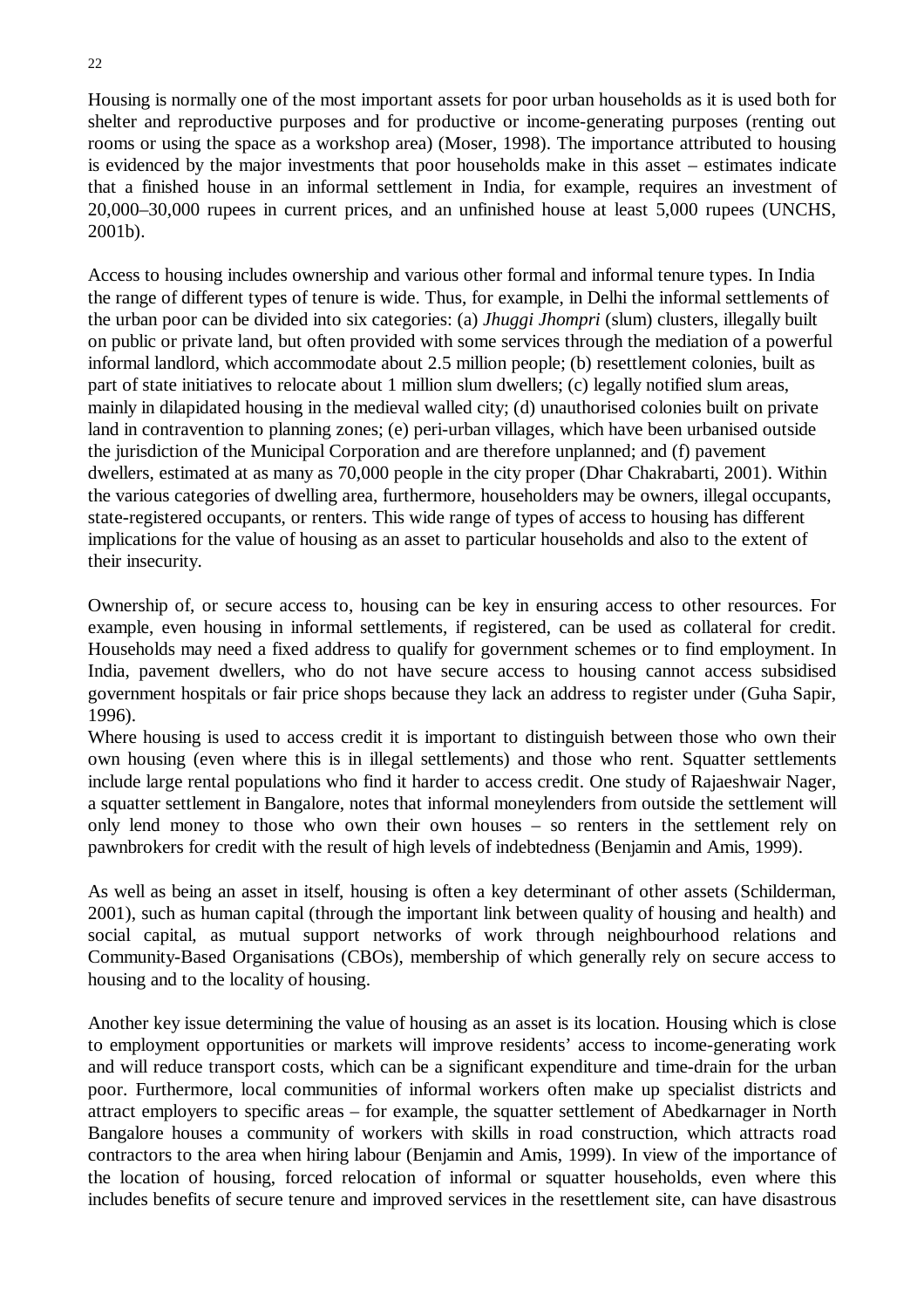effects on resettled households, particularly as resettlement sites are usually on peri-urban fringes where land is cheaper but where households are distant from their established sources of livelihood and the employment opportunities of the central city. In Delhi, where resettlement initiatives have been undertaken to rehabilitate slum households, some resettlement colonies have been successful due to their proximity to new employment centres, but in the majority of resettlement sites which were far from workplaces, 30–40% of relocated households have sold the rights to their housing and returned to the city slums for better access to employment (Dhar Chakrabarti, 2001).

Another important physical asset for the urban poor is public infrastructure. Superior infrastructure and services are often cited as one of the pull factors drawing rural migrants to cities, and indeed the urban poor often have better access to public infrastructure than the rural poor. WHO figures demonstrate this: in 2000, access to improved water sources in urban areas stood at 92%, whilst in rural areas access was 86%. However, when comparing access to improved sanitation there is a much greater contrast: in urban areas, 73% of the population had access to improved sanitation, whilst in rural areas, access was only 14% (WHO/UNICEF, 2000). Nonetheless, while overall access to sanitary infrastructure is better in cities, many urban poor households have limited access to public infrastructure, especially those in illegal or unrecognised dwellings, and those that do have access to infrastructure often have access to lower quality facilities than those used by wealthier households. In India, Kundu observes that approximately 34% of the urban poor are not covered by piped water supply and are obliged to obtain water from sources that are mostly private and at a cost higher than that of the piped supply. The number of persons per public standpipe in low-income areas far exceeds the norms established by public authorities (150 people per stand), and low pressure, interrupted supply and distance from dwellings all contribute to less than adequate service. Furthermore, less than 40% of households with a monthly *per capita* expenditure of Rs. 85 (1993) or less have a toilet facility, and about 70% of those who do share it with other households (Kundu, 1993).

Increasingly, public infrastructure is not free access, particularly as programmes of economic reform have involved the loss of subsidies and the introduction of user fees for may services. In Pune, India, in response to a crisis in sanitation infrastructure in 1999 (with ratios as low as 1 toilet per 2,500 residents), the municipal government, in partnership with a coalition of NGOs, built 237 toilet blocks with over 3000 toilets to be owned by local residents and managed, over a period of 30 years, by local NGOs. However, while local communities officially own the facilities, NGOs imposed a fee of 20 rupees per household per month for local users to cover costs.

Another issue around the poor's access to public services is that of corruption and the control exercised over such services by local officials. A system of report cards for public services which has been operating in the city of Bangalore since the mid-1990s, surveying both middle class householders and slum dwellers, revealed that up to one third of the very poor in the city routinely had to pay bribes (often representing a large proportion of their income) in order to get a public service or solve a public service related problem (DPU, 2001b).

However, while the urban poor often suffer from low quality public services, improving public amenities and services in urban settlements may be of ambiguous benefit to very poor households. These improvements are often part of a wider process of 'regularising' settlements. This has obvious advantages for residents in terms of improving local environments and facilities, as well as securing tenure for homeowners. However, for renters and pavement or terrace dwellers, the regularisation process can lead to their eviction as space is rationalised, building regulations introduced, and the market value of accommodation and rents rises.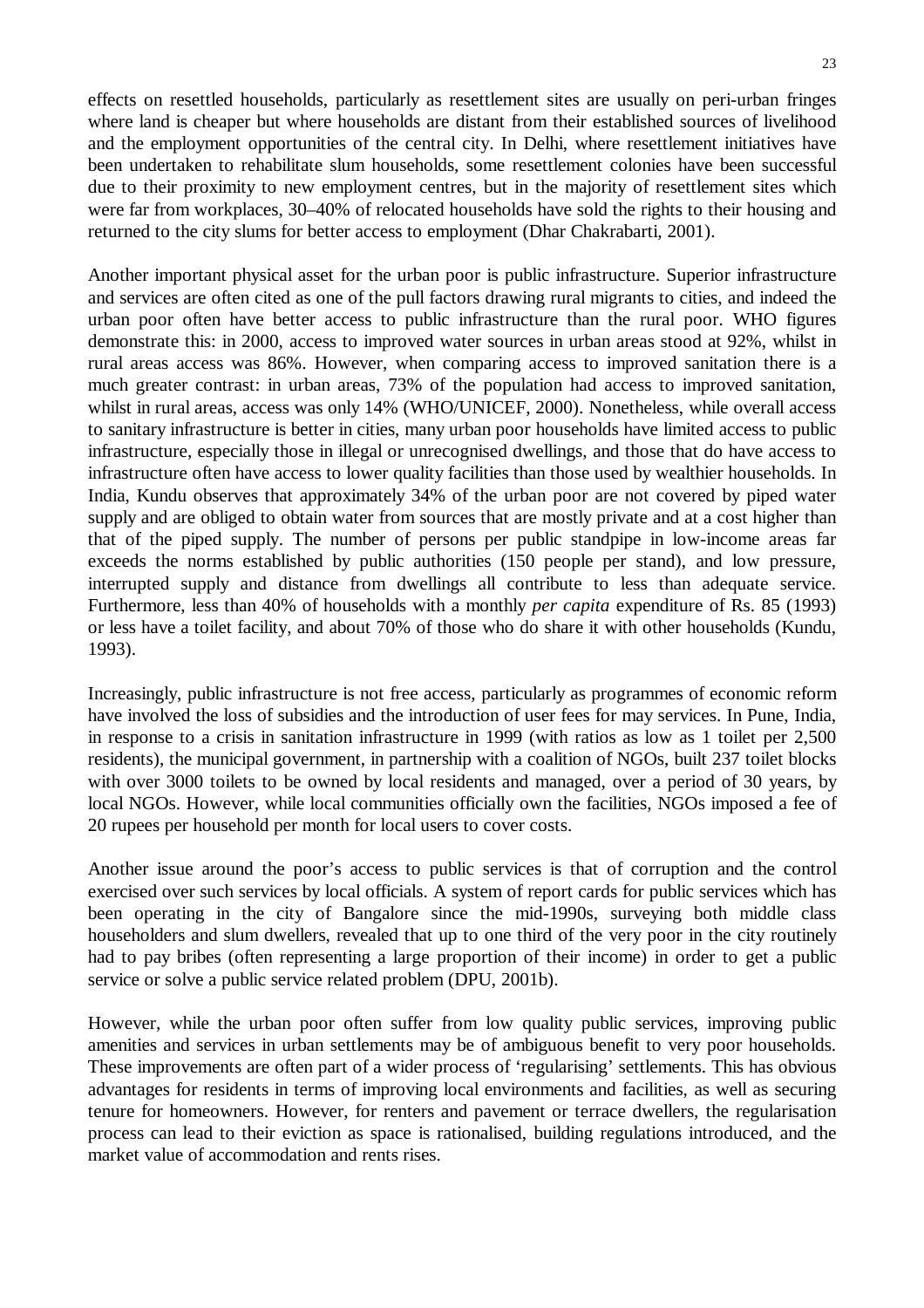Other physical assets such as jewellery or household goods may be obtained to satisfy cultural norms and basic needs. In addition to these roles these assets can also act as a store of value and be pawned or sold during times of crisis (Chambers, 1997).

### *Social capital*

A key asset for both the urban and the rural poor is social capital*.* Social capital refers to networks of mutual support that exist within and between households, extended family, and communities, which people can mobilise to access, for example, loans, childcare, food, accommodation and information about employment and opportunities (Moser, 1998; Dersham and Gzirishvili, 1998). Some also argue that strong social capital can help communities in mobilising to make demands for services and rights to the state (Putnam, 1993).

As well as local social relations, social capital may also include the wider networks of social relations between poor and non-poor, including systems of patronage – systems, which may not always be benign.

However, social capital is a valuable and critical resource for poor urban households, especially during times of crisis and socio-economic change. The existence of informal social networks significantly decreases the likelihood of poor men and women perceiving their household's food, economic or housing conditions as insecure (Moser, 1996; Dersham and Gzirishvilli, 1998).

Generalised characteristics of social capital in cities are difficult to identify, as the concept is rooted in relationships between specific individuals and groups, and therefore tied to specific locations. Furthermore, to view the social capital of the urban poor as a distinct phenomenon would obscure the strong linkages that frequently exist between urban and rural households with extended family or other linkages, which may rely on each other for support in response to crises or shocks – social capital often transcends a city to include wider rural–urban linkages (Tacoli, 1998).

Studies in urban India show the importance of social networks in terms of information for those looking for work and for accommodation. One study, in Shimla, revealed that many rooms and flats are never advertised – generally word of mouth and personal recommendations are the main way of hearing about accommodation, meaning that those individuals and households that are integrated into a social network are more likely to be able to access accommodation (Sharma, 1986).

However, while social capital is an important asset for the poor, processes of urbanisation and migration may weaken social networks for some groups, as discussed above. According to a World Bank study, community and inter-household mechanisms have been weakened by social and economic heterogeneity in India, and increased communal violence and social fragmentation can be attributed to loosening social ties, competition for access to scarce resources, and the widening gap between rich and poor (Pantoja, 1999).

Nonetheless, public policy can use and build on social capital in cities. In India, the national Urban Basic Services for the Poor (UBSP) programme has been criticised because resources distributed through the programme were not reaching target households. In response to this problem, a system of Community Development Societies (CDS) was set up in Alleppy, Kerala, made up of women from households designated 'at risk' who fulfil at least four out of a list of nine poverty-related criteria. This approach shows how social networks can be formalised to improve decision-making, in this case about how UBSP budgets were used, and make this decision-making more responsive to the needs of the poor (DPU, 2001b).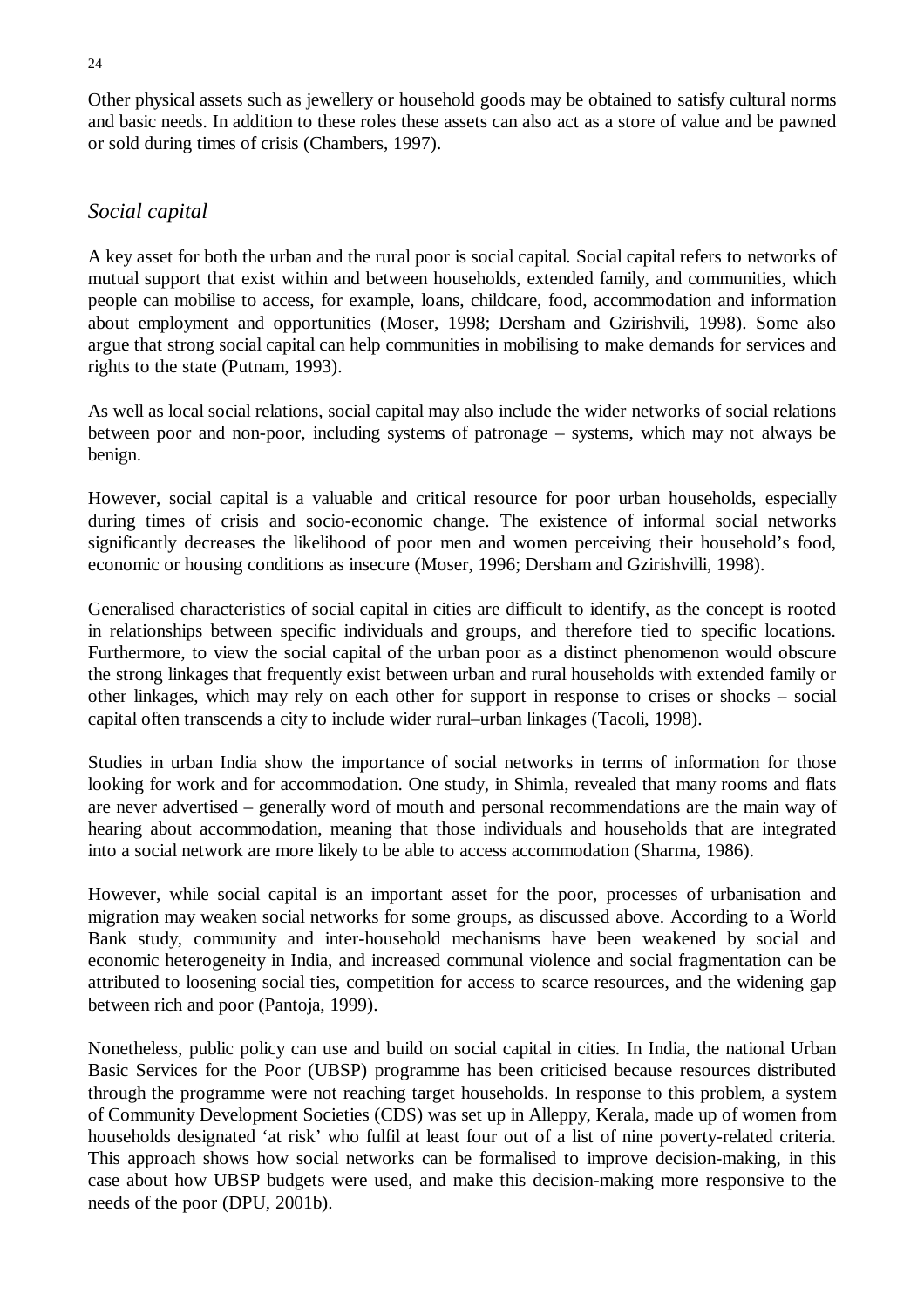Another example of how social networks can be formalised to disperse information is the NGO SPARC (the Society for the Promotion of Areas Resource Centres) which works with a coalition of Indian NGOs and CBOs to host housing exhibitions to promote alternative approaches to the design, construction and management of housing by slum dwellers. These provide a forum for exchange of information, to build links between poor communities and public agencies, and to draw public attention to efforts by the poor to improve their access to housing.

### *Political capital*

One criticism of Sustainable Livelihoods as a holistic approach to development is its failure to explicitly address issues of power, and it is argued that 'a rights-analysis (founded on a concern for maximising human agency and freedom) provides one way of addressing political and institutional relations' (Norton and Foster, 2001). Thus the incorporation of Rights-Based Approaches (RBA) into SL analysis can help to elucidate issues of power in determining access to assets.

As noted above, one way of looking at poor men and women's access to rights is through a notion of political capital, as outlined by Baumann and Sinha (2001), on the basis that the ability to influence political processes which determine decision-making and access is something which men and women can build up and draw on.

In India, the capacity for poor urban men and women to make demands on the state is mixed. Some successes of CBOs influencing state actions have been documented. However, the informal or illegal status of many urban poor households often limits their rights to influence formal political processes. Furthermore the very process of urbanisation may reduce people's capacity to influence political decision-making. In their study of Hubli-Dharwad, Brook and Davila (2000) note that when villages are incorporated into the Hubli-Dharwad Municipal Corporation due to urban growth, they lose their village council (*Panchayat*) and instead elect representatives to the Corporation. Research indicates that 'the village council, which is made up of members from the village, is closer to the village in terms of decision-making, while the HDMC seems more remote and less accessible.' The change in status also mean that residents lose access to the Department of Agriculture, meaning that those continuing to farm in the peri-urban villages lose access to information, subsidies and rural credit schemes.

However, individuals, households and communities may have formal or informal (patronage) links with officials and politicians which they can mobilise to influence their access to resources. For example, some 'revenue sites' on peri-urban village land (which must be reclassified in the masterplan to be legalised) may be quickly legalised and others may wait for periods as long as ten years, or be rejected. The perception is that this is dependent on connections of residents or residents groups with middle or lower -level officials. In India such connections are often mobilised along lines of ethnicity, one study in Bangalore showing that migrant communities from Tamil Nadu were able to mobilise the support of local Tamil politicians in supporting planning decisions around their settlement (Benjamin and Amis, 1999).

#### *Access to assets*: *Conclusions*

Similar differences between assets that the poor **own** and those to which they have **access rights** exist in both rural and urban areas, and livelihoods analysis is useful in analysing the implications of this distinction. The incorporation of rights-based perspectives can be useful in analysing access arrangements, especially the ways in which they are mediated and, at times, threatened. But the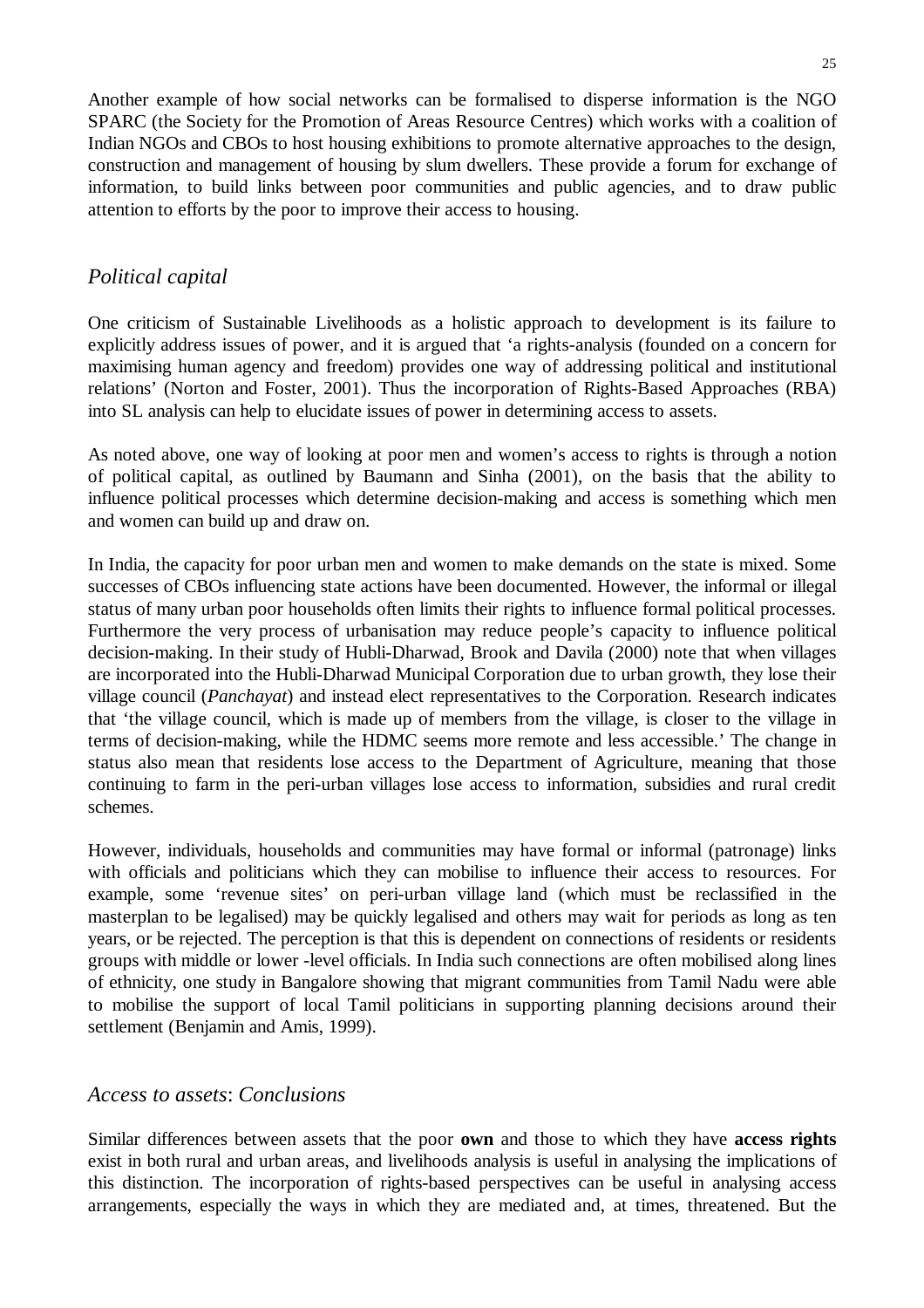character and relative importance of the assets themselves differ between rural and urban. Accommodation and food have to be paid for in urban areas, but are generally 'self-produced' and of low financial cost in rural areas, so that financial capital is relatively more important in urban than in rural areas. Again, ownership and access arrangements are less rigid in urban than in rural areas, so that individual poor households in urban areas are less likely to be locked into specific kinds of asset deprivation.

# **3.3 Livelihood strategies**

It is argued that policy will be more effective and equitable if it begins with an understanding of household-level strategies, and uses a livelihood systems framework to understand the linkages between smaller units such as households and communities and the larger scale economic social and political processes operating in and on the city (Beall and Kanji, 1999). The livelihood strategies that poor men and women employ in order to make a living and to promote their and their households' security can be categorised according to a variety of criteria.

One of the principal distinctions is that between *coping strategies*, which are short-term responses to a specific shock (such as job loss of a major earner in the household, or illness), and *adaptive strategies*, which are a long-term change in behaviour patterns as a result of a shock or stress or in an attempt to build asset bases (Singh and Gilman, 1999). Both have implications for the composition of the assets (i.e. depletion, regeneration) from which they are derived.

In addition to defining types of livelihoods strategies according to their time frame, and the extent to which are they are viewed as part of a long term plan rather than a temporary response to necessity, attempts have also been made to define livelihood strategies, or components of livelihood strategies, according to the nature of the activities that they involve. Rakodi (1999) distinguishes between the following types of strategy:

- investment in securing more of an asset this may promote security and also allow for diversification or intensification of activities;
- substitution of one asset for another for example, compensating for the declining availability or quality of natural capital by increasing inputs of physical capital;
- disposal the sale of assets such as livestock, land or jewellery, to compensate for a consumption shortfall or to release funds for investment;
- sacrifice for example, not investing time and resources in fostering reciprocal social relations, thereby reducing future ability to draw on social capital; sacrificing children's ability to earn adequate incomes in future by withdrawing them from school because of the inability to pay fees or need for their labour.

Another general characterisation of different types of livelihood strategies distinguishes between strategies that are:

- income-enhancing;
- expenditure-reducing especially significant if the former are limited by a ceiling;
- based on collective support ; and
- external representation negotiation with local authorities, NGOs, etc.<sup>4</sup>

<sup>4</sup> Presentation to DFID Urban Sustainable Livelihoods workshop, November 1999, by Cecilia Tacoli, IIED.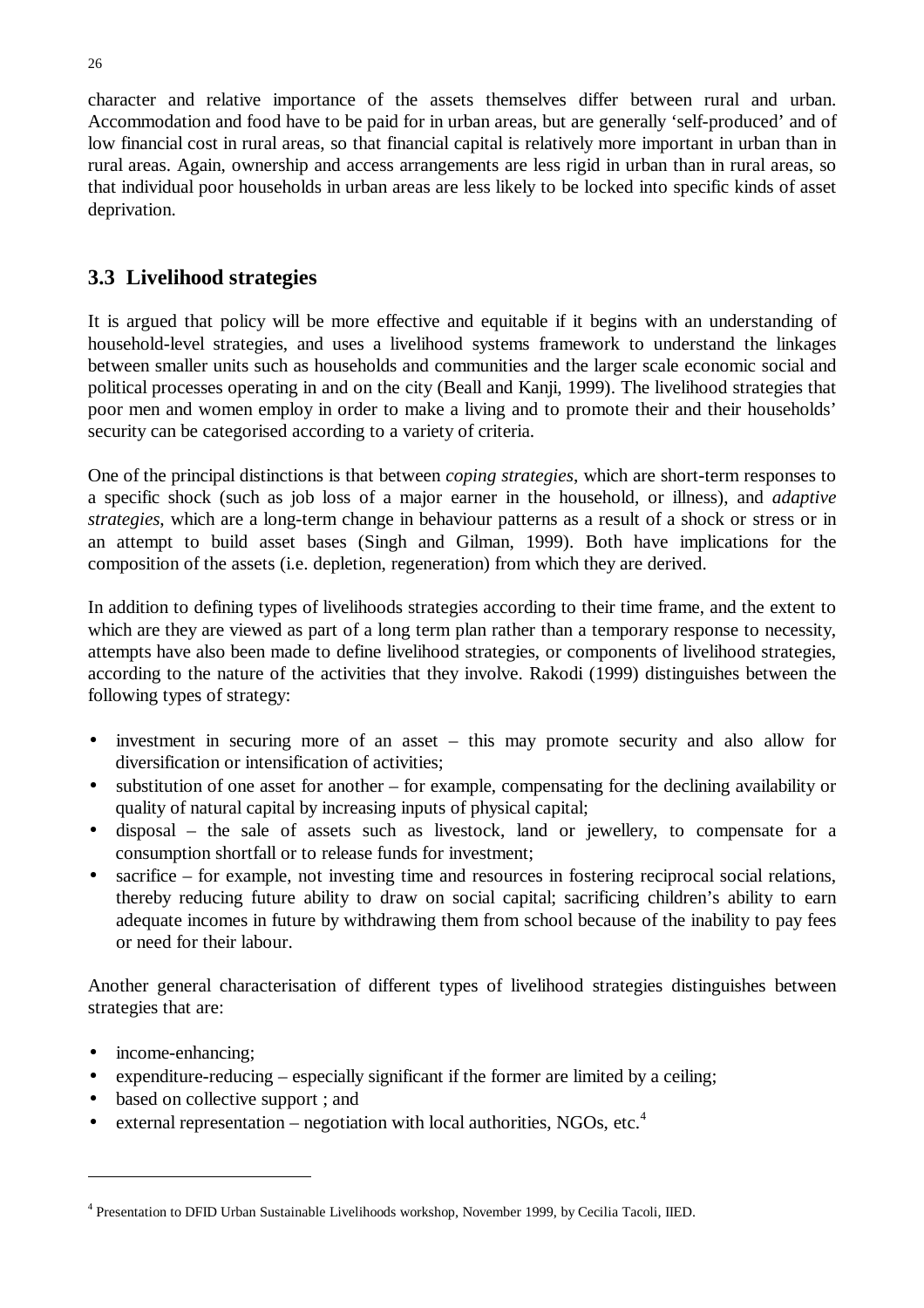Clearly there is some overlap between these ways of categorising livelihood strategies, as can be seen when specific examples are looked at. Thus for example, growth in female labour force participation, argued to be the single most important coping strategy amongst the lowest income households in India (Barret and Beardmor, 2000) could be seen as income*-enhancing,* as women work to increase household income; *investment,* as women make an effort to invest their time and labour into building financial capital; and based on *sacrifice,* as the time demands of labour force participation necessarily mean that women have to cut back on other household reproductive activities or social obligations. However, while such categorisations may be overlapping, they are still useful in highlighting the variety of activities that poor men and women employ in pursuing livelihoods.

Another categorisation of livelihood strategies, as used by CARE (Carney et al, 1999) looks at strategies from the point of view of support activities to livelihoods that can be provided by agencies such as CARE, distinguishing between:

- livelihoods promotion activities to improve households' resilience;
- livelihood protection activities to help prevent a decline in household livelihood security, e.g. early warning systems, cash or food for work, health education;
- livelihood provisioning direct provision of basic needs, usually in emergency situations.

| <b>Strategy</b>                        | <b>Mainly urban</b>                                                                                                         | <b>Urban and rural</b>                                                                                                                                                                                                                                                                                                                                                                  |
|----------------------------------------|-----------------------------------------------------------------------------------------------------------------------------|-----------------------------------------------------------------------------------------------------------------------------------------------------------------------------------------------------------------------------------------------------------------------------------------------------------------------------------------------------------------------------------------|
| income-<br>enhancing/<br>investment    | domestic services – cleaning and childcare<br>$\bullet$<br>(esp. girls and women)<br>urban agriculture<br>renting out rooms | home gardening<br>$\bullet$<br>processing, hawking, vending<br>$\bullet$<br>transporting goods<br>$\bullet$<br>casual labour, piece work<br>specialised occupations (e.g. tinkering, food<br>$\bullet$<br>preparation, prostitution)<br>child labour<br>$\bullet$<br>migration off seasonal work<br>begging<br>$\bullet$<br>theft<br>$\bullet$                                          |
| expenditure-<br>reducing/<br>sacrifice | scavenging<br>cutting transport costs                                                                                       | mortgaging and selling assets<br>$\bullet$<br>selling children into bonded labour<br>$\bullet$<br>changes in purchasing habits (e.g. frequent<br>$\bullet$<br>smaller quantities, not bulk buying)<br>buying less and/or cheaper goods and<br>services<br>discrimination within the household (e.g.<br>$\bullet$<br>giving less to less powerful or less favoured<br>household members) |
| collective<br>support                  | communal kitchens<br>communal childcare                                                                                     | mutual loans or savings groups<br>$\bullet$<br>putting out children for care in extended<br>$\bullet$<br>family<br>remittances from household members<br>working away                                                                                                                                                                                                                   |

#### **Table 6 Livelihood strategies often used by poor households**

*Source*: Adapted from Chambers (1997), UNCHS (1996) and Moser (1998)

Clearly many of the strategies – particularly coping strategies, which are reactive responses to shocks – while solving short term problems for some of the household may worsen their vulnerability in the long term and may immediately worsen the conditions of some members of the household (while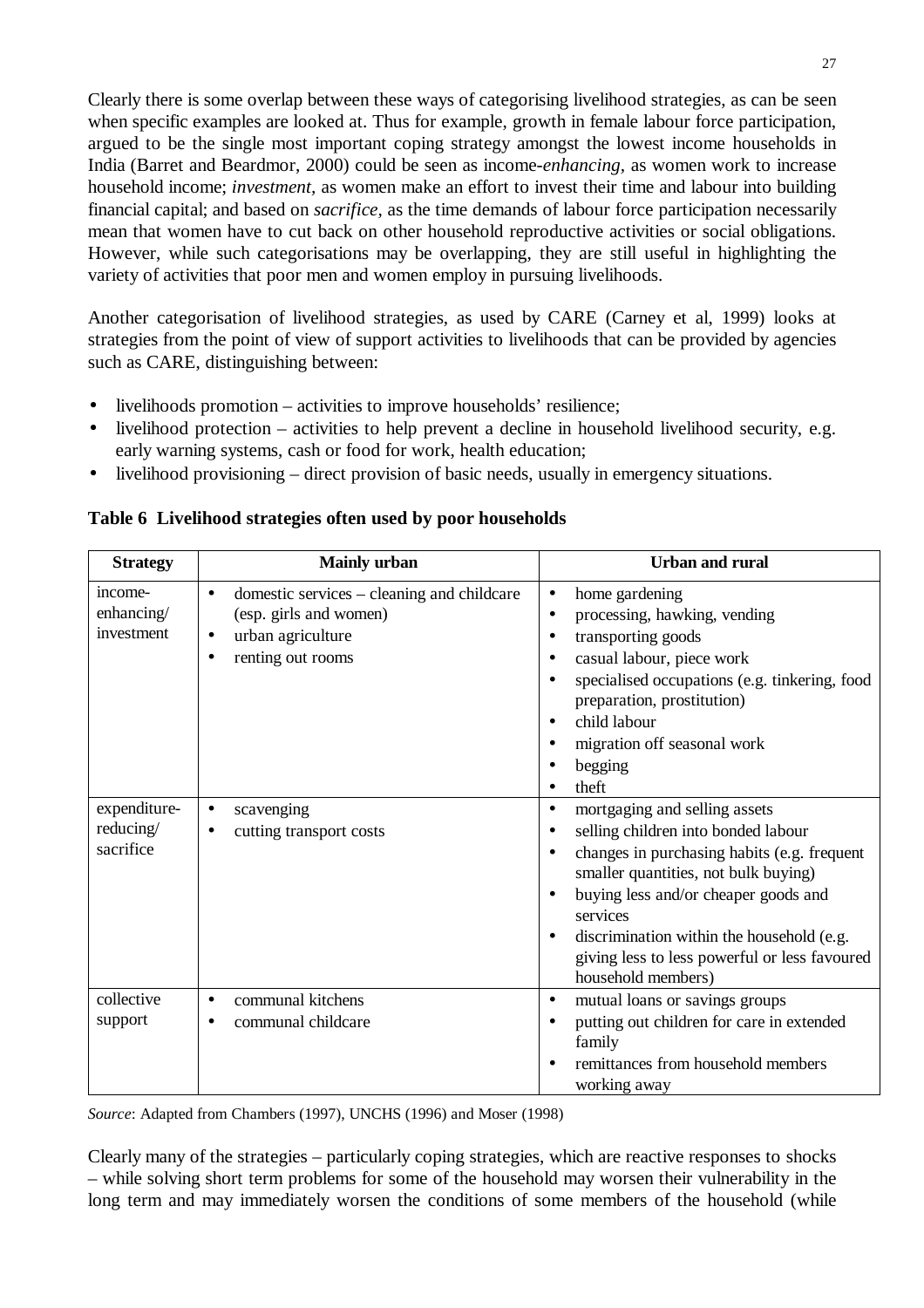benefiting others in the short term). Some strategies may actually increase vulnerability in the long run (e.g. sending children to work rather than to school) (Moser, 1998). This example is a significant problem in India where, according to a UNICEF report, child labour represented 4.3% of all employment by males and 7% of working females in urban populations in 1991 (Guha Sapir, 1996).

As well as these specific types of livelihoods strategies, various authors point to the importance of diversification as an overarching strategy for the livelihoods of the poor. Many poor urban households diversify their sources of income and draw on a portfolio of activities, such as formal waged employment, informal trading and service activities with different family members engaging in different types of actives and sectors of the economy. This can have both positive and negative impacts on livelihoods. Diversification reduces dependence on one source of livelihood and so reduces vulnerability to specific stresses and shocks. However, engaging in too many activities can mean that households are not able to invest sufficient time or resources in any one activity to make it profitable. Box 3 shows how an individual has diversified his activities to reduce dependence on one less profitable activity.

#### **Box 3 Diversifying livelihood strategies – a case study**

Shankar (28), a migrant from Tamil Nadu, has worked as a loader in one of the shops in KR Market (Bangalore) for the last ten years. Until three years ago he was working only as a coolie and his earnings were just enough to meet his food and clothing expenses. Then he started a sugarcane juice stall, which improved his situation, although this is a seasonal business. Thus the first sixth months of a year he pushes his cart selling sugarcane juice and in the latter half he works as a coolie in a *godown* (store). During the lean season he parks his cart in the *godown* of a shopkeeper known to him. Earnings vary. In the sugarcane season he earns as much as Rs 500–600 a day. He has been able to save enough for his father to purchase two acres of land back in his village in Tamil Nadu. However during the off-season he often has to resort to the moneylender to meet emergency expenses. Shankar's mother died recently of cancer and he had to borrow Rs 45,000 to meet hospital expenses and to perform her funeral rites. He is confident that he will be able to pay back this money during the sugarcane season. Until then however he pays 5% interest per month on this loan.

*Source*: Benjamin and Amis (1999)

Another important strategy for the urban poor in particular is household consolidation – often a lengthy and dynamic process (Beall and Kanji, 1999). This process may mean that households remain fluid in size, composition and location, as members seek long term security in the city, while retaining links beyond it. In India, the Self-Employed Women's Association (SEWA), which assists women micro-entrepreneurs with credit, training and other support, has recognised housing as a key economic asset and focus for livelihood investment strategies and extends housing loans to women.

The types of strategy open to different households depend largely on (as well as helping to determine) the nature and situation of the household. Rakodi (1999) broadly distinguishes households caught in a 'permanent circle of poverty', those in a 'vicious cycle of impoverishment', and those in a 'virtuous cycle of improving livelihoods and investment'.

In addition to these broad groupings, household choices may be determined by (Rakodi, 1999):

- the range of assets held by a household and the relations of production and power within it, which influence choices made;
- the distribution of material resources amongst its members, the gender division of labour, and the internal distribution of welfare outcomes;
- the household's life cycle, which influences the availability and calls on the time and energy, of its members and other resources;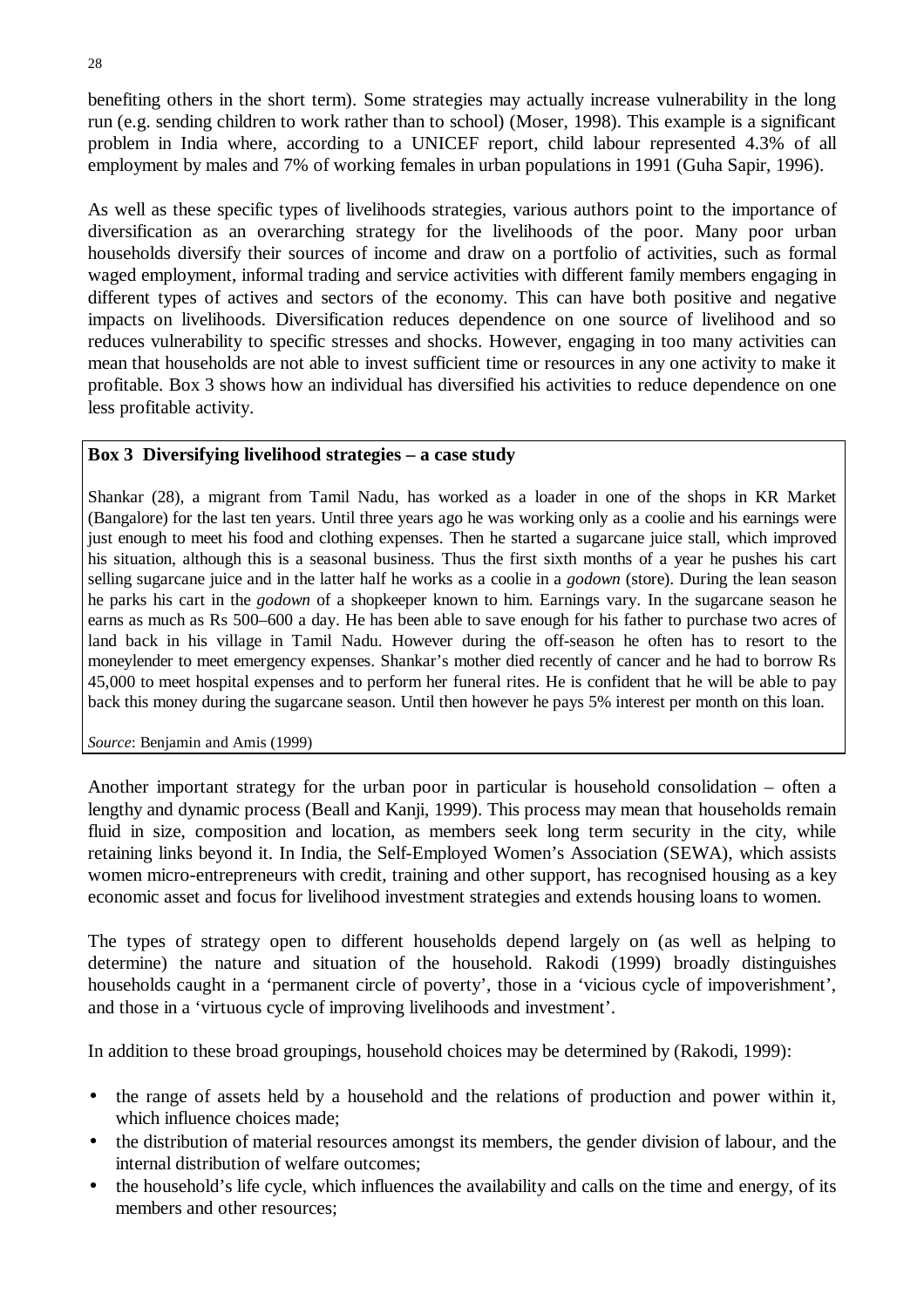- the geographical situation of a household and the community of which it is a member, which influences the availability of natural and physical capital, as well as opportunities for economic activity and access to those services which help to determine the quality of human capital;
- the external economy of a household or settlement, including its relations with wider economic, political and social systems which influence its access to resources and shape the available opportunities.

Livelihood strategies are more than a response to contextual factors and the assets available, however. They are also the result of men's and women's objectives and choices. These in turn are affected by individual and cultural preferences – for example, gender stereotypes about what type of work is suitable for women or men.

One issue of importance around how livelihood strategies are addressed by SL models is the emphasis on *household* strategies – drawing a distinction between inter- and intra-household strategies. Most SL models (e.g. CARE, DFID, Moser, etc.) stress the household as a key unit of analysis. Urban livelihood strategies are normally analysed at the 'household' level. In order to do this it is necessary to define what is meant by a household. Urban households can be defined as taskor activity-based units – in this light it is important to consider members who are not directly part of the physical household. Non-resident family members often make some contribution, for example, workers living away from home in mining compounds, road construction gangs or live-in domestic service. Moreover, rural family members might support urban households through production of subsistence foodstuffs, supplying traditional medicines or through looking after the children of older family members so that the middle generations can take up employment, as well as making demands on urban family members for remittances (Beall and Kanji, 1999).

In addition, caution should be taken in using the 'household' as an analytical category, as:

- households may not be consensual; some members may not benefit from 'household' strategies, which may rather reflect the interest of powerful individuals within the household – the practice of female infanticide in India is one of the more extreme illustrations of this;
- individuals within the household may have separate, and not always complementary strategies;
- inter-household and community-level strategies are also of key importance to the livelihoods of the poor– especially for collective strategies around, for example, 'external representation'.

Harrison and McVey's (1997) study of street trading in Mexico City shows the importance of space for livelihood strategies in the urban setting, describing the conflicts arising over street traders' attempts to retain access to trading space in the face of redevelopment of the historic city centre.

# *Livelihood strategies*: *Conclusions*

Poor households will at certain times be forced into strategies that potentially form part of a downward spiral – such as when a productive family member dies, or there are dowries or medical expenses to pay. These may, in the worst cases, even necessitate the sale of their few remaining assets. But, in general, the poor have a wider range of possibilities for accumulation and 'positive exits' from poverty in urban than in rural areas, largely attributable to the wider range of employment opportunities available, the closer proximity of politicians and public service managers whom they can lobby, and less restrictive class and caste relations.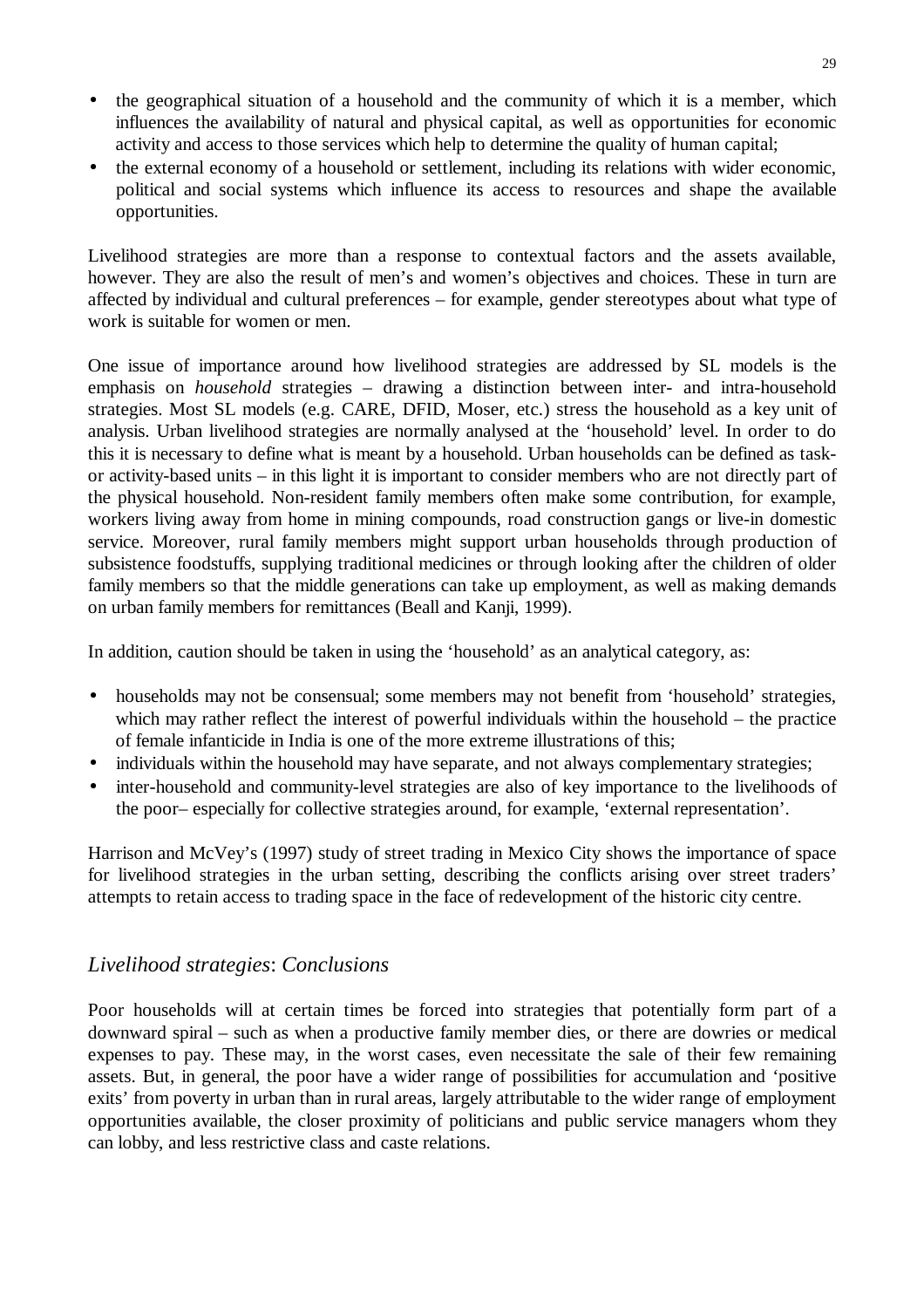# **3.4 Policies, Institutions and Processes (PIPs)**

The PIPs (earlier, 'Transforming Structures and Processes' in the DFID approach to Sustainable Livelihoods) refer to the levels of government institutions and public policies, as well as private sector practices and policy, and civic, cultural and economic and economic institutions that operate in society, which together help to determine and set parameters for the livelihood strategies which are open to poor men and women. Clearly, in setting a context for poor men's and women's livelihood strategies there is some overlap between PIPs and the vulnerability context.

The importance of PIPs for understanding livelihoods is key. In many ways it is the relationship between PIPs and vulnerability context that determine the choices that are open to people in pursuing their livelihood strategies. One important way in which they do this is by influencing the extent of men's and women's access to or control over assets. It is therefore at this point of analysis that the SL approach corresponds most strongly to the Rights-Based approach to development, which is concerned with what people's entitlements should be over the long term. While SL approaches look more at what impact exclusion from rights has on people's livelihoods in the short term, however, both are concerned with the policies, processes and institutions which determine the access of the poor to resources and entitlements – and in, particular, SL approaches may be key in identifying which rights should be prioritised and in understanding why people do or do not take up entitlements available to them (Farrington, 2001).

However, one major criticism of the SL framework and its usefulness in linking micro-realities with meso or macro policy levels is that so many of the key contextual issues affecting poor men's and women's access to assets and livelihoods strategies are conflated into the 'PIP box', to the extent that this area may be too broad to be a useful analytical tool (Norton and Foster, 2001). It may therefore be useful to define or categorise the various policies, institutions and processes more clearly.

It is also important to note that PIPs are not set in stone. While many institutions and structures may appear permanent, they are socially constructed and thus, while they may be resistant to change, they are not unchangeable. In this light, one of the main underlying justifications of the SL approach is its scope for identifying, through an analysis of the micro-level realties of household and individuals, the meso and macro processes, or PIPs, which need to be transformed if the livelihoods of the poor are to be made more secure.

In urban areas, a range of PIPs are of key concern in their impacts on men and women's livelihoods, some of which are outlined below.

# *Policy*

The urban poor are linked into structures of governance through their dependence on the delivery of infrastructure and services by city institutions, as well as through the impact of meso- and macrolevel policies (Beall and Kanji, 1999; Katepa-Kalala, 1997).

One area of policy that has the potential for building the security of poor households' livelihoods is that of pro-poor policy. In India over the past decades since the seventh Five Year Plan, which was the first to explicitly address the needs of the urban poor, aiming to improve the access of the urban poor to amenities such as education, health care, sanitation and safe drinking water (Guha Sapir, 1996), a range of policies and programmes have been instituted with the specific objective of improving the living conditions of the urban poor. These include the Nehru Rozgar Yojana (NRY,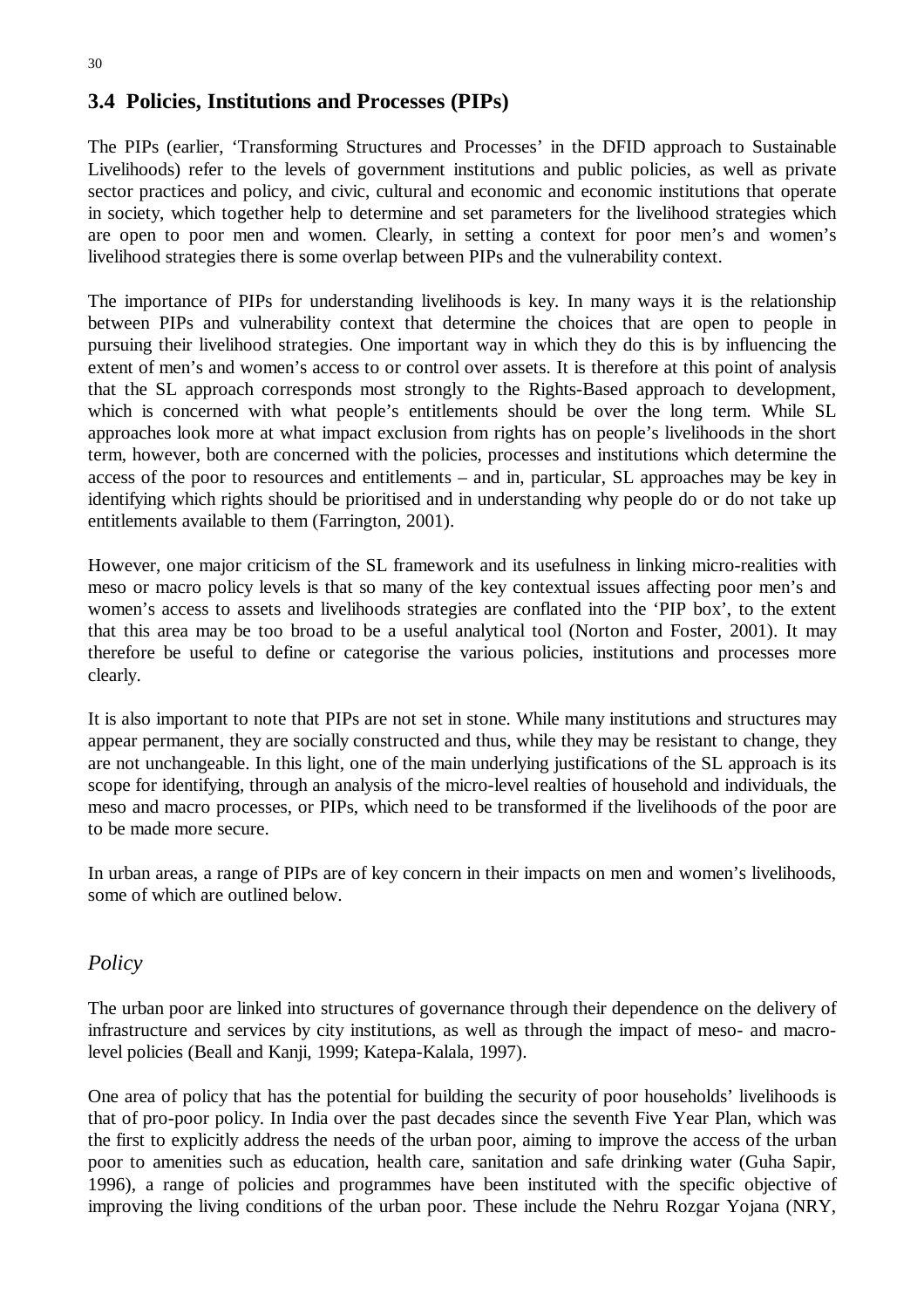1989), Urban Basic Services for the Poor (UBSP, 1992), the Prime Minister's Integrated Urban Poverty Eradication Programme (PMIUPEP, 1995), Environmental Improvement for Urban Slums, National Slum Development Programme. In 1997 the Swarna Jayanit Shahri Rozgar Yojana was launched to replace the UBSP the NRY and the PMIUPEP, which were overlapping.

Such programmes have had some impact on access to credit and resources for the urban poor. According to evaluations of the programmes, over 7.5 million beneficiaries have been reached by the UBSP and almost a million by the NRY. However, as the number of urban poor stood at 76.3 million in 1993–4, the coverage of these policies is not enough to reach the majority of poor households (Srinivas, 1999).

In addition, the accessibility of apparently universal or even explicitly poverty-focused programmes is often a problem for the poor. For example in India, the government subsidised fair price shops tend to stock better quality grains and pulses which are still too expensive for the poor despite subsidies and, apart from in West Bengal and Kerala they only open their doors once a month, which means that, as the poor do not generally have the money to buy in bulk for the month ahead this service is of limited use to them (Kabra and Itteryah, 1992, in Mendelsohn and Vicziany, 1998, p.152).

Furthermore, in addition to failures of pro-poor policies in reaching the poor, many other areas of policy are accused of actively working against the interests of the poor – for example planning processes. While it is estimated that 63% of employment in Delhi is in the informal sector, including the majority of poor men and women, informal sector enterprises are largely unrecognised and often actively discriminated against in planning (Dhar Chakrabarti, 2001).

Another set of (macro-level) policies that frequently work against the poor are the current policies of liberalisation and structural adjustment, which mean that there is less scope for funding redistributive policies. Instead, there has been a move from citizens' rights to 'market rights', i.e. the opportunity to engage in market relations, which by definition work to exclude those on low incomes (Johnson and Start, 2001). In addition, while the rationale of structural adjustment is that economic growth in the longer term will lead to reduced poverty, in the short term the stresses imposed by adjustment policies frequently push individuals and households into poverty (through, for example, public sector retrenchment, or loss of basic subsidies, as discussed above in the section on vulnerability). Studies indicate that increases in poverty due to structural adjustment are more likely to increase urban poverty, through factors such as the loss of public sector employment and subsidised public goods and services, both of which are more important for urban than rural economies. However, studies also indicate that in many counties in Africa, for example, small rural farmers have been impoverished as a result of structural adjustment programmes, through the rise in the cost of inputs, the lifting of agricultural subsidies and the withdrawal of the state in marketing, and increases in the prices of basic commodities and in public service fees as well as feeling second hand effects of increased urban poverty, as remittances decline and migrants return to their rural homes, increasing the burden there (Beall et al., 1999).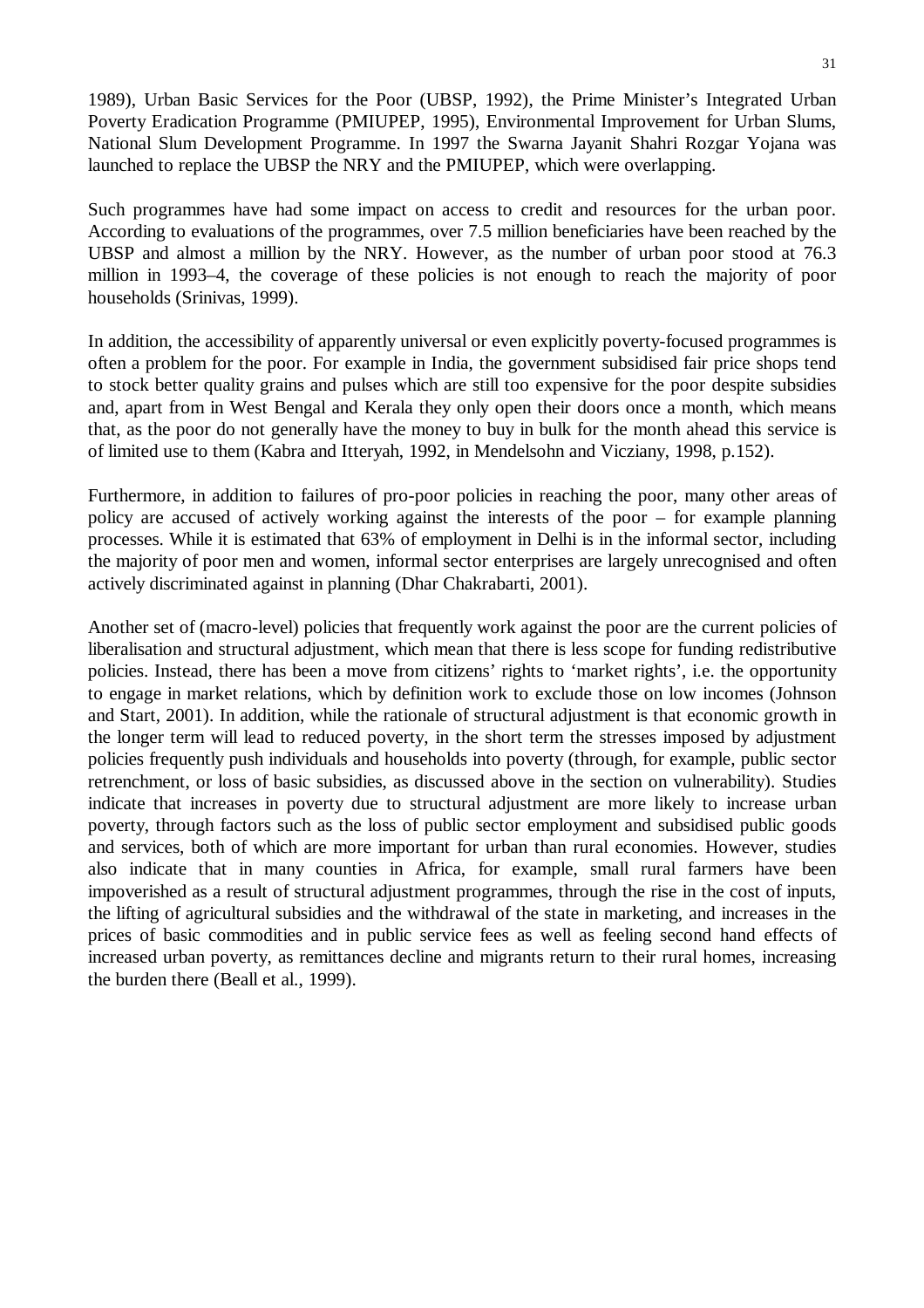#### *Urban governance*

In addition to the impact of policies on the livelihoods of the poor, the ongoing linkages between the poor and city institutions are also significant in determining their access to resources and decisionmaking. A number of authors have highlighted weaknesses of local and municipal governments, which are frequently unable to address the needs of the poor and in some cases actively exclude and discriminate against them. One particular problem area for the institutional relationship between poor households and city institutions is the exclusion of households that are classified as irregular, illegal or informal – often the majority of poor households. In the light of this inability of the state to deliver there has been renewed interest in decentralisation, democracy and citizen participation, representing a potentially major shift in state–community relationships in many cities (Banuri, 1998). It should be noted however, that this move is linked both to democracy for its own sake and to state attempts to devolve responsibility to the poor to pay for their own infrastructure and services.

### *Cultural institutions*

Social and cultural institutions can have a major impact on poor households' access to resources. One cultural institution in India which has traditionally had a very significant impact on the access of different groups of people to a range of livelihoods assets is the construction and division of communities along lines of caste, which has strongly influenced access to employment, education, property and services. The general stereotype of caste *vis-à-vis* urbanisation is that this institution is increasingly less influential in cities, as the social structure in increasingly fluid and 'traditional' social relationships are eroded.

One important area of caste determining access to resources is the practice of ritual pollution, calling for the segregation of lower castes with regards to the consumption of water and food. In the practice of ritual segregation '…there is a sharp divide between life in the cities and in the relatively progressive region of Bengal on the one hand, and life in the villages. In the former, such discrimination in places of public resort is now rarely encountered.' In this case it is argued that, in cities, a culture of pragmatism, rather than egalitarianism, has changed things. 'Either people do not care about the traditional values of purity and pollution in the context of untouchability, or at least they are prepared to go along with the prevailing modern culture while in the city. The same people may revert to 'traditional' more discriminatory culture during stays in their ancestral village' (Mendelsohn and Vicziany, 1998, p.125).

However, while there is evidence that some practices relating to caste are gradually becoming less common in cities, there is also still evidence that caste affects access to livelihood assets – in particular employment – in cities. In Indian cities the capitalist, professional and business class come overwhelmingly from higher castes (such as Brahmins, Rajputs, Kayasthas and Banias). Furthermore, while laws exist to protect the employment of scheduled castes (or *dalits*) in public sector employment 'the almost complete absence of *dalits* from areas of private employment other than menial or manual' is evidence that in practice discrimination continues (Mendelsohn and Vicziany, 1998, p.267). In addition, the existence of squatter settlements known as *harijan bastis*, or untouchable villages, suggests that caste does remain a significant source of social identity, particularly in reference to poverty and spatial exclusion (Dhar Chakrabarti, 2001).

However, while caste does appear to continue to have an influence on people's access to resources in cities, it is important not to make an assumption that all backward castes have the same experience of exclusion, as caste often interacts with other social identities. Thus, for example, a study of the city of Visakapatnam indicates that members of backward castes which are indigenous to the city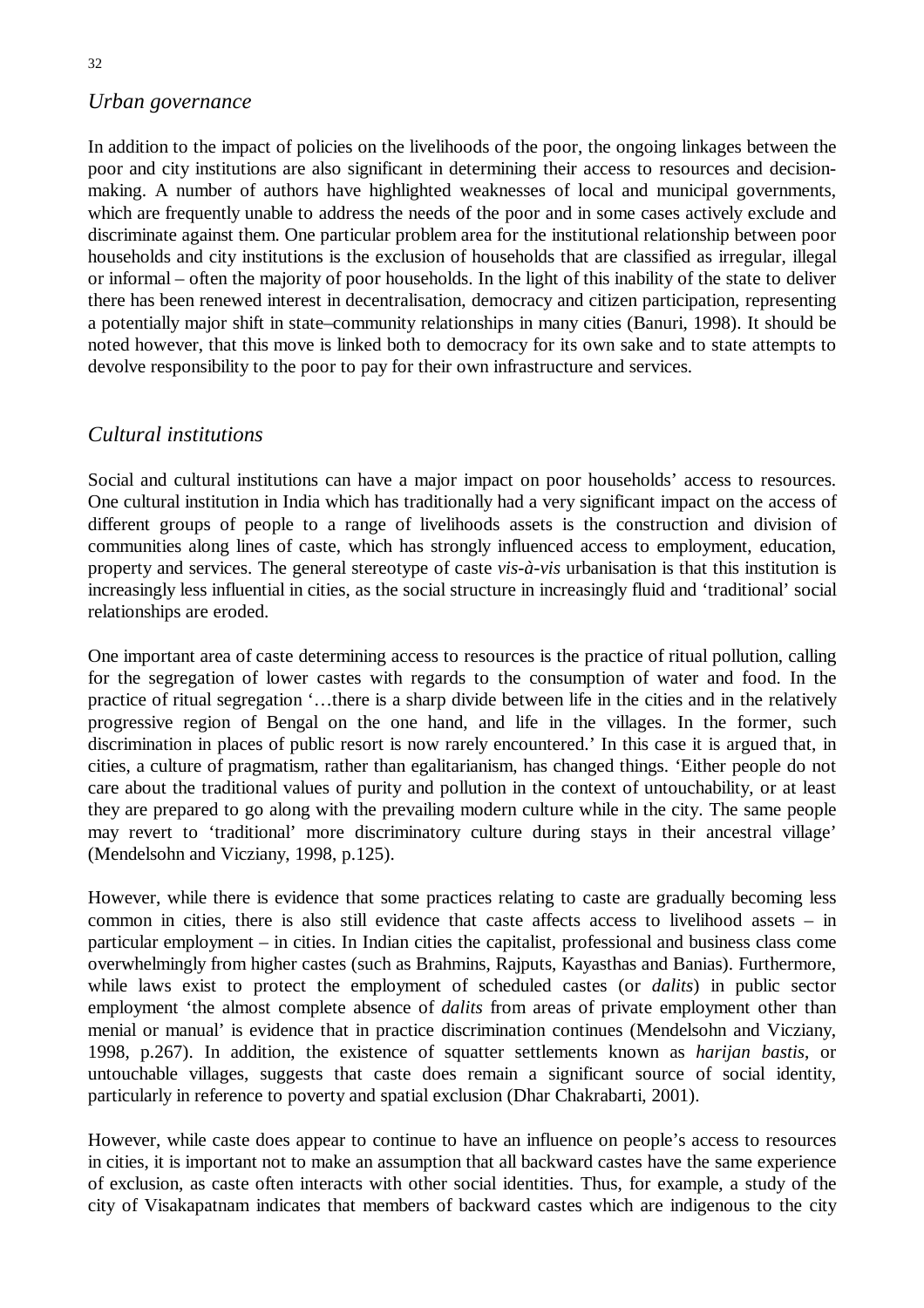(Gavaras, Reddikas, Rellis and Jalaris) tend to be 'upwardly mobile' and politically active, while other backward caste groups who have migrated to the city from rural areas tend to remain poor, illiterate and politically disenfranchised (Kumar and Amis, 1999). Box 4 gives an example that illustrates the complex relationship between caste and livelihoods in Indian cities.

#### **Box 4 Urban livelihoods and caste in Cuttack**

About 1500 unskilled employees of Cuttack Municipal Corporation are from the sweeper or scavenger caste, and work at night collecting soil from latrines and cleaning drains. These workers are concentrated in a few slums. Paradoxically, though they are the lowest status slum dwellers (in caste terms) they are in general more financially secure than other slum residents, as they are unique among slum dwellers in having a monopoly access to permanent jobs become of their ritually 'unclean' work of sweeper. They are able to afford *pucca* (brick and mortar) houses and many of them have significant savings. However, because of their low status, their economic power cannot be translated into leadership roles in wider slum areas. Nonetheless, many of their sons and daughters are training for higher status urban occupations and public sector jobs as peons and drivers

*Source*: Loughhead et al. (2001)

As noted above, policies that attempt to promote the interests of scheduled castes and tribal people do exist. However, these are not unproblematic. Many of these benefits are criticised as being nominal or inadequate, and are often politically inflammatory. Further, employment protection and subsidies for scheduled castes are often administered through the original areas of tribal and scheduled populations. Therefore, migration to cities may involve sacrifice of these assets.

Another set of cultural institutions in India which influence livelihoods are those relating to gender – the roles which are deemed to be appropriate for men and women and their rights and entitlements to assets. One striking trend in India that illustrates the impact of these gender norms is the sex ration. While in most countries women are marginally in the majority, in India the sex ratio (female to male) has been declining from 1901 to 1991, except for a small rise in the 1981 census in all the states, excepting Kerala. This is largely attributed to women's lower status in Indian society (access to assets determining health status), which has contributed to their higher mortality rate in all age groups up to 45 years. In the 1991 census, the number of females was 407 million, nearly 32 million less then the number of males. However, there are different patterns in urban and rural areas – in rural areas, the sex ratio has declined from 949 females per 1000 males in 1971 to 938 in 1991, whereas it has improved in urban areas from 858 to 894 during the same period (Srinivasan and Shariff, 1997). Another related pattern relates to the impact of gender norms on human capital, for example, the adult literacy rate in 1997: female 39.4%, male 66.7% (UNDP, 1999).

Furthermore, gender norms can have an important impact on intra-household relations – in India the fact that women and female children are largely less valued household member means that they are often excluded from decision-making and more likely to lose out in times of scarcity (for example, the data on health expenditures in the section on vulnerability). It should further be noted that policy and institutional practices are often shaped by, and may reinforce social institutions such as, gender – thus, for example, in Twigg and Bhat's (1998) study in Gujarat, described above, 36% of women among the respondents were the sole breadwinners in their households and another 18% contributed 50% of household income, but when dole for work is given by non-governmental organisations it is mostly for men.

Other cultural institutions such as the use of assets for traditional investments – such as dowries – also have a major impact on livelihoods, as can be seen in Twigg and Bhatt's case study on vulnerability in Gujarat (see above).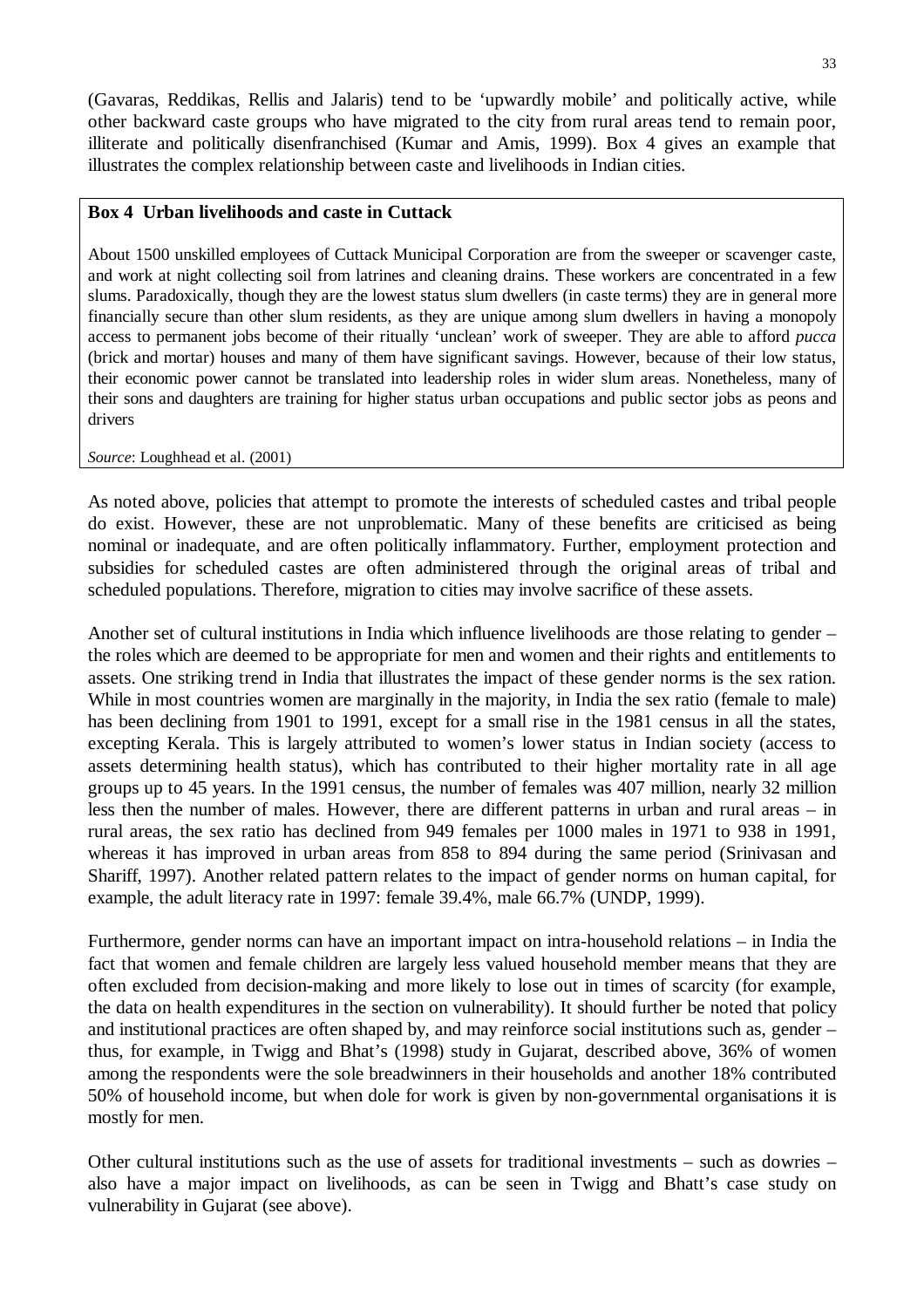### *Urbanisation*

In addition to policies and institutions, various ongoing processes impact on livelihoods. One key process in cities – particularly quickly growing cities, including the majority of cities in India – is that of urbanisation. This may present opportunities for some and problems for others. For example, a study of Hubli Dharwad showed that the main impact of urban expansion for peri-urban villagers was positive as it improved men's access to casual non-farm labour, which helps to balance the seasonality of farm labour demands (Brook and Davila, 2001). However these opportunities were not felt to a great extent by women who find it hard to break into non-farm casual labour and have therefore been filling the gap as a growing part of agricultural labourers – despite the fact that they are paid less than men for equivalent work in this field. In addition, urban expansion has had some negative impacts on landless households in peri-urban villages as pressure on land often means the loss of common property resources such as grazing land and fish tanks, on which landless households are disproportionately dependent.

#### *Policies, institutions and processes*: *Conclusions*

Again, the range of policies, institutions and processes which the poor face in urban areas is similar to that characterising rural areas, though there are substantial differences in the individual elements. In terms of formal institutions, a principal barrier faced by livelihoods approaches in rural areas is the fragmentation among individual government departments. By contrast, in urban areas, municipal authorities generally have responsibility for providing a wide range of services and so offer potential advantages of 'single window access' and coherence from the livelihoods perspective. The PIPs element of the SL framework is widely critiqued for its 'black box' nature. Much could be done to make it more useful in a policy frame: the introduction of 'rights' perspectives, for instance, could help in identifying how the access by poor people to entitlements is facilitated or denied, and by whom.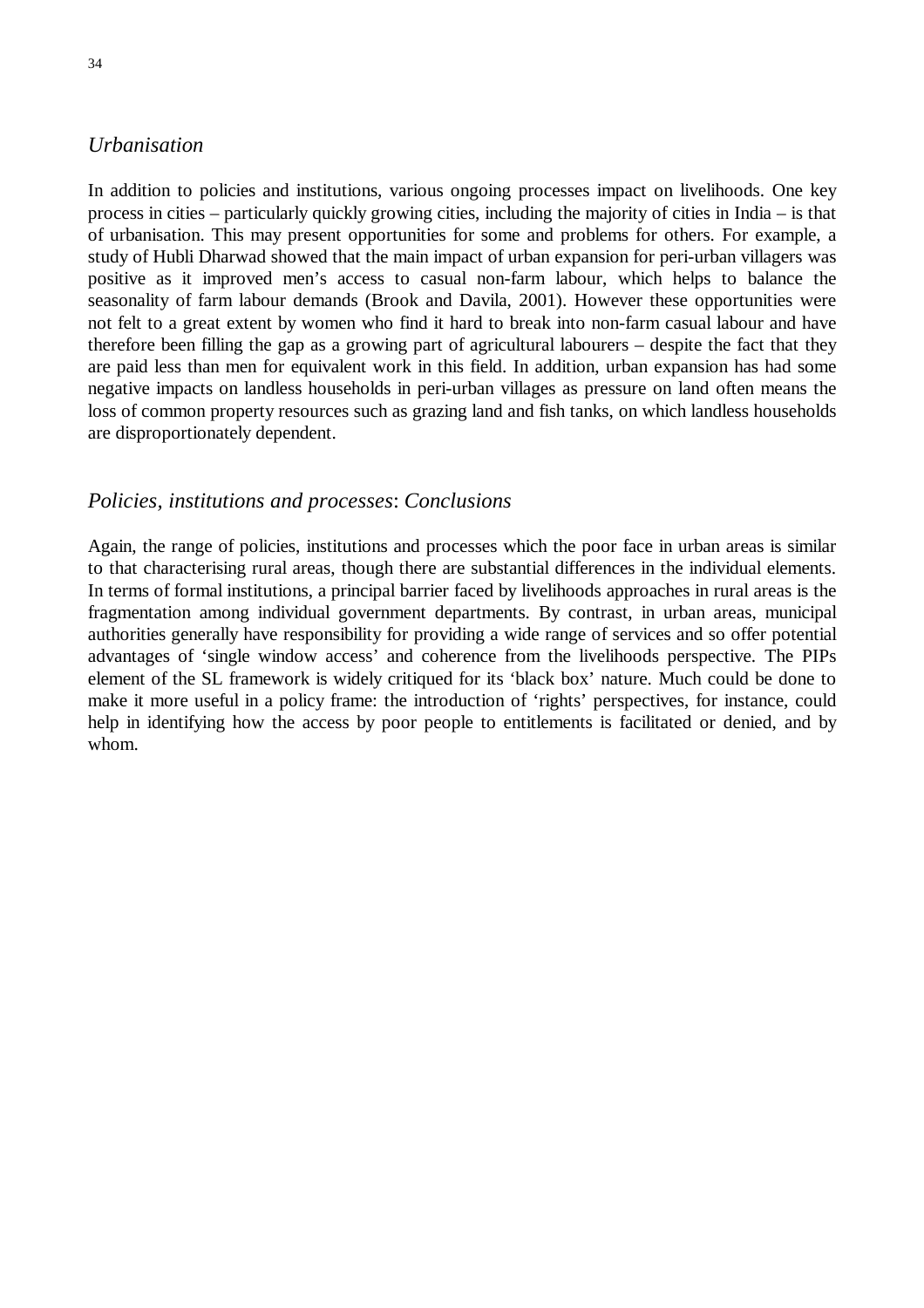# **4. Research Tools for SL Analysis in Urban Areas**

The SL approach is an *analytical* framework, not a research or information gathering methodology. However the nature of SL analysis means that certain types of indicator or information need to be collected in order to effectively use the analytical model – information about assets, sources of vulnerability, PIPs, etc. Quantitative research may be useful to scale up SL analysis, in order to give insights into background context, or to highlight broader (city-wide or national) livelihoods trends. However, various aspects of the SL approach mean that SL analysis needs a core of qualitative research, based on approaches such as Participatory Rural Appraisal (PRA), including:

- the focus of the approach on concepts such as vulnerability, social capital, or institutional processes and relations which cannot be usefully quantified;
- the people-centred focus of SL approaches, which means that research needs to be based on participatory approaches and thus makes a pre-defined research agenda difficult;
- the need to highlight the priorities and rationales of poor women and men in pursuing their livelihoods – information which can only be extracted through qualitative approaches and discussion.

Various models have been developed which combine PRA approaches and use of primary and/or secondary quantitative data collection to collect information for SL analysis – these include the UNDP's Participatory Assessment and Planning for Sustainable Livelihoods (PAPSL) model (UNDP, 1998), or CARE International's use of Livelihood Profiles in its Household Livelihood Security Analysis (CARE International, 2001).

However, for the main part, collection of information for SL analysis can be done using and combining established research techniques, including review of secondary data and quantitative and qualitative (PRA) research tools. Some existing approaches to data analysis which may be useful in feeding into SL analysis are those such as Stakeholder Analysis or Gender Diagnosis, which help to discipline researchers to disaggregate different groups of men and women according to the activities that they undertake and the different impacts that PIPs and shocks and stresses have on them. Another established tool which can be useful for SL analysis is sensitivity and risk modelling, which can be used to forecast the potential impact of shocks and stresses such as natural disasters or economic or policy change.

Table 7 provides some suggestions of various PRA techniques that may be helpful in building an understanding the various dynamics of a particular area in relation to SLs: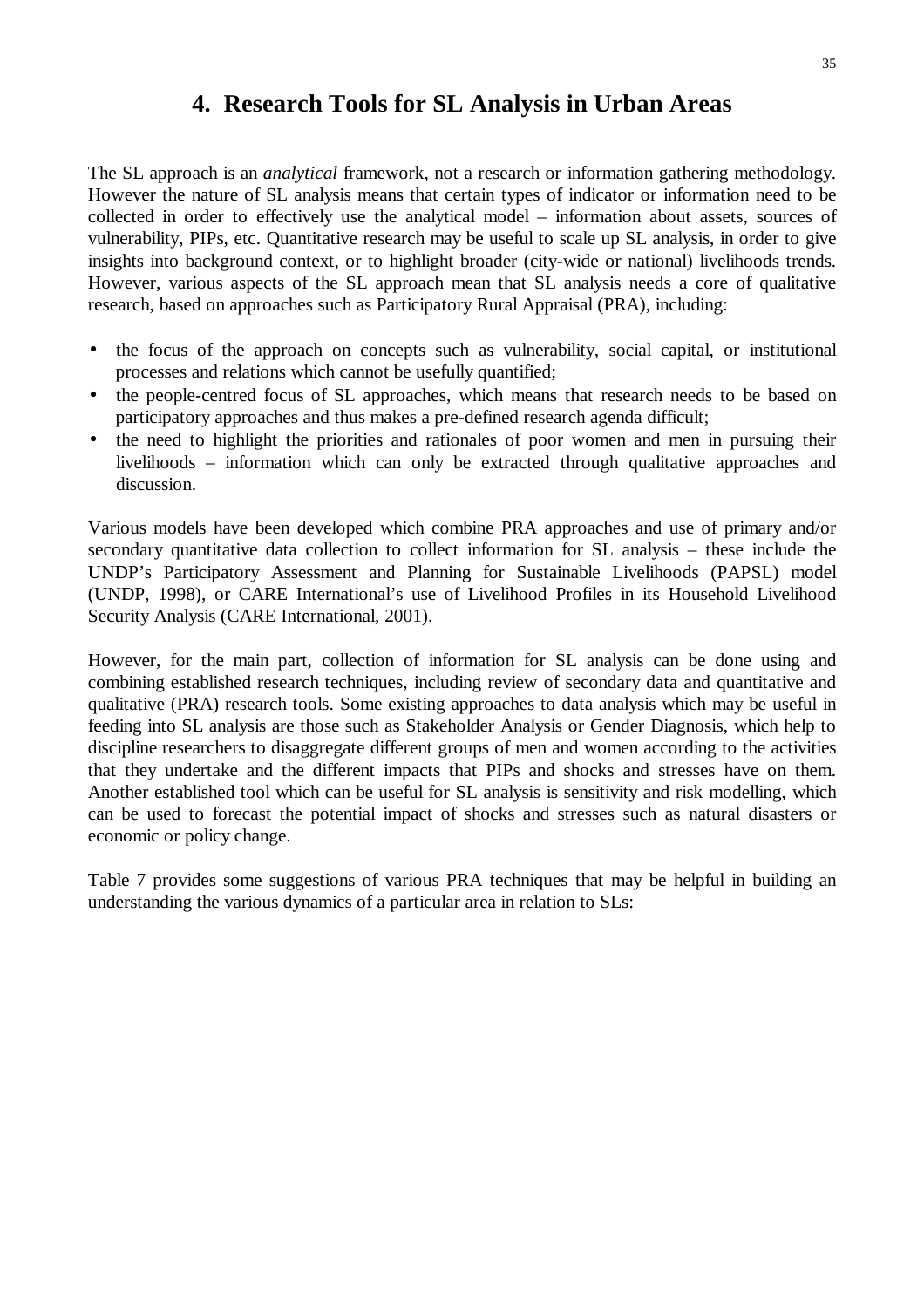| <b>PRA</b> method     | <b>Brief description</b>                                                                      | <b>Particularly useful for</b>                                                           |
|-----------------------|-----------------------------------------------------------------------------------------------|------------------------------------------------------------------------------------------|
| seasonal<br>calendars | graphical depiction of seasonal events or<br>trends                                           | vulnerability context, assets, strategies                                                |
| transect walks        | land-use maps based on walking through<br>particular areas                                    | quality and quantity of natural, physical<br>capital                                     |
| resource maps         | maps identifying resources                                                                    | existence of shared natural, physical capital                                            |
| social maps           | maps locating key social features                                                             | access to services and infrastructure                                                    |
| preference<br>ranking | ordinal ranking based on pairwise<br>comparisons, with reasons stated for the<br>choices made | livelihood strategies, assets, access to<br>services                                     |
| matrix ranking        | preference ranking based on defined criteria<br>with scoring                                  | access to infrastructure, livelihood strategies,<br>investment choices                   |
| wealth ranking        | assigning households to well-being categories                                                 | strategies and assets needed to exit from<br>poverty, relations between social groups    |
| Venn diagrams         | diagrammatic representation of key<br>institutional interactions                              | social capital, relations between social<br>groups, institutional and policy environment |

**Table 7 PRA techniques in relation to Sustainable Livelihoods**

*Source*: DFID Sustainable Livelihoods Guidance Sheets, posted at http://www.livelihoods.org

While a range of existing PRA tools can be used for SL research, the applicability of specific tools for research in urban and rural areas varies. An example of this is CARE International's work, carried out in Kosovo, analysing poverty and vulnerability in (rural) villages and urban neighbourhoods. During the research various implications emerged for the suitability of the PRA tools that they were using – these, along with some of the urban/rural findings, are outlined in Table 8.

# *Research tools*: *Conclusions*

SL analysis needs to draw on a wide range of existing tools. Participatory techniques are foremost among these, and some distinctions can be identified between urban and rural areas in the applicability of these. But, especially in project preparation, it will be necessary to draw on a range of technical and economic skills similar to those used conventionally, the difference being that in SL approaches these are used from the starting point of where the poor currently are, and how they are managing their livelihoods. Also, SL approaches seek to begin with a small number of entry points, and build up in a carefully sequenced 'process' fashion.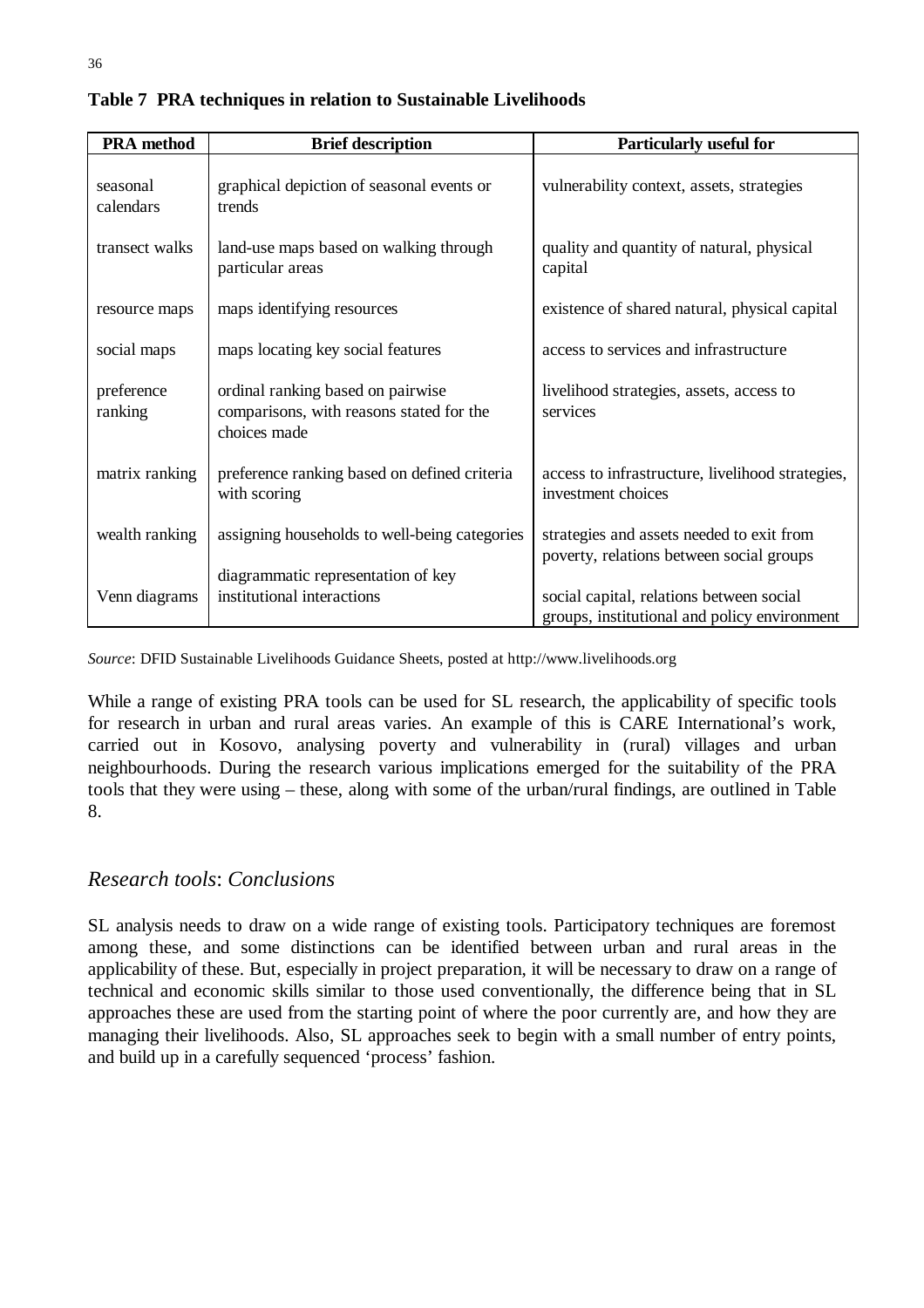| <b>Tools</b>                       | Urban                                                                                                                                                                                                                                                                                                                                                                                                                                                                                                                                                                                                                                                               | <b>Rural</b>                                                                                                                                                                                                                                      |
|------------------------------------|---------------------------------------------------------------------------------------------------------------------------------------------------------------------------------------------------------------------------------------------------------------------------------------------------------------------------------------------------------------------------------------------------------------------------------------------------------------------------------------------------------------------------------------------------------------------------------------------------------------------------------------------------------------------|---------------------------------------------------------------------------------------------------------------------------------------------------------------------------------------------------------------------------------------------------|
| mapping                            | boundaries unclear (where does a<br>٠<br>neighbourhood end and another begin?)<br>big events remembered $-$ e.g. houses<br>$\bullet$<br>Serbs fled from<br>range and complexity of infrastructure:<br>٠<br>different roads, schools, municipal<br>buildings, bus stops, etc.                                                                                                                                                                                                                                                                                                                                                                                        | village boundaries clear<br>٠<br>good knowledge of ownership<br>$\bullet$<br>some infrastructure (road, electricity, etc.)<br>$\bullet$<br>maybe one school, if that<br>$\bullet$                                                                 |
| historical<br>profile              | hard to define neighbourhood as separate<br>$\bullet$<br>from city: tendency to combine two as one<br>knowledge of recent history of<br>$\bullet$<br>neighbourhood<br>little long term knowledge - high turnover<br>٠<br>of people                                                                                                                                                                                                                                                                                                                                                                                                                                  | defined place within which things happen<br>$\bullet$<br>better long term knowledge, with more<br>٠<br>established families                                                                                                                       |
| institutional<br>analysis          | lots of institutions: school, police, NGOs,<br>$\bullet$<br>welfare organisations, etc.<br>wide recognition of agency names but<br>٠<br>little knowledge of the role of most of<br>them<br>little personal contact with most agencies<br>e.g. NGO vehicles driving through                                                                                                                                                                                                                                                                                                                                                                                          | fewer institutions known about but a<br>$\bullet$<br>greater depth of understanding of those<br>that are known about                                                                                                                              |
| economic<br>activities<br>analysis | not possible to generalise about a<br>$\bullet$<br>neighbourhood - 'urban anonymity'<br>commuting reduces local knowledge:<br>٠<br>people may live in the neighbourhood but<br>work elsewhere and vice versa.<br>numerous kinds of jobs: probably almost<br>٠<br>as many as can be thought of within the<br>area<br>wide range of activities, skilled to<br>٠<br>unskilled, professional to manual, etc.<br>(however high unemployment)<br>seasonality an issue for casual workers,<br>who find more manual outside work in the<br>summer<br>more choice of jobs with wider range of<br>٠<br>skills<br>welfare locally available, e.g. local soup<br>٠<br>kitchens. | narrower range of activities<br>٠<br>seasonality based on agricultural calendar<br>٠<br>limited choice of livelihood activities: less<br>$\bullet$<br>types of work, etc.<br>more gender-based differences in<br>$\bullet$<br>economic activities |
| livelihoods<br>profile             | difficult to generalise<br>$\bullet$<br>wider range of livelihood categories as<br>household livelihoods are more diversified                                                                                                                                                                                                                                                                                                                                                                                                                                                                                                                                       | differences more discernible<br>$\bullet$<br>may have very few categories as people<br>have similar livelihood strategies.                                                                                                                        |

# **Table 8 Some rural and urban differences regarding PRA tools used**

*Source*: CARE International (2001)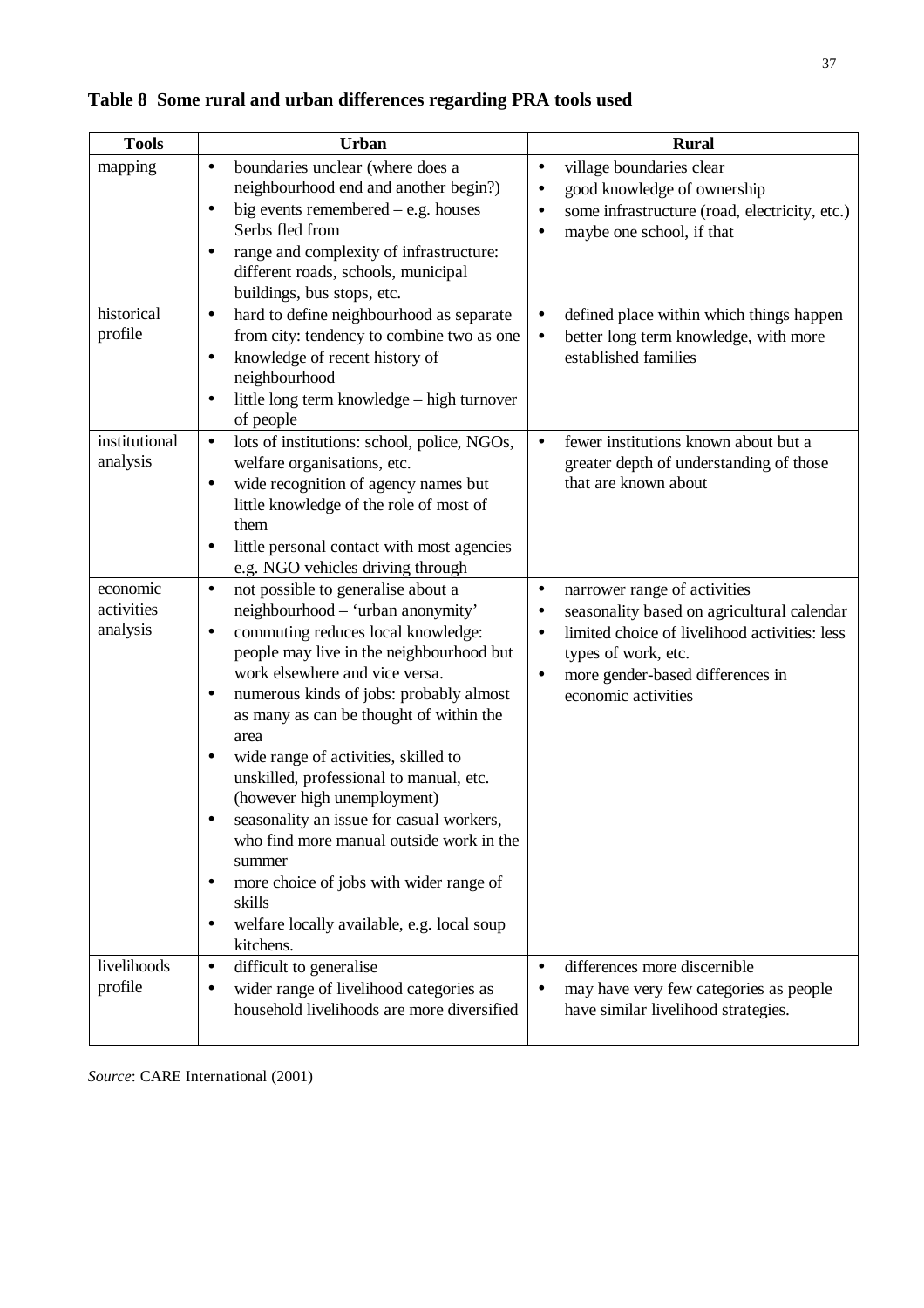# **5. Using Sustainable Livelihoods Approaches in Cities**

Given the nature of urban conditions in relation to the core SL concepts, as explored above, there are various implications for the scope of using SL approaches in urban areas. These include some general features of the SL approach that would need to be addressed in any intervention, including urban interventions (5.1, below), and some features that have specific implications for their use in urban areas (5.2).

# **5.1 General implications of SL approaches for practice**

A variety of general implications of the SL approach for practice are worthy of note.

### *Need for organisational change*

As noted earlier, the principles of the SL approach include features such as the need for approaches to be people-centred and multi-level (implying a need for participatory and decentralised decisionmaking processes) as well as being holistic (implying a need for co-operation between the range of actors working in many sectors which are often, in practice, addressed as discrete). Therefore, if the bodies involved in development and urban governance intend to deliver SL approaches, there may be a need for organisational change as many institutions are not equipped to operate in this manner (Hobley, 2000). The need for organisational change in city institutions to deliver SLs already has a head-start in many ways, due to the focus over recent decades on participatory governance and decentralisation, which has led to many cities fostering participatory and decentralised urban governance, with examples such as Porto Alegre's Participatory Budgets (Brazil), Naga City (Philippines), or Tilburg (The Netherlands) (DPU, 2001a). However, such approaches remain the exception, rather than the norm in most cities.

However, one area that may increase the scope for using SL approaches in cities, in view of the multi-sectoral or holistic view of SL models, is that cities tend, unlike rural areas, to have central city authorities responsible for co-ordinating activities across different sectors, while, in contrast, although some countries have departments for rural development, their co-ordinating role tends to be weaker and line ministries frequently work independently in rural areas (Farrington et al., 2001).

#### *Longer term interventions*

Another implication, also linked to the underlying principles of the SL approach, which is of particular relevance for external agencies is that, rather than one-off projects, the most successful initiatives involve longer-term processes whereby options for the poor are increased, local decisionmaking is developed and exchanges lead to improved learning.<sup>5</sup> The significance of this for bilateral urban interventions, in particular, could be that it is more appropriate to focus on transforming PIPs, rather than on delivering assets to poor households. This would mean a focus on activities around urban governance, policy advocacy and urban institution building rather than on the delivery of specific sectoral projects, such as infrastructure or direct provision of housing, if SL objectives are to be fulfilled in the long term. Thus in India, for example, Sida could take a role in working towards

<sup>&</sup>lt;sup>5</sup>Presentation to DFID Urban Sustainable Livelihoods workshop, November 1999 by Cecilia Tacoli, IIED.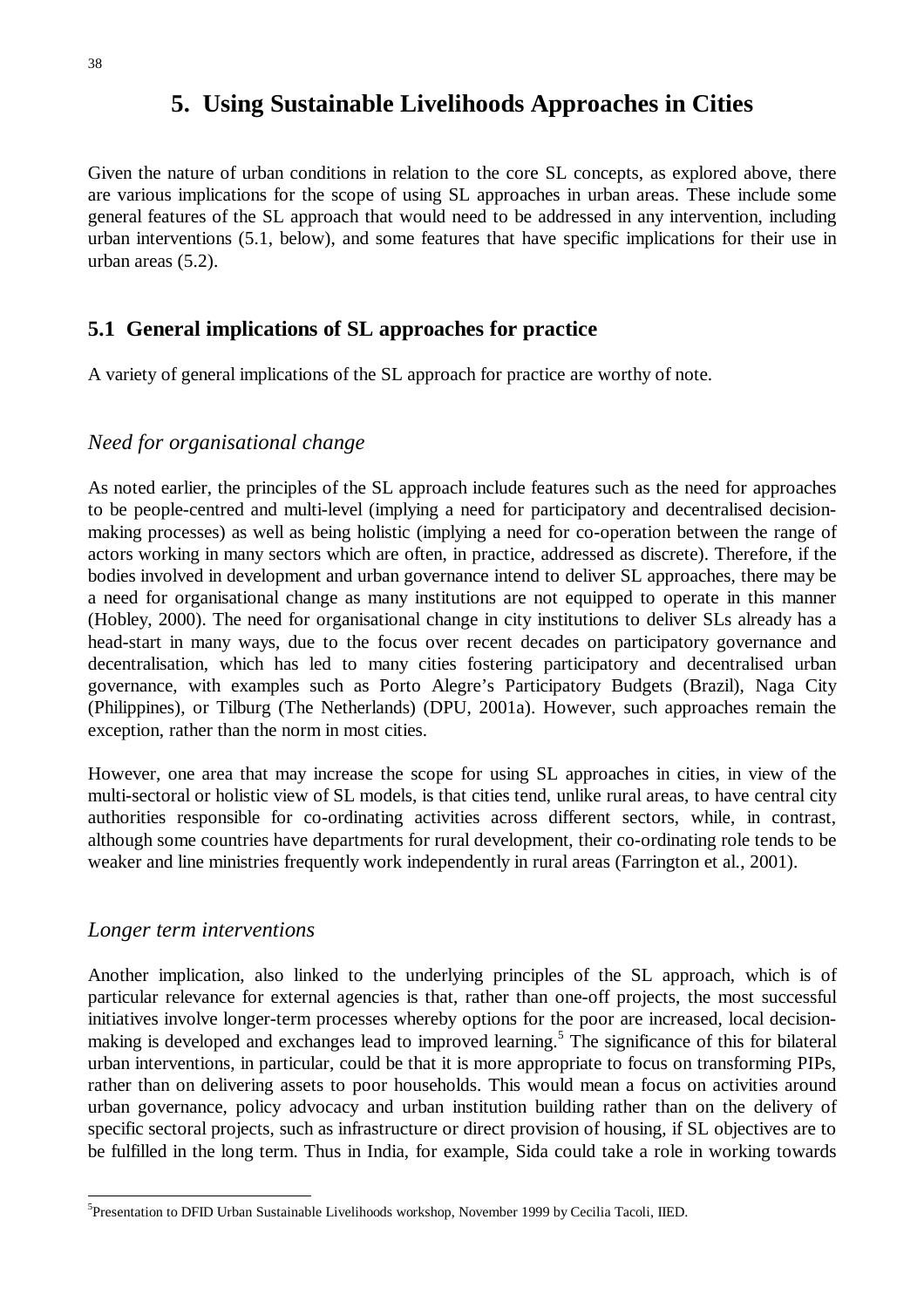better urban governance, using the  $74<sup>th</sup>$  Amendment as an entry point,<sup>6</sup> or focus on their role in partnering broad strategic interventions such as the Cities Alliance or the Urban Management Programme (UMP).

#### *Sectoral entry points/ pragmatism*

The focus of SL on people-centred approaches (i.e. the identification and implementation of interventions that reflect the priorities and realities of poor men and women themselves) suggests that specific points of intervention, or sectors to be addressed, should be determined through consultation with local people. In practice this may be unrealistic as the mandate or focus of various departments, organisations or wider programmes that SL approaches are being adopted by frequently have pre-determined sectoral focuses. In addition, in a number of cases, SL approaches are being incorporated into existing projects or programmes that already have a sectoral focus. However, while these focus points reflect the interest of the institutions carrying out the research, and are therefore, to a certain extent, 'supply' rather than 'demand' driven, this is does not necessarily mean that using the SL approach in this way is not useful. Staff at DFID  $<sup>7</sup>$  argue that</sup> despite the sectoral entry points of many SL interventions, SL approaches are useful as they can widen the focus and ongoing impacts of sectoral interventions, looking at their knock-on effects on broader asset bases and livelihood portfolios, as opposed to measuring impact in terms of narrow criteria relating only to the specific sectoral intervention.

Furthermore, while an ideal SL approach would be people-led in focus, the need for pragmatism means that this cannot always be the case. The institutional relationships between the bilateral, multilateral agencies and international NGOs who are currently advocating SL approaches, and their national partners may often mean that there is a need to compromise around the use of SL approaches, as national partners frequently work along sectoral lines and are often committed to predetermined entry points – Turton (2000) cites the case of a DFID-funded watershed management project in India which illustrates this.

#### *Need to link in with existing activities*

An associated issue is that, in the interests of pragmatism, there is a need to work with existing initiatives in order to initiate SL approaches in urban areas, focusing on those city-level programmes and institutions which offer the most scope for incorporating SL approaches.

In Indian cities, this could be done through two broad approaches. One would be to work with overarching urban development programmes that could incorporate SL analysis as a methodology. An example of this type of city-level programme is the Urban Management Programme (UMP), which is working, for example, in the city of Chennai. The UNDP are currently looking at how they can link SL into the Urban Management Programme. Other broad programmes, such as national urban poverty programmes like the Swarna Jayanit Shahri Rozgar Yojana, referred to above, also have scope for incorporating SL analysis to identify specific areas for intervention and key constraints to poor people's livelihoods.

Another approach for linking with existing initiatives would be to identify ongoing sectoral programmes to support on the basis of an SL analysis. Thus, for example, if Sida undertook an SL

 $6$  As suggested in ERM 'Issues Paper on Urban Environment in India' – Summary presentation of preliminary findings to Sida, 24 August 2001.

 $7$  Discussion with staff from the DFID Rural Livelihoods Office and the IUDD.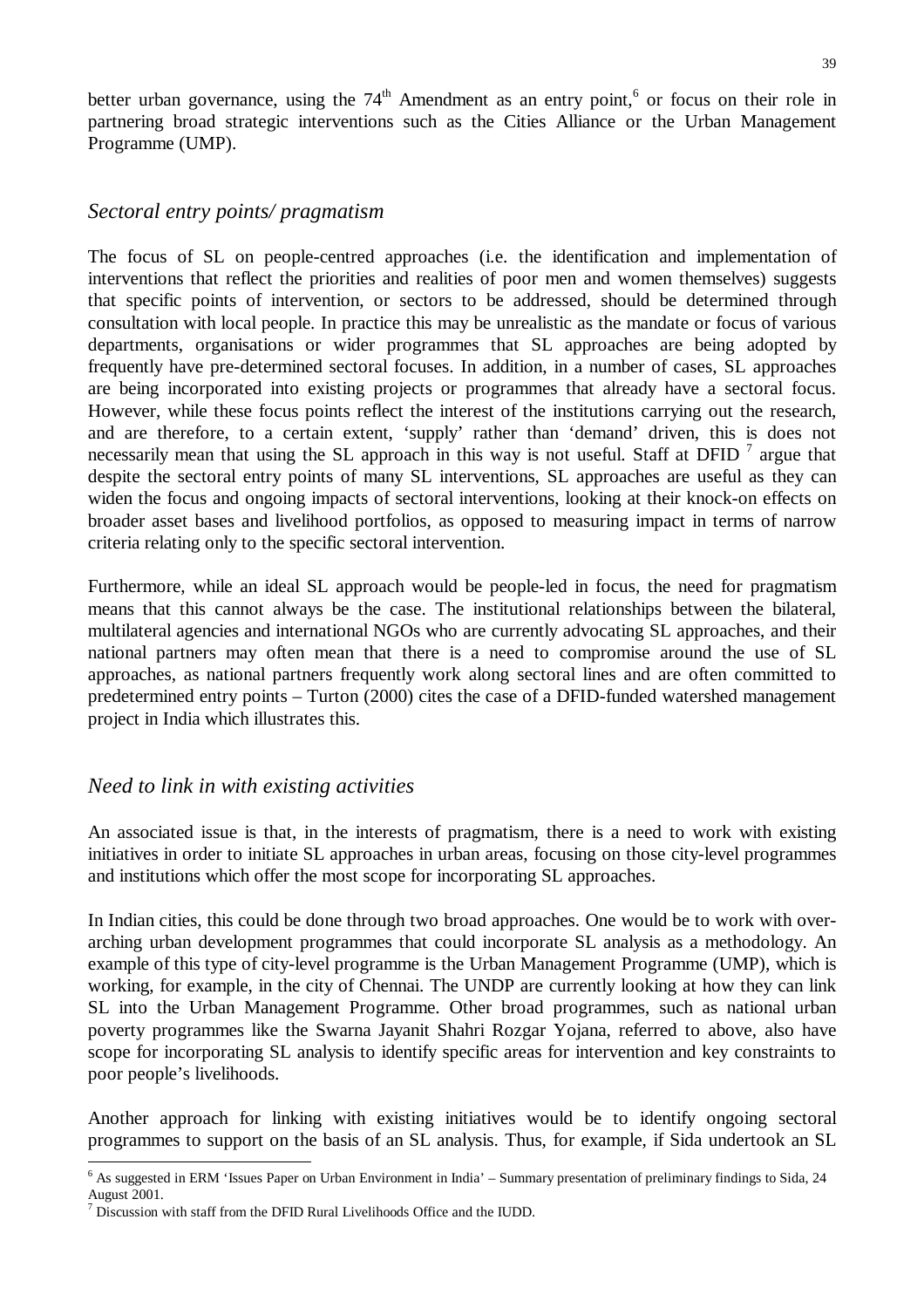analysis of urban poverty in India by undertaking research into livelihoods in a range of cities, they should be able to identify priority areas for the urban poor and key barriers blocking access to resources and key areas of vulnerability. On the basis of this analysis they would be able to identify specific on-going sectoral programmes which should be supported to make an optimal impact on urban poverty.

### *Linkages between mitigation and development*

One important area highlighted by the SL approach, through its focus on the everyday vulnerability faced by individuals and households, is that development activities need to address and safeguard against sources of vulnerability. This has institutional implications for organisations working in development and disaster mitigation, which are normally seen as distinct areas of activity and dealt with by distinct departments or agencies. In fact, as has been highlighted by CARE's work on household livelihoods security (Sanderson, 2001), the SL approach highlights the need to build mitigation measures into *ongoing* development work if they are to be effective in protecting against vulnerability rather than treating disaster mitigation and relief as a separate sphere of activity.

### *Importance of micro-macro linkages*

Another key implication of SL approaches is their stress on the importance of micro-macro links, and the capacity SL research has for highlighting the beneficial or deleterious effects that policies can have on the livelihoods of the poor, as discussed in the previous section. SL approaches can therefore be a key input for bilateral organisations such as Sida in influencing urban policy, through helping to identify areas to prioritise (i.e. what areas are most important for improving the livelihoods of poor urban residents). The micro-macro links revealed through SL analysis are also significant in relation to agencies fostering the 'Rights-Based' approach to development, as they can help to understand which rights are prioritised and/or made accessible through PIPs in practice.

# **5.2 Implications of SL approaches for urban interventions**

In addition to general implications of the SL approach, there are also various specific implications of using SL approaches in urban areas:

# *Relevance of methodology*

One discussion that has been raised about SL approaches in cities, in view of their origins in work focused on the relationship between rural poverty and the environment, and their roots in Integrated Rural Development (Tacoli, 1999) is the extent to which the concepts and tools used in SL analysis are appropriate for use in an urban setting. Satterthwaite (2000) notes that Chambers and Conway's (1992) initial work on SLs was developed as a way of challenging assumptions about rural poverty *and its stress on 'sustainable' was in part because of the dependence of most poor rural dwellers on natural capital – so soils, forests and freshwater systems needed to exploited in a sustainable manner (and poor dwellers' access to them also sustained).* He therefore argues that caution should be exercised in using this framework for a context in which natural capital is significantly less important, where livelihoods tend to be ultimately focused on income, or financial capital (however, various authors stress the importance, in particular, or social capital and housing, or physical capital, for the urban poor, which belies the idea that the urban poor are exclusively focused on income).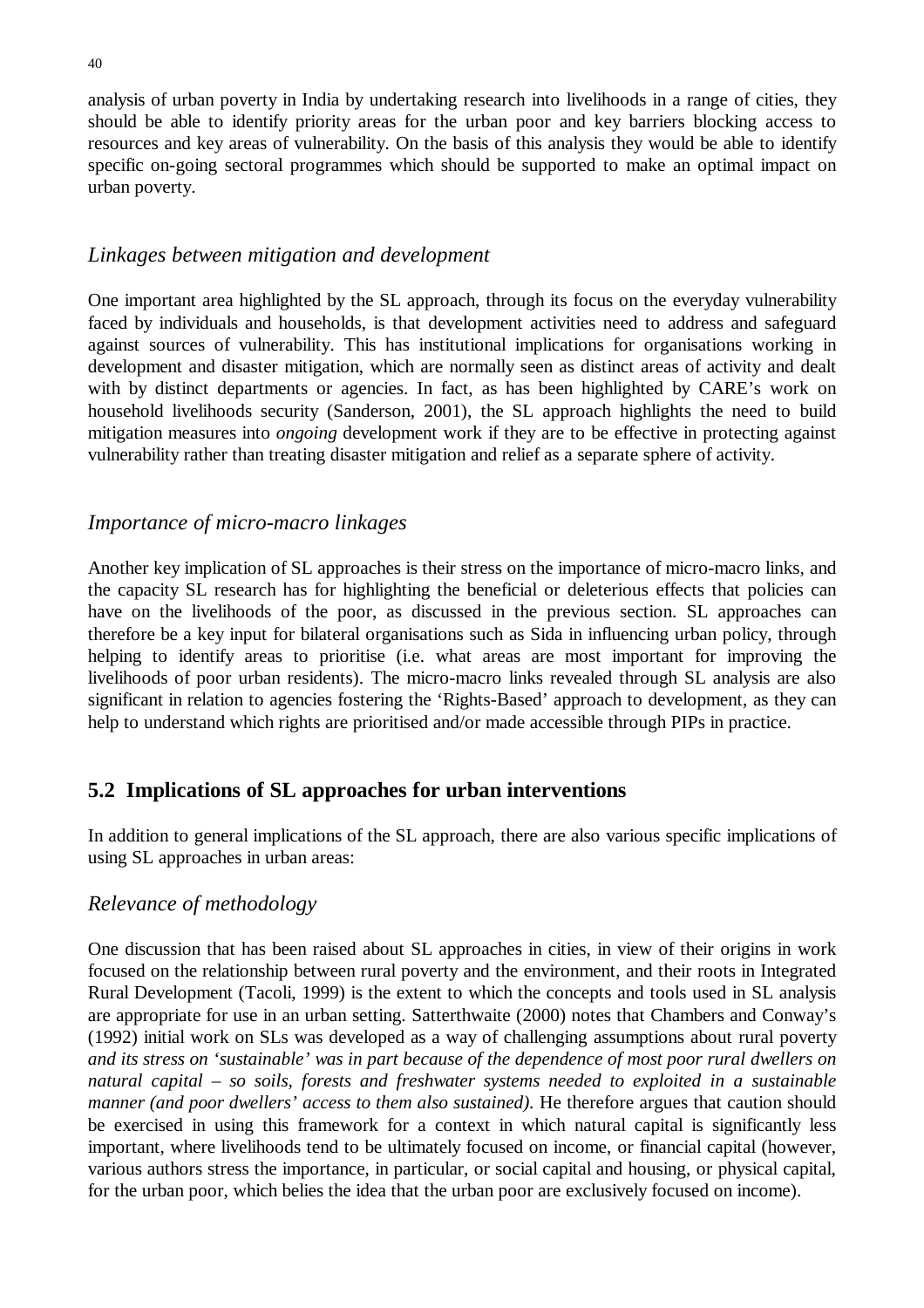However, other agencies with experience of practical applications of SL analysis in urban areas, such as CARE, argue that the underlying concepts of SL analysis are equally applicable to urban areas. The need for different tools, in their experience, relates to the methods used for field research to collect data on livelihoods that do need to be tailored to urban or rural settings (as illustrated by the Kosovo example in section 4, above).

#### *Stress on environmental sustainability*

A linked concern for SL approaches in urban areas is the emphasis on the relationship between household livelihood strategies and environmental sustainability. This link is clear in rural areas, where households are directly dependent on, and often forced to deplete natural resources for their livelihood activities. In cities the relationship between household behaviour and environmental sustainability is often more removed. While urban households suffer directly from poor local environments, the impact of their behaviour on the environment is more indirect, through consumption patterns and workplaces. The model may therefore be less useful for highlighting these links in cities.

#### *Importance of linkages*

If SL approaches are to be used in urban areas, one important proviso is that this can only work if linkages between individual cities and other (rural and urban) areas are made explicit and understood. This applies equally to rural SL projects – for example in an ongoing DFID project on the *Chars* (delta sand islands) in Bangladesh, the use of SL analysis has highlighted the importance of urban linkages to these rural islands through migration and remittances which are a key component of local people's livelihoods.

Furthermore, the lack of clear distinctions between 'urban' and 'rural' areas and populations means that discussions of urban poverty and livelihoods, as separate from rural poverty and livelihoods are problematic, despite the fact that some broad patterns emerge in the context and livelihood strategies of urban and rural households. In order to understand the urban poverty in the face of diversity of conditions faced by urban populations it is therefore necessary to work on a case-by-case basis, working through the SL principle of understanding local contexts in a people-centred way, through drawing on local people's knowledge and priorities.

#### *Emphasis on housing as a key asset*

One key area which tends to be highlighted in discussions of Sustainable Livelihoods in urban areas is the importance of *housing* as an asset and *housing consolidation* as a key strategy for reducing vulnerability for the urban poor – although, as in any SL analysis, this assumption needs to be tested in specific cases according to the realties and priorities of local households. As a specific point of intervention, dealing with access to housing could therefore be a key strategy in urban development interventions, as it usually represents a vital input for both reproductive and income-generating activities, in particular for women who often carry out much of their informal income earning activities in their homes. Furthermore, research indicates that housing also has major impacts on other asset bases, including social capital (often based on local residential and community networks), human capital (through the impact of housing on health), financial assets (through the importance of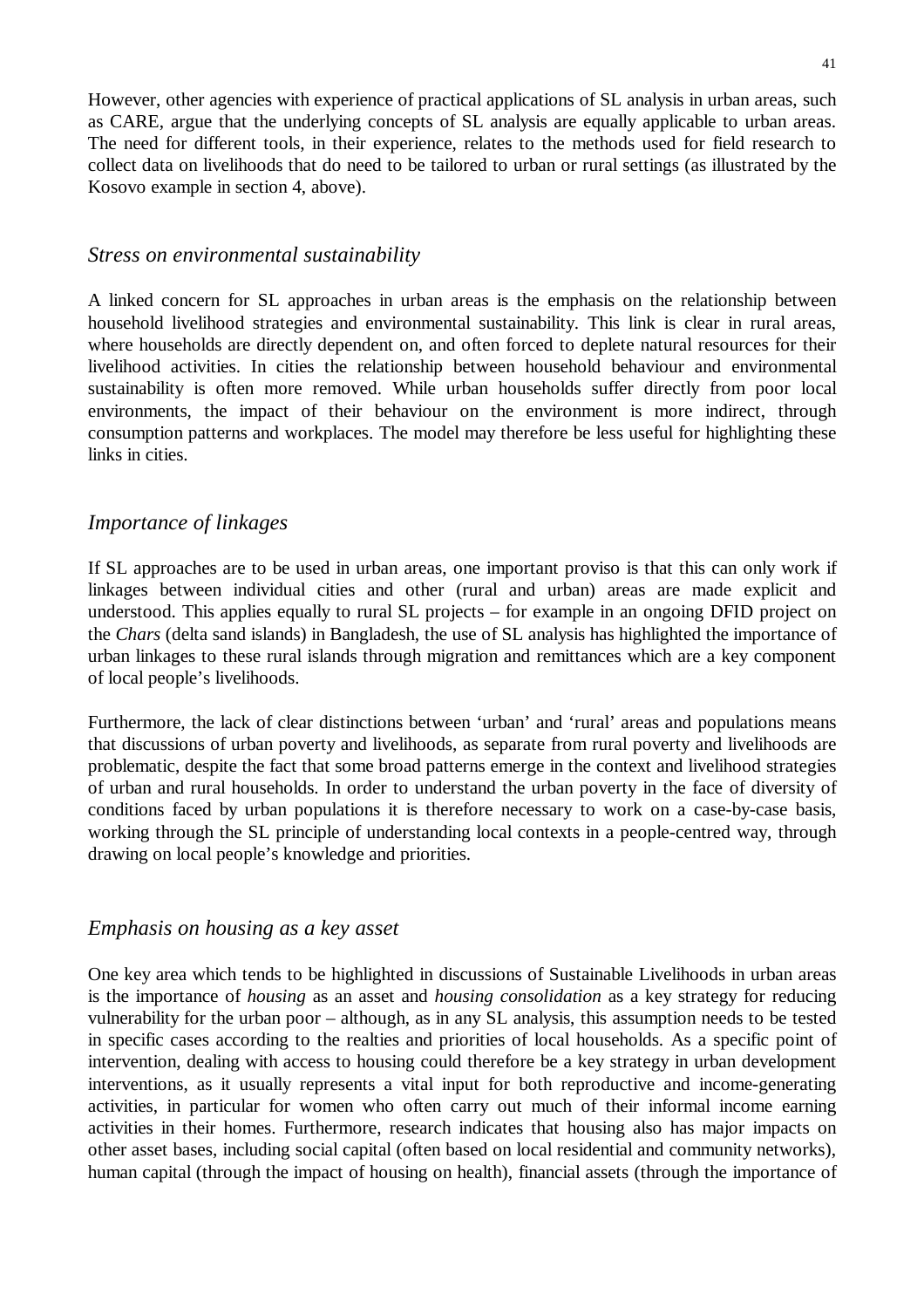housing location for access to employment), and political capital (through the importance of CBOs in making demands from the state).

#### *Politicised nature of urban areas*

One final concern for the use of SL approaches in urban areas relates to their role as administrative and political decision-making centres. The SL principles present a pro-poor participatory and decentralised agenda, which may run contrary to local institutional practices and vested interests. The fact that many urban areas are the seat of political power means that those wishing to foster SL approaches in cities must confront or enlist the support of the various agencies that operate there as 'urban areas tend to be highly politicised and projects must work closely with municipal and sometimes national governments from the outset' (Carney et al., 1999, p.5).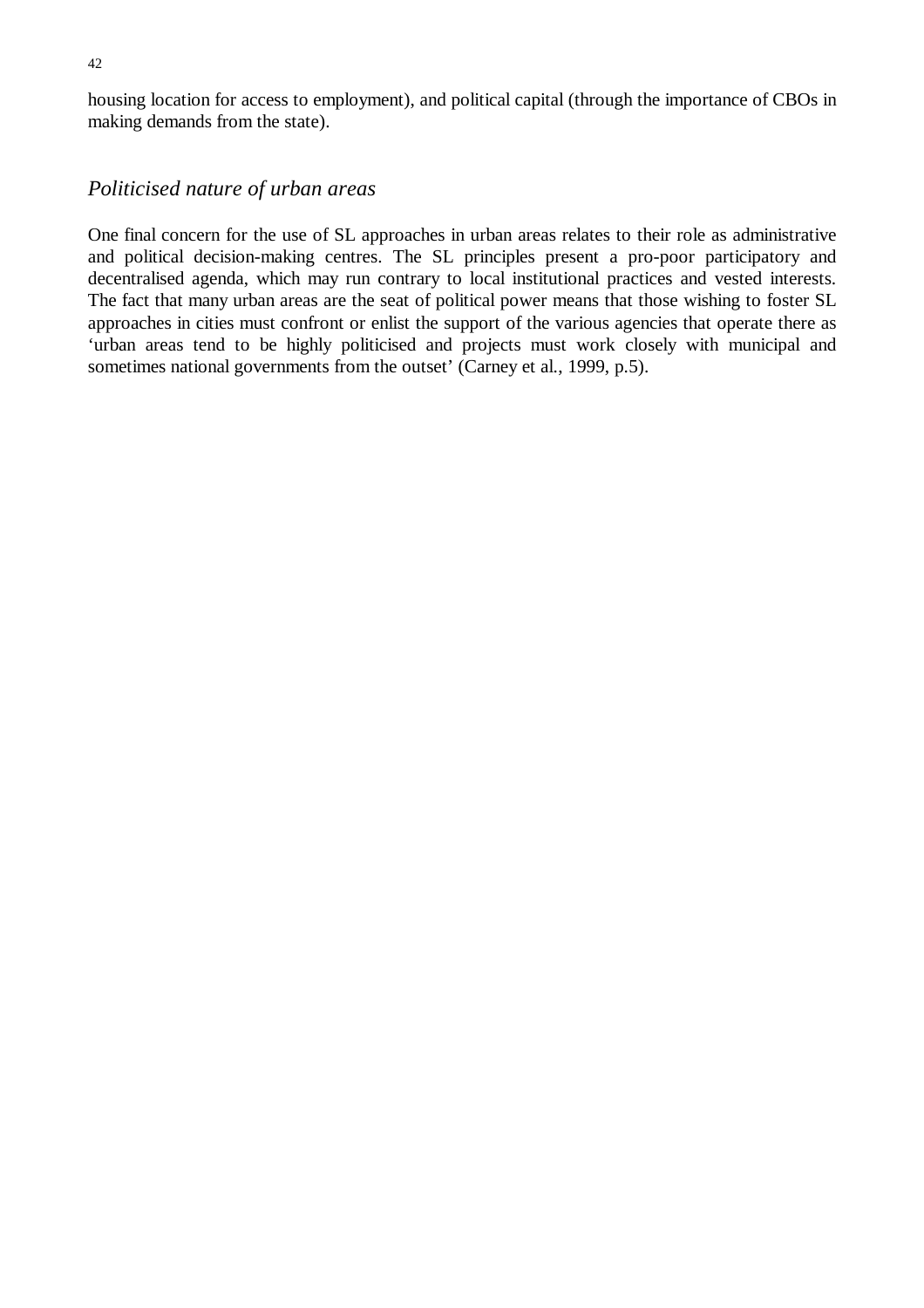# **6. Conclusions**

Livelihoods approaches have the advantage of placing the poor at centre stage, and of exploring aspects of their livelihoods which are commonly neglected. These include the multidimensional nature of poverty itself, the diverse and dynamic nature of their 'portfolios', the complex nature of vulnerability, and the complexities of accessing both capital assets and entitlements provided by the state and others. Livelihoods approaches are likely to be more costly than conventional approaches for the preparation of projects and programmes; they are also likely to be slower in the sense that they start with a few entry points and gradually build up. On the other hand, there is growing evidence of their advantages: they tend to generate better projects, but, of equal importance, they improve 'process', not least by placing all development agency and government staff disciplines on an equal footing, and by encouraging all to focus centrally on the poor and their conditions.

Livelihood approaches originated in rural contexts, but this review suggests that there is nothing inherent in urban settings to prevent their application there. Indeed, there is much to argue that the need for livelihoods approaches in urban settings is pressing, and that the returns to their implementation might be high. Central to these arguments is the fact that in most countries, population levels in urban areas are growing at double the rate of rural areas, and a clear understanding of the range and dynamics of their livelihoods is necessary if the substantial opportunities for supporting them, and absorbing more rural poor into the higher potential livelihood settings of urban areas, are to be exploited.

There remain a number of areas in which livelihood approaches could be strengthened, and the prospects for doing so are good in urban areas. These include improved articulation of knowledge of poor people's livelihood options, and how these are influenced by existing programmes, into the macro-level design of new policies and programmes. This suggests scope for livelihood approaches to feed into new planning events such as the Poverty Reduction Strategy processes. It also suggests a need to 'unpick' the black box of Policies, Institutions and Processes, and rights-based approaches may usefully be drawn upon in this regard. Certainly, the fact that municipal authorities provide services across several sectors and are in close proximity to the urban poor enhance the prospects of influence by livelihoods approaches on the kinds of policies and programmes they devise.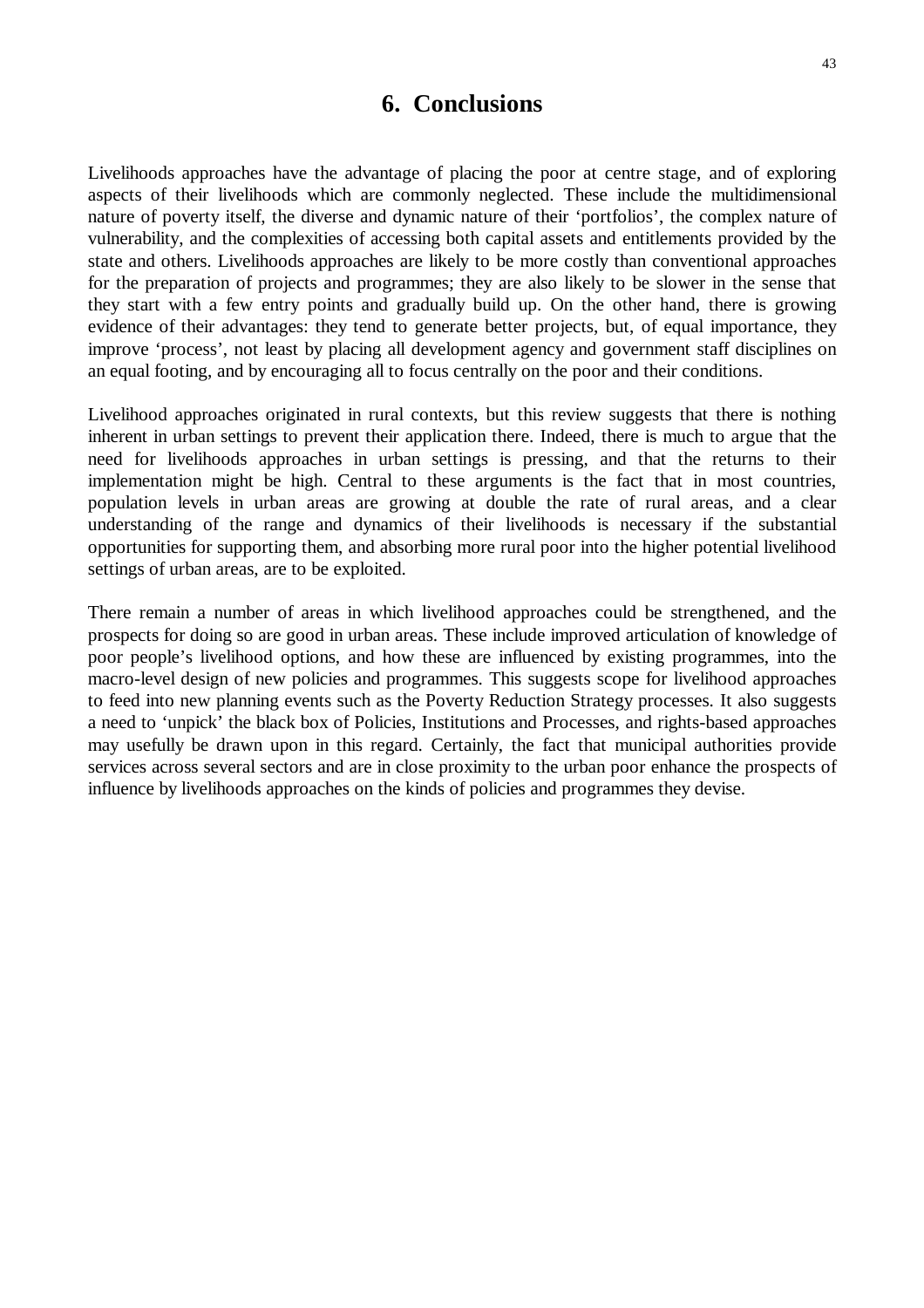# **References**

- Banuri, T. (1998) *Operationalising the Sustainable Livelihoods approach: The civil society alternative*. New York: Sustainable Livelihoods Unit, United Nations Development Programme.
- Barret, A. and Beardmor, R. (2000) 'Poverty reduction in India: Towards building successful slum upgrading strategies.' Discussion paper for Urban Futures 2000 conference, Johannesburg.
- Baumann, P. and Sinha, S. (2001) 'Linking development with democratic processes in India: Political capital and Sustainable Livelihoods analysis.' *Natural Resources Perspectives* 68. London: Overseas Development Institute.
- Beall, J. and Kanji, N. (1999) 'Households, livelihoods and urban poverty.' Conference paper on Urban Governance, Partnership and Poverty. Birmingham, UK: University of Birmingham.
- Beall, J., Kanji, N. and Tacoli, C. (1999) *African urban livelihoods. Straddling the rural–urban divide, in urban poverty in Africa*: *from understanding to alleviation 1999*. London: Intermediate Technology Publications.
- Benjamin, S. and Amis, P. (1999) *Urban governance, partnership and poverty in Bangalore*. Birmingham, UK: School of Public Policy, International Development Department, University of Birmingham.
- Brook, R. and Davila, J. (eds.) (2000) *The peri-urban interface: A tale of two cities' School of Agricultural and Forest Sciences*. London: University of Wales and Development Planning Unit, University College London.
- Burra, S. (1999) 'SPARC housing exhibitions.' *DPU Working Paper* 104. London: University of Wales and Development Planning Unit, University College London.
- Burra, S. and Riley, L. (1999) *Electricity to pavement dwellers in Mumbai*. London: Development Planning Unit, University College London.
- CARE International (2001) 'Participatory livelihoods assessment, Kosovo.' *CARE International UK Urban Briefing Notes*. London: CARE International UK.
- Carney, D. (1998*) Sustainable rural livelihoods*. London: Department for International Development, HMSO.
- Carney, D. (2001) Discussion paper for DFID SL Meeting, 25 October 2001. Unpublished.
- Carney, D., Drinkwater, M., Rusinow, T., Neefjes, K., Wanmali, S. and Singh, N. (1999) *Livelihoods approaches compared*. London: Department for International Development.
- Chambers, R. (1997) *Whose reality counts? Putting the last first* London: Intermediate Technology Publications.
- Chambers, R. (1995) 'Poverty and livelihoods: Whose reality counts? Putting the last first' *Urbanisation and the Environment* 7 (1). London: International Institute for the Environment and Development.
- Chambers, R. and Conway, G. (1992) 'Sustainable rural livelihoods: practical concepts for the twenty-first century'. *IDS Discussion paper* 296. Brighton, UK: Institute of Development Studies, University of Sussex.
- Crook, N. (1996) 'Urbanisation and health in India', in Dasgupta, Chen and Krishnan (eds.) *Health, poverty and development in India.* Delhi: Oxford University Press.
- Dersham, L. and Gzirishvili, D. (1998) 'Informal social support networks and household vulnerability: Empirical findings from Georgia.' *World Development* 26 (10).
- DFID (2001) 'Meeting the challenge of poverty in urban areas.' *Strategy Paper*. London: Department for International Development.
- Douglass, M. (1998) 'World city information. The Asia Pacific Rim: Poverty, "everyday" forms of civil society and environmental management' in Douglass, M. and Freidman, J. *Cities for citizens*. Chichester, UK: Wiley.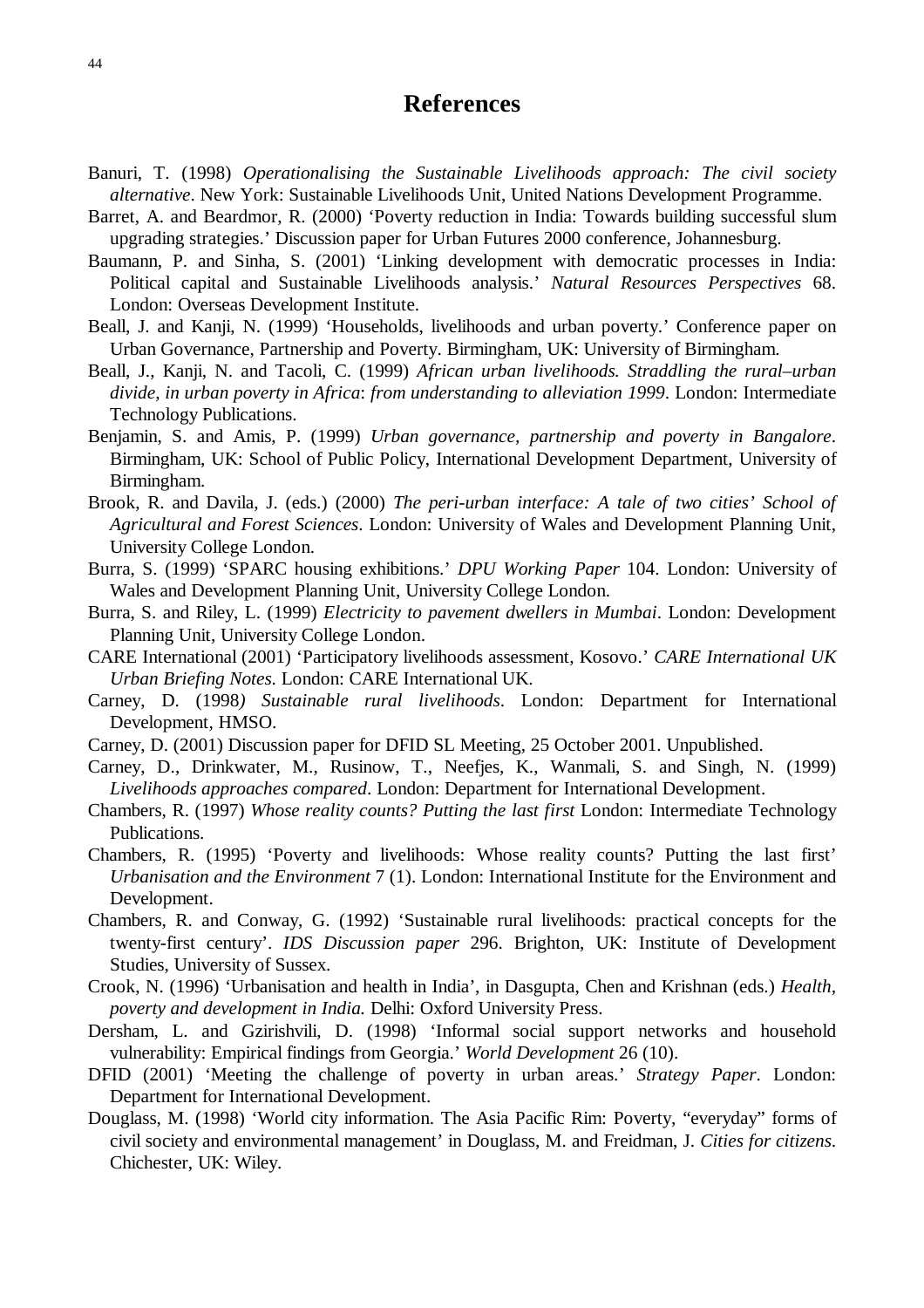- DPU, Development Planning Unit (2001a) *Living between rural and urban areas: Shaping change for improved livelihoods and a better environment*. London: Development Planning Unit, University College London.
- DPU, Development Planning Unit (2001b) *Implementing the habitat agenda: In search of urban sustainability*. London: Development Planning Unit, University College London.
- Dhar Chakrabarti, P.G. (2001) 'Delhi's ongoing debate on informal settlements and work places: Issues of environmental jurisprudence.' Paper presented to the Network-Association of European Researchers on Urbanisation in the South (N-AERUS) and European Science Foundation (ESF) International workshop on *Coping with informality and illegality in human settlements in developing cities.* Leuven and Brussels 23–6 May 2001.
- Elliot, J. (1994) 'Sustainable Urban Livelihoods' in *An introduction to sustainable development: The developing world*. London: Routledge.
- Farrington, J. (2001) 'Sustainable livelihoods, rights and the new architecture of aid.' *Natural Resource Perspectives* 69. London: Overseas Development Institute.
- Farrington, J., Chapman, R. and Slaymaker, T. (2001) 'Sustainable Livelihoods approaches in practice: Potentials and constraints'. Paper prepared for the Sida Poverty Workshop, Overseas Development Institute, London, 8 May 2001.
- Guha Sapir, D. (1996) 'Health and nutrition of the urban poor: The case of the Calcutta slums', in Dasgupta, Chen and Krishnan (eds.) *Health, poverty and development in India.* Delhi: Oxford University Press.
- Harrison, M. and McVey, C. (1997) 'Conflict in the City: Street trading in Mexico City.*' Third World Planning Review* 19 (3): 208–16.
- Hobley, M. (2000) 'Organisational change and Sustainable Livelihoods.' Working draft for *c*omment, posted on Hobley Shields Associates livelihoods connect website: http://www.livelihoods.org
- Javeed, A. (1999) *India: living with modernity*. Delhi: Oxford University Press.
- Johnson, C. and Start, D. (2001) 'Rights, claims and capture: Understanding the politics of pro-poor policy'. *Working Paper* 145. London: Overseas Development Institute.
- Katepa-Kalala, P. (1997) *Sustainable Livelihood approaches in operation: A gender perspective.* Paper presented at the meeting of the International working group on Sustainable Livelihoods, New York, November 18–21, 1997. New York: Sustainable Livelihoods Unit, United Nations Development Programme.
- Kumar, S. and Amis, P. (1999) *Urban governance, partnership and poverty in Visakapatnam.* Birmingham, UK: School of Public Policy, University of Birmingham.
- Kundu, A (1999) 'Urban poverty in India: Issues and perspectives in development.' Seminar on social dimensions of urban poverty in India*,* organised by the World Bank and the National Institute of Urban Affairs, New Delhi, March 3–5 1999.
- Kundu, A. (1993) *In the name of the poor: Access to basic amenities*. New Delhi: Sage Publications.
- Loughhead, S., Mittal, O. and Wood, G. (2001) *Urban poverty and vulnerability in India*. London: Department for International Development.
- Meikle, S., Walker, J. and Ramasut, T. (2001) 'Sustainable urban livelihoods: Concepts and implications for policy.' *DPU Working Paper*. London: The Development Planning Unit, University College London.
- Mendelsohn, O. and Vicziany, M. (1998) *The untouchables: Subordination, poverty and the state in modern India*. Cambridge: Cambridge University Press.
- Moser, C. (1998) 'The asset vulnerability framework: Reassessing urban poverty reduction strategies'. *World Development* 26 (2).
- Moser, C. (1996) *Confronting crisis: A comparative study of household responses to poverty and vulnerability in four urban communities*. Washington DC: ESD.
- Moser, C. and Holland, J. (1997) *Household responses to poverty and vulnerability*. UMP/World Bank.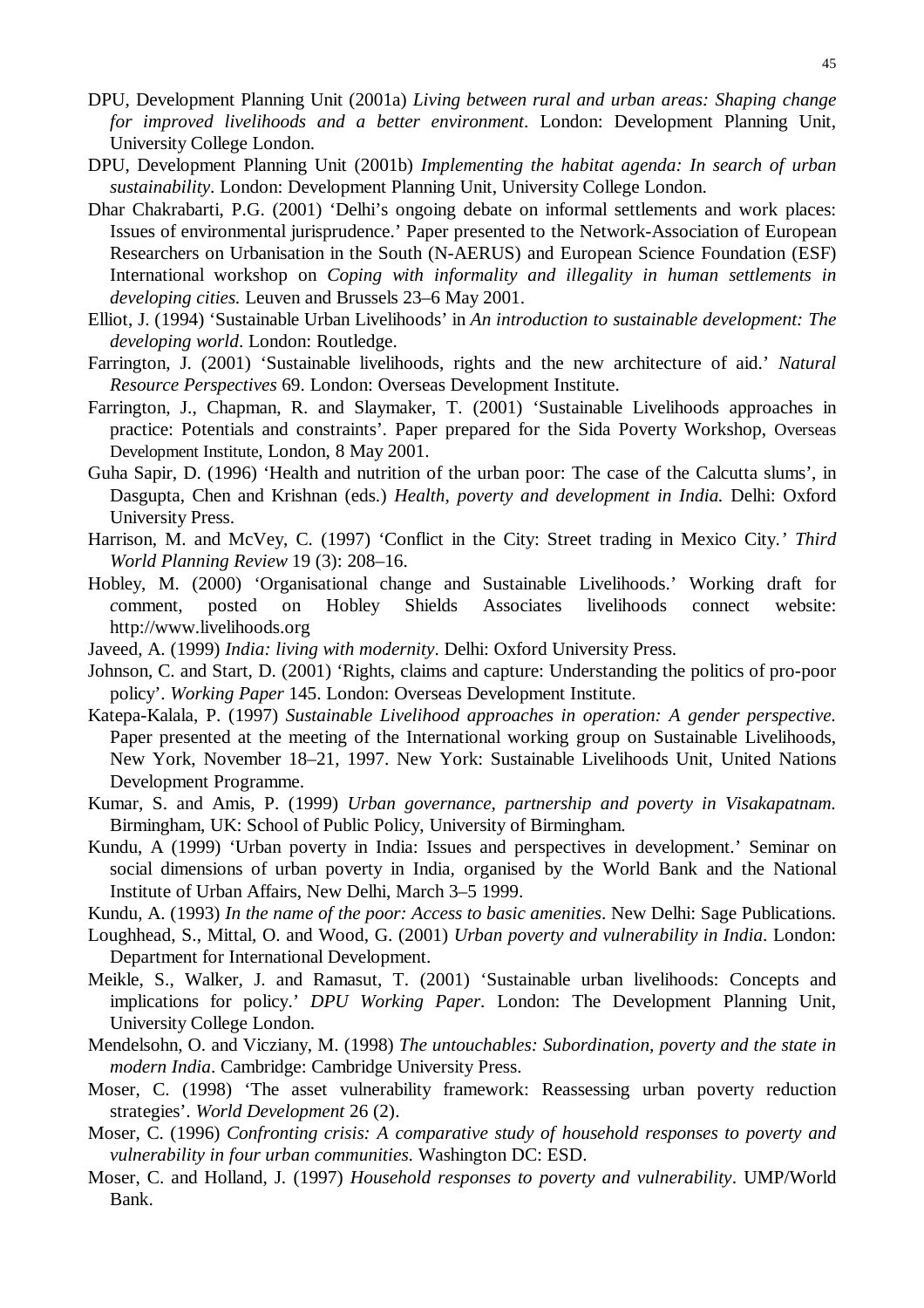Norton, A. and Foster, M. (2001) 'The potential of using Sustainable Livelihoods approaches in Poverty Reduction Strategy Papers.' *Working Paper* 148. London: Overseas Development Institute.

Potter, R. and Lloyd-Evans, S. (1998) *The city in the developing world*. UK: Longman.

- Putnam, R. (1993) *Making democracy work: Civic traditions in modern Italy*. Chichester: Princetown University Press.
- Rakodi, C. (1999) 'A capital assets framework for analysing household livelihood strategies: Implications for policy.' *Development Policy Review* 17 (3). London: Overseas Development Institute.
- Rakodi, C. (1997) 'Poverty lines or household strategies? A review of conceptual issues in the study of urban poverty'. *Habitat International* 19 (4).
- Rakodi, C. (1993) 'Planning for whom?' in Devas and Rakodi (eds.) *Managing fast growing cities: New approaches to urban planning and management in the developing world*. New York: Longman.
- Rutherford, S. (1999) '*The poor and their money: An essay about financial services for the poor*'*. Finance and Development Programme Working Paper Series* 3. Manchester, UK: Institute for Development Policy and Management, The University of Manchester

Sanderson, D. (2001) *Cities, disasters and livelihoods*. London: CARE International UK.

- Satterthwaite, D. (2000) 'Seeking an understanding of poverty that recognises rural–urban differences and rural–urban linkages.' Paper presented at the World Bank's urban forum on Urban Poverty Reduction in the  $21<sup>st</sup>$  Century, International Institute for Environment and Development (IIED), April 2000.
- Satterthwaite, D. (1997) 'Urban poverty: Reconsidering its scale and nature'*. IDS Bulletin* 28 (2). Brighton, UK: Institute of Development Studies, University of Sussex.
- Schilderman, T. (2001) *Some thoughts on shelter, poverty and livelihoods.* Nairobi Urban Poverty Partnership Project, Intermediate Technology Development Group, East Africa.
- Sen, A. (1981) *Poverty and famines: An essay on entitlement and deprivation.* Oxford: Clarendon Press.
- Sharma, U. (1986) *Women's work, class and the urban household: A study of Shimla, North India*. London and New York: Tavistock Publications.
- Singh, N. and Gilman, J. (1999) 'Making livelihoods more sustainable.' *International Social Science Journal* 51 (4): 539–45.
- Srinivas, S. (1999) *Review of urban poverty in India*. Report produced for the CLICS Research Programme. London: Development Planning Unit, University College London.
- Srinivasan, K. and Shariff, A. (1997) *India: Towards population and development goals.* UNFPA. Delhi: Oxford University Press.
- Tacoli, C. (1999) 'Understanding the opportunities and constraints for low income groups in the peri-urban interface: The contribution of livelihood frameworks.' Draft paper, Peri-Urban Research Programme. London : Development Planning Unit, University College London.
- Tacoli, C. (1998) 'Rural–urban linkages and sustainable rural livelihoods' in Carney, D (ed.) *Sustainable rural livelihoods.* London: Department for International Development, HMSO.
- Turton, C. (2000) 'Sustainable livelihoods and project design in India.' *Working Paper* 127. London: Overseas Development Institute.
- Twigg, J. and Bhatt, M. (eds.) (1998) *Understanding vulnerability: South Asian perspectives.* London: Intermediate Technology.
- UNCHS (2001a) 'Guide to Indicators'*.* Database accessed August 2001. (http://www.unchs.org/gup/gui/guide.html)
- UNCHS (2001b) *Cities in a globalising world: Global report on human settlements 2001*. London: Earthscan Publications.
- UNCHS (1996*) An urbanising world: Global report on human settlements*. Oxford: Oxford

Pantoja, E. (1999) 'Urban poverty in India.' Washington DC: World Bank, mimeo.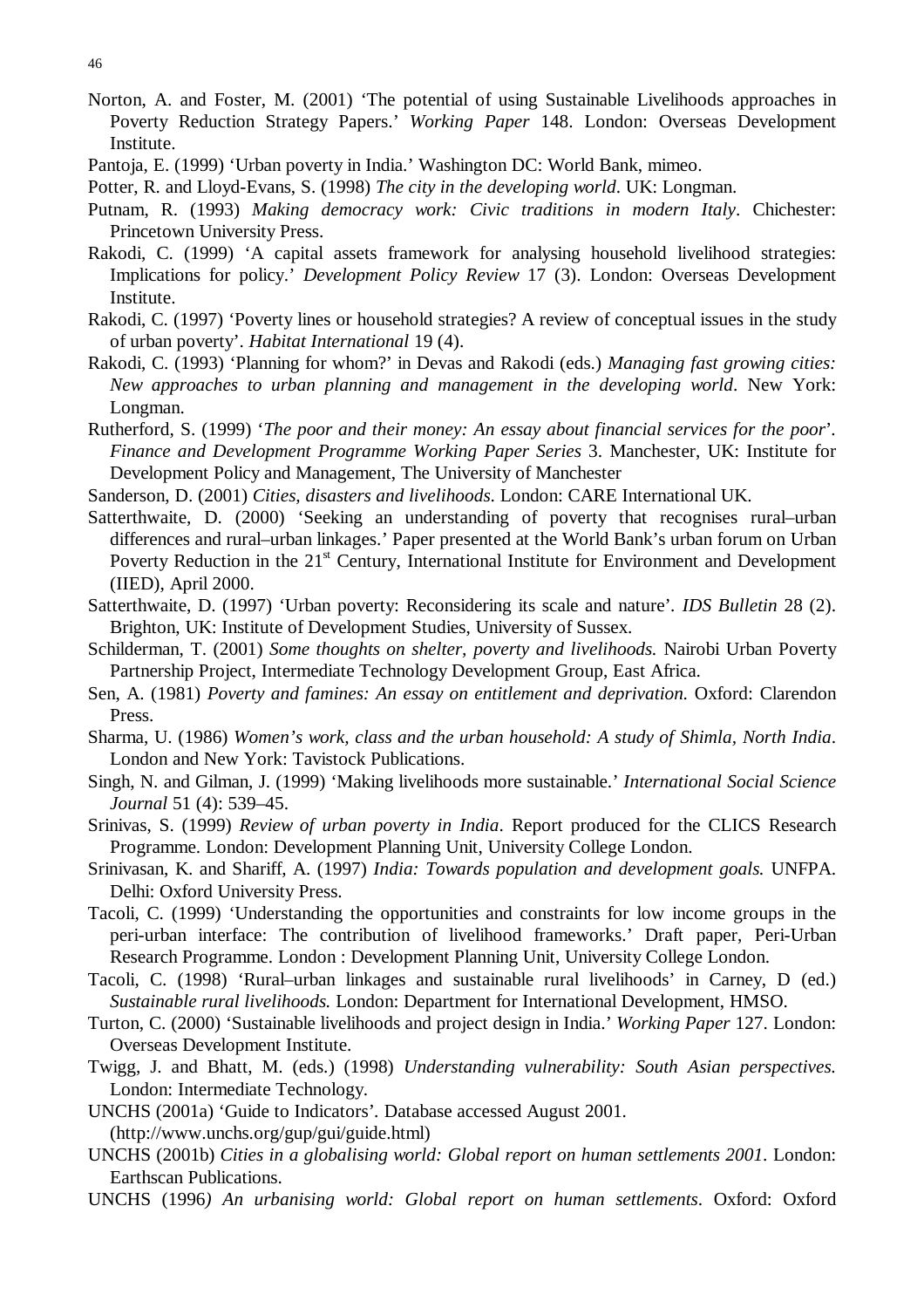University Press.

UNDP (1999) *Human development report*. Oxford: Oxford University Press.

- UNDP (1998) 'Developing SL indicators: Reviewing lessons learned and a framework for action.' (http://www.undp.org/)
- UNDP (1997) *Human development report*. Oxford: Oxford University Press.
- Werna, E., Harpham, T., Blue, I. and Goldstein, G. (1998) *Healthy city projects in developing countries: An international approach to local problems.* London: Earthscan Publications.
- WHO/Unicef (2001) 'Global water and sanitation assesment 2000 report.'

(http://www.who.int/water\_sanitation\_health/Globassessment/GlobalTOC.htm)

World Bank (1999) *World development report 1998–9.* Oxford: Oxford University Press.

Wratten, E. (1995) 'Conceptualising urban poverty' in *Environment and Urbanisation* 7 (1). London: International Institute for the Environment and Development.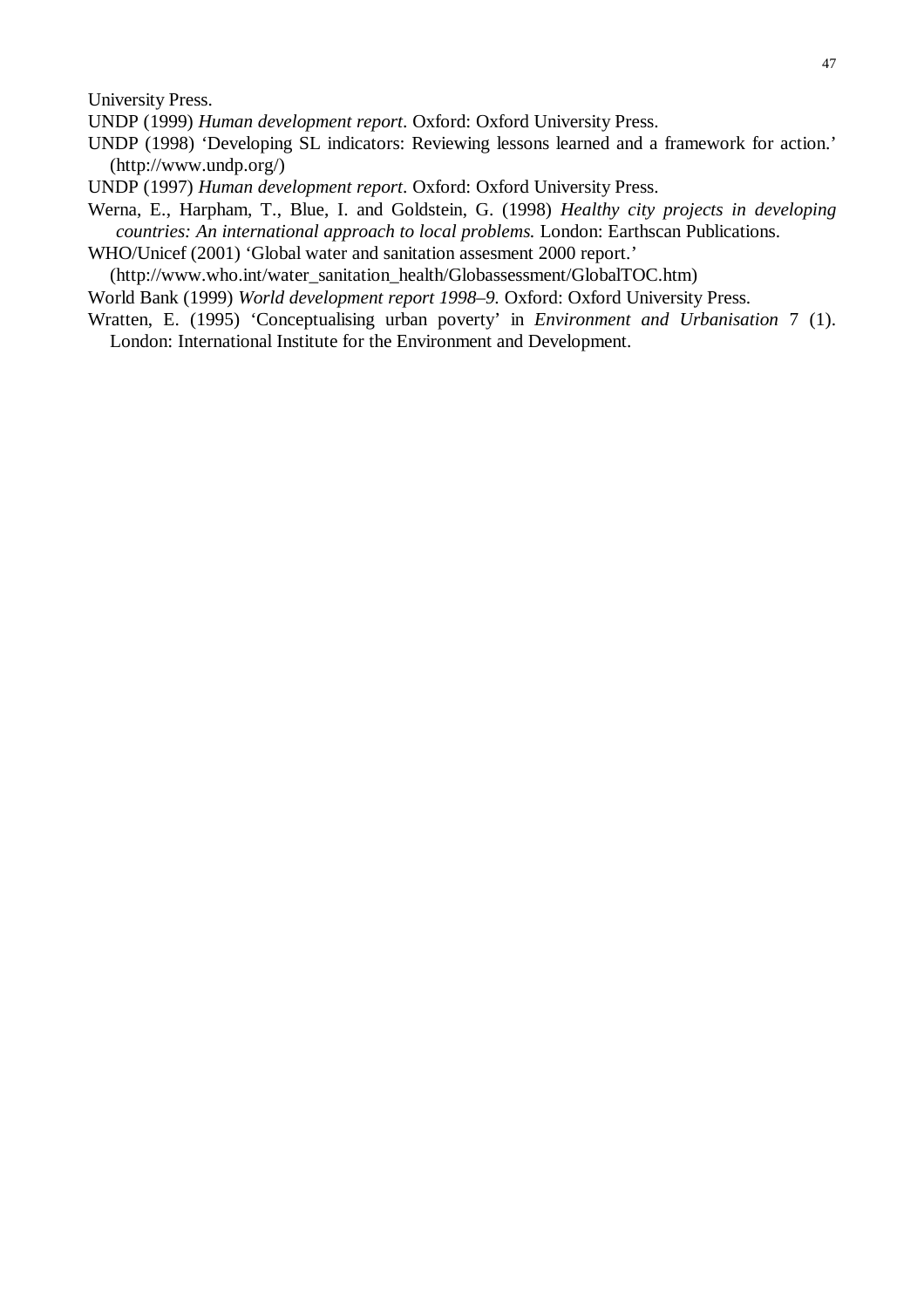# **Appendix 1 What does it mean to work with a SL approach?**

The following schema is proposed by the UK-based group In-Development Limited (IDL):

- For IDL, SL is: an approach (people- and livelihood-centred) to a development problem (multidimensional poverty).
- The starting point is always an analysis of how people thrive and survive and key opportunities/leverage points.
- The second step is agreement on the desired outcome the development 'prize'. This analysis is derived from the livelihoods analysis (it relates to people's livelihood goals) but centres on issues to do with an *'institutionalised reduction in the transaction costs involved in deriving a sustainable livelihood'* (e.g. reducing risk, better access to information, better returns, etc.).
- The next step also linked to livelihoods analysis is to clarify the operational context and development factors that determine what is feasible (the scope, scale, size and risk of intervention). The more positive the operating environment (e.g. greater commitment to poverty eradication, strong decentralisation policy, stable government, an ability to think cross-sectorally, absence of conflict, strong economic growth, etc.), the more may be possible. For example, in Uganda, it is reasonable to work towards reconfiguring national governance to promote agricultural livelihoods, while in Zimbabwe, goals are necessarily more modest.
- Decisions are then made on the nature of intervention. This may range from UN reform of normative functions to sectoral policy reform, to community capacity-building projects or even food aid. The point is that there is no 'typical' SL programme or project arising from use of an SL approach. Because of the infinite variety of livelihoods and the infinite variability in the operating context, SL interventions can take any shape or form. But all share a grounding in an analysis of livelihoods and all seek an institutionalised reduction in the transaction costs involved in deriving a sustainable livelihood.
- In this schema the SL principles (people-centred, responsive and participatory, multi-level, conducted in partnership, sustainable, dynamic) are considered to provide a useful description of the type of approaches that will promote livelihoods. They do not, however, act as either a starting point or a list of defining characteristics for SL approaches.
- There is a core focus on process and finding the most appropriate ways to work. Key issues include: bringing in stakeholders; building capacity to respond to a changing agenda; developing a vision; and focusing on finding the best ways to deliver development outcomes.

*Source*: Carney (2001)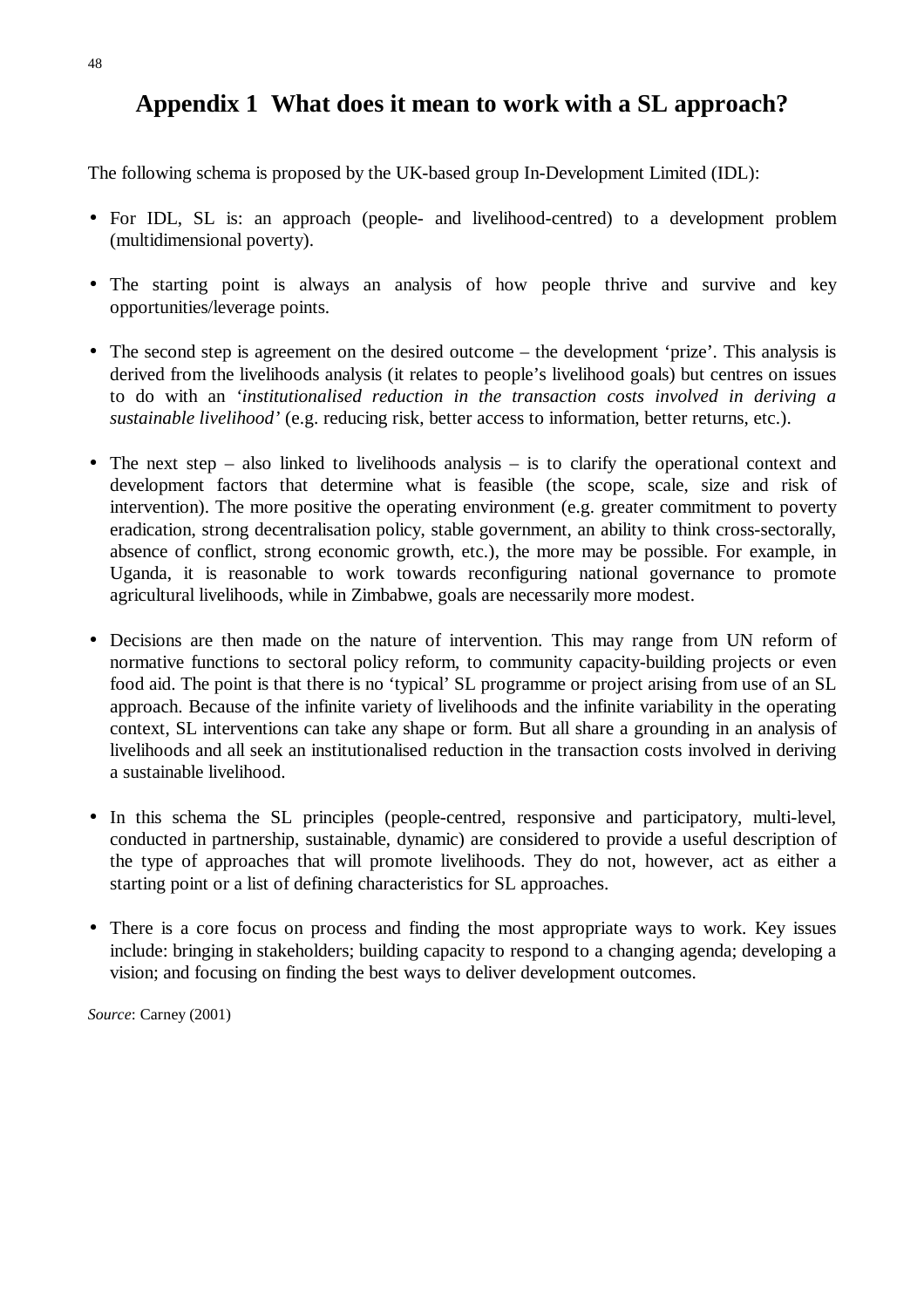# **Appendix 2 Sustainable Livelihoods, rights and poverty reduction strategies**

# **Paper for Sida Poverty Seminar, Sandhamn, 22–4 October 2001. John Farrington, ODI, London.**

#### **Sustainable Livelihoods approaches**

SL approaches put the poor at the centre of analysis and aim to identify interventions to meet their needs and opportunities. Part of the value of a SL approach lies in providing an inclusive and nonthreatening *process* by which the capacity of development specialists to think beyond conventional sectoral or disciplinary boundaries can be enhanced. This is in addition to whatever improved *products* it achieves in terms of, e.g. better design of the interventions themselves.

#### **Table 9 Generic features of PRSPs**

- medium and long-term perspectives for poverty reduction;
- country-driven and owned;
- based on broad participatory processes for formulation, implementation and outcome-based progress monitoring;
- partnership-oriented:
- results-oriented, focusing on outcomes that would benefit the poor;
- recognises the multidimensionality of poverty;
- located within the long-term vision of a Comprehensive Development Framework.

An SL approach is based on a wider view of poverty than conventional income-based approaches, recognising also the importance of ability to access resources and entitlements, reduce risk and vulnerability, and exercise voice; it therefore emphasises that the poor *do* have assets, options and strategies, no matter how constrained, and that they are decision-takers; it offers the prospect of identifying entry points for pro-poor change, and of sequencing activities in such a way as to minimise the danger of appropriation of benefits by local élites.

At the same time, the SL approach faces several implementation difficulties: in reality, project preparation generally has to be 'owned' or 'championed' by a single government department; the framework and some of the concepts used (e.g. social capital) may be unfamiliar and forbidding to many; it is likely to be more costly to implement than conventional project preparation, and faces the difficulty of identifying what can be scaled up from local-level discussions with the poor to wider areas; it demands more administrative and financial flexibility than is conventionally available (though Medium Term Expenditure Frameworks may reduce this constraint); and unless particular care is taken, it may ignore intra-household interactions (such as the demands placed on women and children) and the relations between households and wider structures of politics and power. Finally, if donors continue to promote Sector-Wide Approaches (SWAPs), these may unduly limit the focus of SL approaches.

#### **What does it mean to work with an SL approach in practice?**

- View SL as an approach (people- and livelihood-centred) to a development problem (multidimensional poverty).
- The starting point is an analysis of how people thrive and survive and key opportunities/leverage points.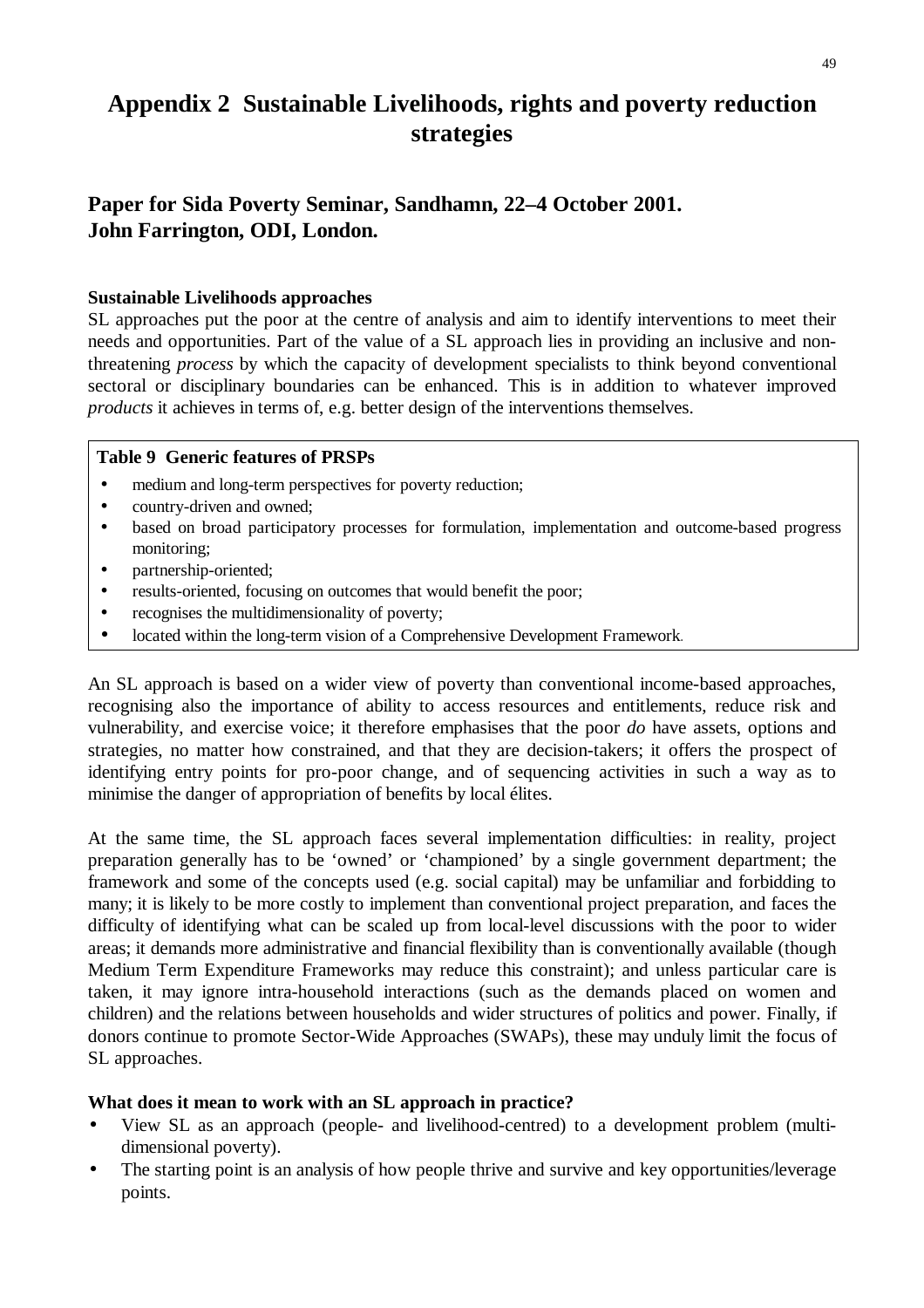- Next step is to agree on desired outcome (based on people's livelihood goals) always has to do with *institutionalised improvement in the ease with which people achieve a Sustainable Livelihood (e.g. reducing risk; better access to resources and entitlements; higher returns to labour etc).*
- Then clarify the operational context that determines what is feasible (who controls power and who is 'excluded'; degree of government commitment to poverty reduction; absence of conflict; stability of government; effectiveness of decentralisation…).
- Define the nature of interventions to address the development problem within the given operational context.
- Get the *process* right (buy-in within donor agency and partners; developing a vision; agreeing on sequences; building capacity to monitor change and respond to it).

There is no blueprint regarding the level or scale of SL-based interventions: can range from community capacity-building to supporting sector-wide approaches or structuring PPAs that feed into a PRSP.

#### **Rights-based approaches**

Rights in this context are *claims that have been legitimised by social structures and norms.* They include civil and political rights (freedom of speech, religion, political affiliation and assembly; rights of women and children) and economic, social and cultural rights (e.g. rights to health, education, shelter, land and a livelihood). In an ideal view, rights are universal in that they apply to everyone, and are indivisible, i.e. they are all equally important.

For development agencies, the concern is not just with what rights people *should* be entitled to, but also with understanding whether people can claim the provisions to which these rights entitle them, and how the capacity of groups currently excluded from these entitlements can be enhanced. It is this interpretation that offers scope for closer interaction with the new architecture of aid and with SL approaches. In this interpretation, RBAs can include:

- strengthening organisations of the poor;
- rights information and education for the poor;
- participatory planning that allows people to define their own priorities;
- training for officials responsible for service delivery to ensure equity of treatment:
- reform of laws and policies, in relation to, for instance, land tenure;
- legal representation to enable people to claim their rights;
- monitoring by civil society organisations of the performance of public institutions and the budget process (i.e. enhancing downward accountability); and
- strengthening the capabilities of police and the courts.

Rights-based approaches suffer a number of conceptual difficulties. These include:

- The difficulty of systematically incorporating a time-dimension in the consideration of rights, so that, for instance, they do not illuminate environmental questions, such as what rights present generations have in relation to those of future generations in the exploitation of non-renewable (or only slowly renewable) resources.
- The difficulty of conceptualising an appropriate balance between rights and responsibilities: refusal to accept joint responsibility for the management of common pool resources such as forest, grazing land or water leads to inefficiencies and inequities in their management, and almost invariably also to environmental damage.

50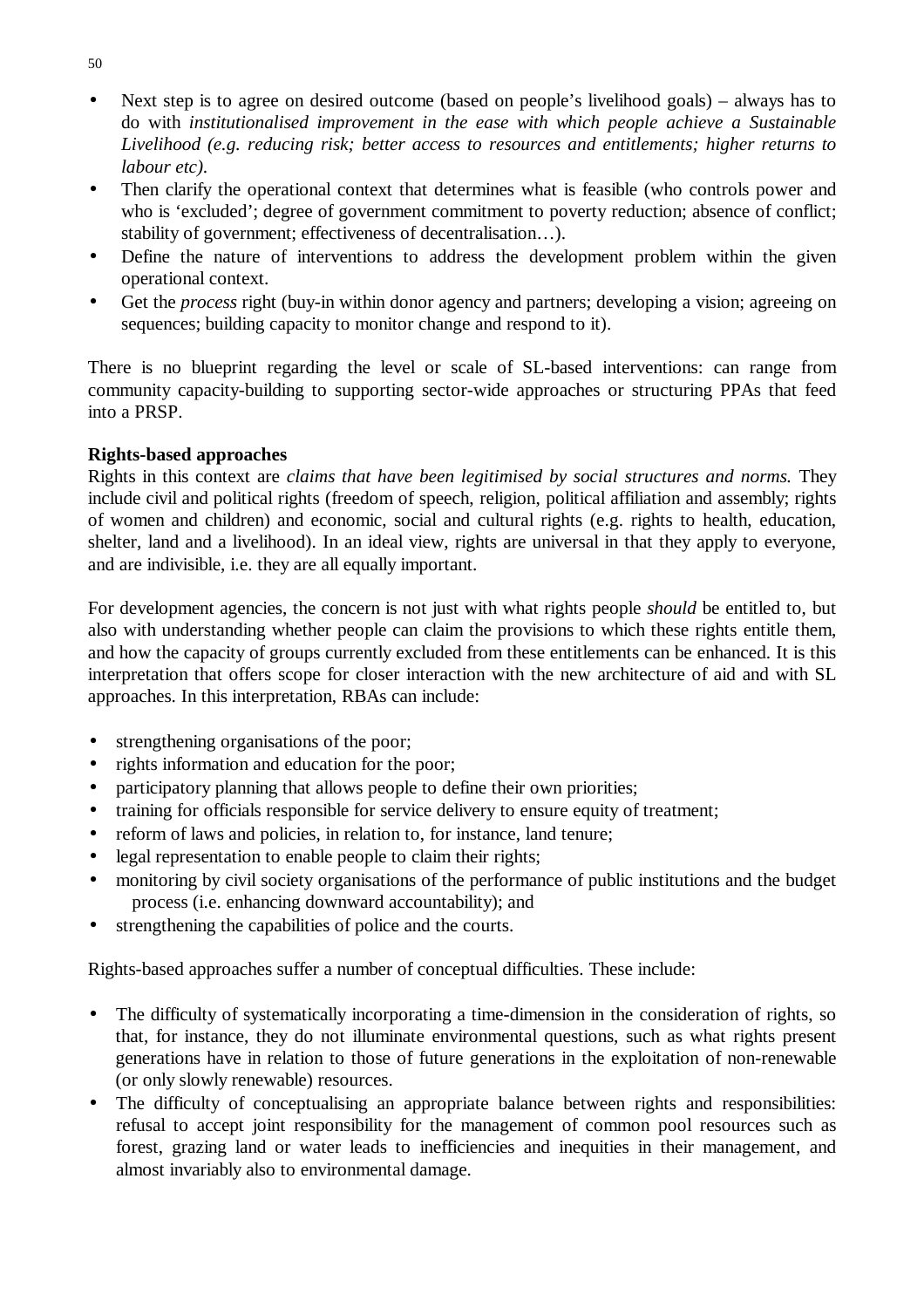- The difficulty of defining when cultural specificities override wider rights or responsibilities, or when some interpretation of the wider good should require suspension of 'normal' rights, as in civil emergencies.
- Difficulties in resolving tensions among different levels at which rights are conceived, or in identifying whether precedence should be granted to one or other level: the rights of women and children in international conventions which governments may have signed, may for instance, be very different from those allowed by cultural traditions within those same countries.

### **Implementation of rights-based approaches, and links with Sustainable Livelihoods approaches**

In addition to these conceptual difficulties, the *implementation* of rights-based approaches poses some difficulty: financial constraints require pragmatic prioritisation, which is at odds with the principles of universality and indivisibility. Nor are rights-based principles alone adequate to guide such prioritisation, and this is one area in which SL approaches can help. Further, if they are to demand their rights effectively, the poor need to be empowered, and such shifts in the balance of power will inevitably provoke resistance by existing elites.

There is considerable overlap in the founding principles of rights-based and SL approaches: both emphasise the importance of influencing policies, institutions and processes in ways that enable people to achieve better access to entitlements and resources. The main difference between them is that rights-based approaches are concerned more with *what* people's entitlements are, or should be – often over the long term – whereas SL approaches seek to assess *what impact* the presence or absence of certain entitlements has on people's livelihoods.

Depending on local context, it might be appropriate for rights-based approaches to advance incrementally among the entire population, or to advance in a piecemeal fashion, prioritising those groups where disadvantage has been great, yet the possibilities of change are substantial. SL approaches can assist in identifying these sequences and how performance against them might be assessed. They can also help in identifying why certain groups have not taken up their rights (e.g. to send children for primary education).

#### **SL, rights and the new architecture of aid**

To recap, it is important to note that SL analysis and the current generation of country-level development strategies promoted by the new architecture operate at different levels and with different scope: the strategies are frameworks helping to shape national policy and national and international public expenditure, whereas SL offers a number of *principles* which might reinforce these strategies, and SL *analysis* is one of the tools that can help to construct the strategies and ensure that they focus appropriately on the poor.

However, SL and rights-based approaches share a number of concerns:

- a desire to identify the various causes of poverty and how these might be addressed;
- promoting the long-term sustainability of people's capacity to manage their livelihoods (as well as elements of financial, institutional, social and environmental sustainability);
- achieving a high degree of national ownership in the struggle against poverty (and RBAs can contribute particularly to this);
- working across sectors (but SWAPs may reduce the prospects for this);
- working in partnerships between public and private organisations;
- participation by the poor in influencing the design and delivery of the services and support they need; and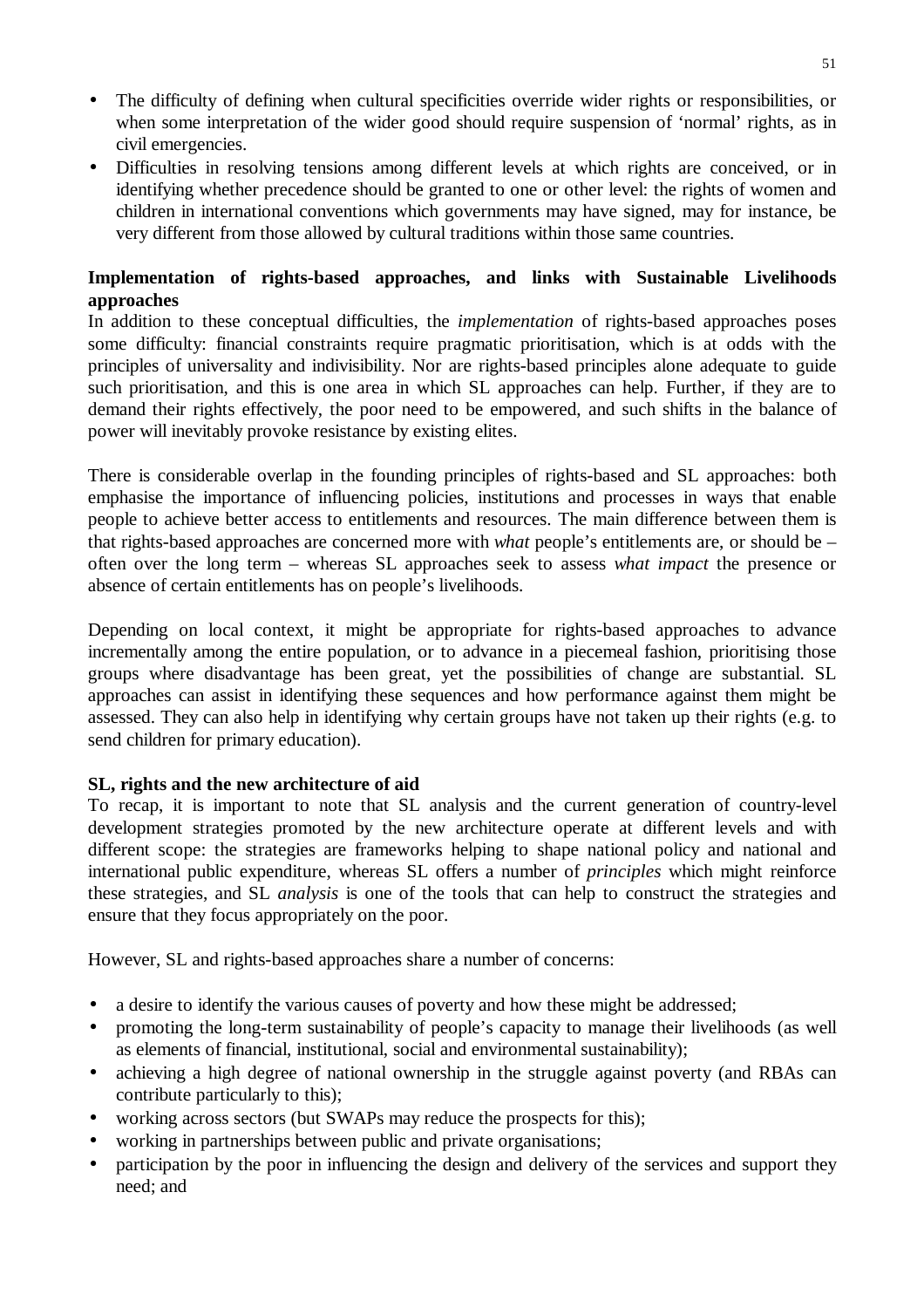• management of the process of change, monitoring closely the impact of policies and making course-corrections as necessary.

SL analysis can make a number of contributions to the design and implementation of country-level development strategies, e.g. by:

- identifying groups of poor people according to their main livelihood sources;
- identifying the main sources of vulnerability associated with these livelihoods, which are not normally considered systematically in planning processes;
- identifying the main assets relating to these livelihoods, which would include the normally considered physical assets such as land, water and forest, but also economic assets such as employment opportunities, and social assets such as informal safety nets;
- identifying the qualitative aspects of the above, which tend to be neglected for the quantitative.

It can also support *implementation* of the strategies by:

- emphasising the heterogeneity of the poor, of conditions that cause poverty, and of ways of addressing poverty;
- identifying entry points and sequences for policy intervention so that implementation structures and procedures can be designed for improved access by the poor to the public administration, and increased downward accountability by the administration (this being a concern also of rightsbased approaches). Depending on local circumstances, such approaches might involve greater decentralisation of administrative responsibility and the prospect of closer collaboration among government departments;
- identifying the qualitative and quantitative impact of existing policies on livelihoods, what types of course-correction need to be introduced, and how;
- identifying implemenatation constraints.

#### **Ten lessons**

Our review of SL and RBAs in relation to the new architecture of aid, especially PRSPs, suggests the following 10 lessons:

- 1. The strength of SL lies as much in *process* (e.g. commonality of purpose and vision within aid agencies) as in better *projects.*
- 2. The perfect is the enemy of the good in both RBAs and SL 'start small' in practical ways which will identify entry points, sequence, priorities....
- 3. Don't get hung up on SL frameworks use SL perspectives (vulnerability; access to assets…) routinely, and the framework periodically to assess dynamics.
- 4. Supplement SL by 'rights' perspectives to understand power, institutions and processes better.
- 5. If left to lawyers, RBA will not get beyond civil and political, and the potentially insuperable gaps between rhetoric and reality: economic, social and cultural rights are at least equally important.
- 6. Resource constraints and contextual differences mean that RBAs have to be prioritised locally if they are to be useful.
- 7. SL can add reality to the scoping and implementation prospects of PRSPs.
- 8. RBAs can enhance ownership of PRSPs.
- 9. PRSPs are an opportunity for SL and RBAs to reach from micro to macro and influence public investment and management of change.